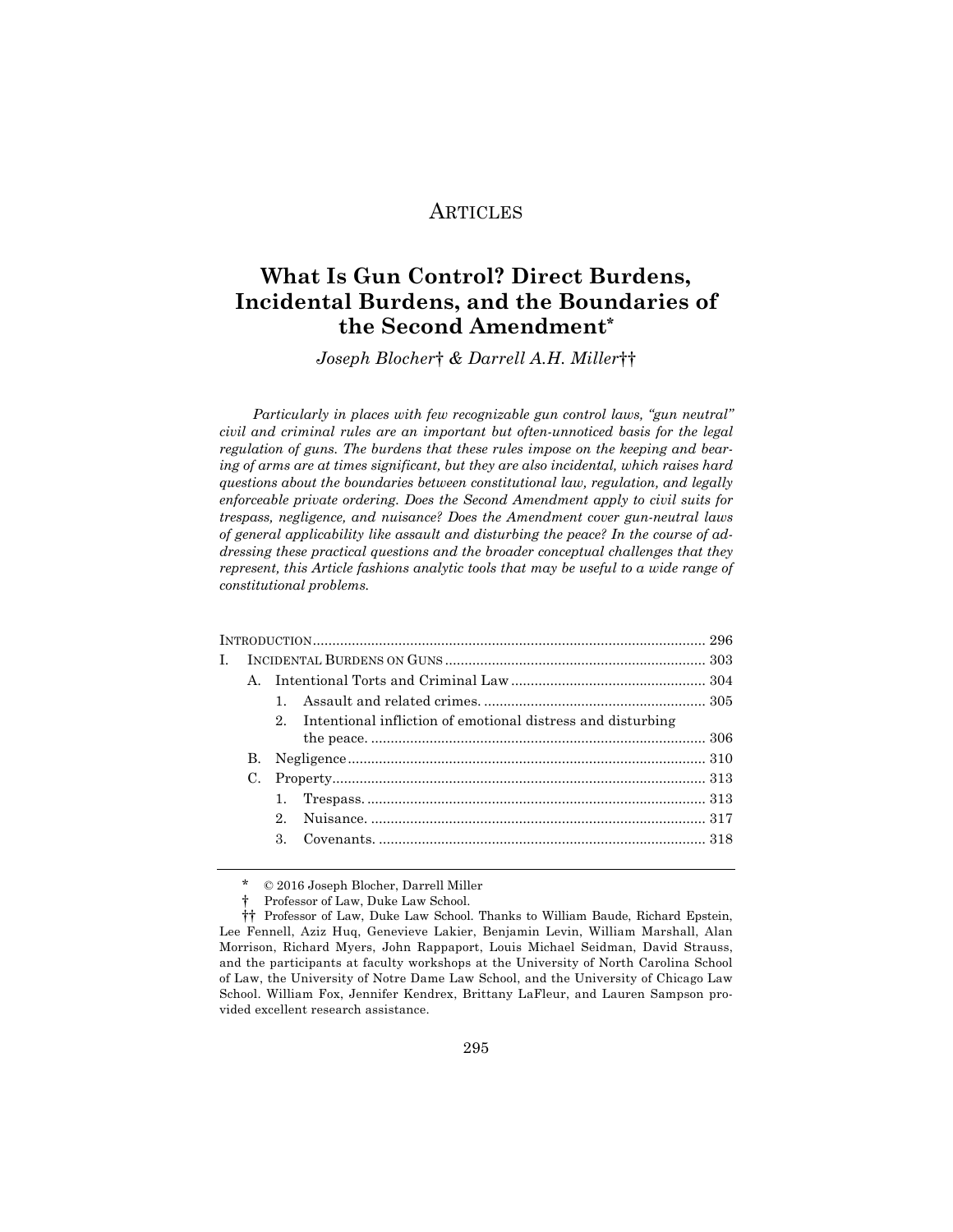|    | D.                                                       |                                                                                       |  |  |  |  |
|----|----------------------------------------------------------|---------------------------------------------------------------------------------------|--|--|--|--|
| H. |                                                          |                                                                                       |  |  |  |  |
|    | $\mathbf{A}$                                             |                                                                                       |  |  |  |  |
|    | B.                                                       |                                                                                       |  |  |  |  |
|    |                                                          | Text, history, and long-standing incidental burdens.  333<br>1.                       |  |  |  |  |
|    |                                                          | Individual consequences of the burden: significance 340<br>2.                         |  |  |  |  |
|    |                                                          | Structural consequences of the burden: the impact of<br>3.<br>scrutiny on the system. |  |  |  |  |
|    |                                                          | 4.                                                                                    |  |  |  |  |
|    | III. A SECOND GENERATION OF SECOND AMENDMENT THEORY  347 |                                                                                       |  |  |  |  |
|    | А.                                                       |                                                                                       |  |  |  |  |
|    | В.                                                       |                                                                                       |  |  |  |  |
|    | C.                                                       |                                                                                       |  |  |  |  |
|    |                                                          |                                                                                       |  |  |  |  |

#### **INTRODUCTION**

The boundaries of the Second Amendment do not coincide with the boundaries of gun control. The Amendment does not reach, let alone prohibit,<sup>1</sup> all direct burdens imposed by gun control.2 Conversely, it might apply to—and could invalidate—some incidental burdens imposed by civil suits or other gun-neutral laws of general applicability.3

*District of Columbia v Heller*<sup>4</sup> makes the first of these propositions clear, holding that certain "longstanding prohibitions" like bans on possession by felons and the mentally ill fall outside the scope of the Second Amendment.5 In the wake of *Heller*, lower courts have adopted and extended the Court's analysis to other well-established types of regulation. With regard to these categories of regulation, scrutiny is not an issue; the Second Amendment "just does not show up."6

The second proposition—that the Second Amendment might cover gun-neutral laws of general applicability—is not (yet) a matter of blackletter law but is easy enough to illustrate. *Heller*

<sup>1</sup> The distinction between reaching and prohibiting echoes the distinction between coverage and protection. See Frederick Schauer, *The Boundaries of the First Amendment: A Preliminary Exploration of Constitutional Salience*, 117 Harv L Rev 1765, 1769 (2004) (explaining the distinction between coverage and protection in the First Amendment context).

<sup>2</sup> See Part II.A.

<sup>3</sup> See Part II.B.

 $4$  554 US 570 (2008).

<sup>5</sup> Id at 626.

<sup>6</sup> Schauer, 117 Harv L Rev at 1769 (cited in note 1) (discussing the First Amendment).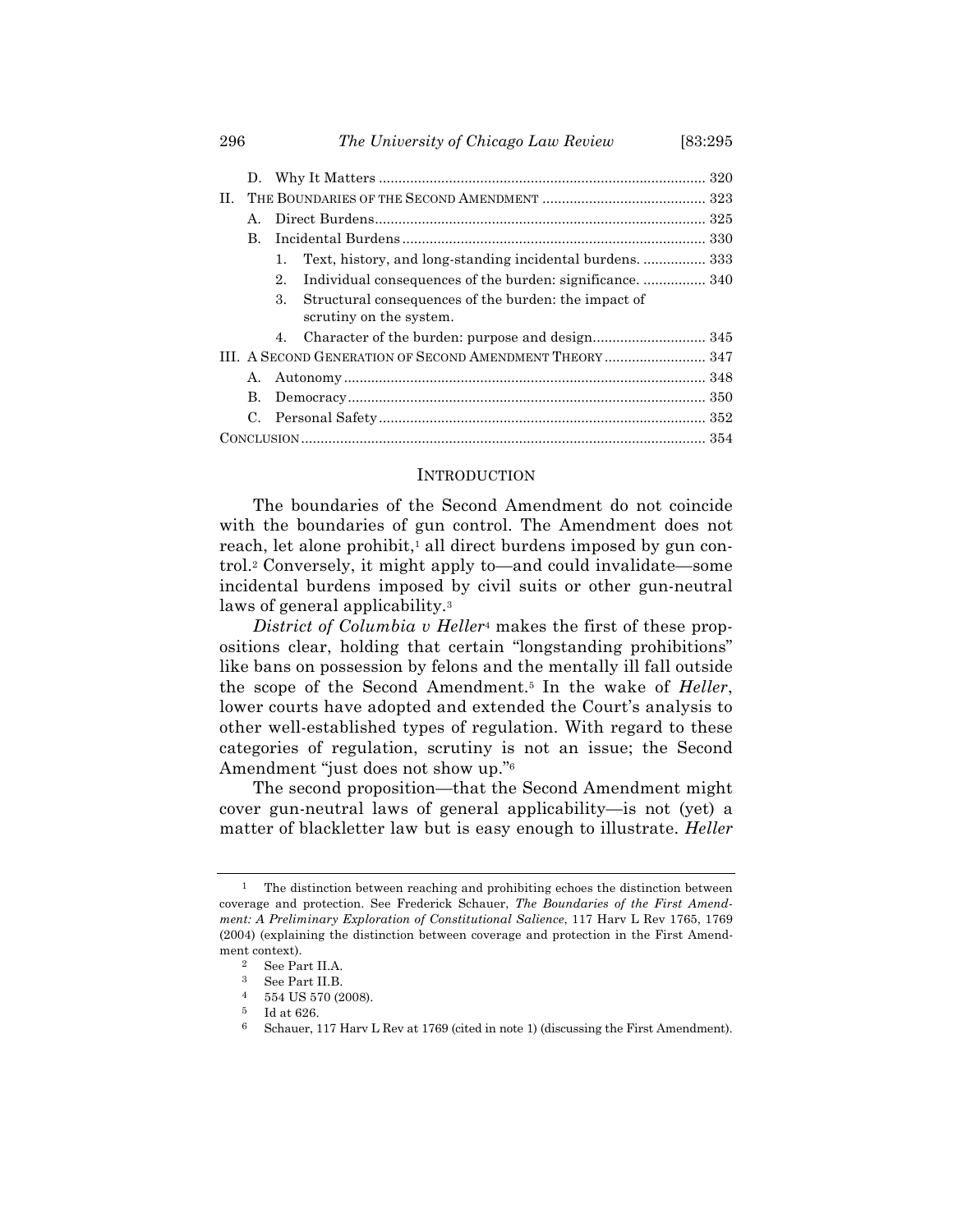struck down a safe-storage rule that, with some exceptions, penalized gun owners who failed to keep their guns locked or disassembled when not in use.7 That law directly burdened gun possession and thus constituted "gun control" in the traditional sense. But what if the DC courts had held that ordinary negligence law created a duty of care identical to that imposed by the safe-storage regulation and thus that gun owners were civilly liable for injuries caused by failures to keep their guns locked or disassembled?8 Or what if the prosecutor's office brought criminal negligence charges against a gun owner on the same basis?9

The Second Amendment's relevance to these indirect burdens on guns remains unclear as a matter of doctrine and theory.10 Whether gun-neutral regulations implicate the Second Amendment raises at least three fundamental inquiries: What kinds of behavioral constraints are constitutionally significant?<sup>11</sup> How does answering—or even entertaining—that question help define the boundaries of constitutional rights? And is it possible to answer any constitutional question of this type without an a priori theory of the constitutional right at issue?

In addressing these questions, this Article contributes to scholarship on the Second Amendment, and on constitutional law more generally, in three ways. First, it demonstrates that "gun control"—conventionally understood as direct legislative regulation of the use, possession, sale, and manufacture of firearms—is just one part of a larger regulatory environment. Second, it offers

<sup>7</sup> *Heller*, 554 US at 575 (discussing the DC Code's exceptions to the safe-storage requirement, including exceptions for places of business and for lawful recreational purposes).

<sup>8</sup> See, for example, *Estate of Strever v Cline*, 924 P2d 666, 669 (Mont 1996) ("We conclude that Susanj did owe a duty to not only Robert but also to the public in general to store his firearm and ammunition in a safe and prudent manner.").

<sup>9</sup> See, for example, *People v Heber*, 745 NYS2d 835, 842–43 (NY Sup 2002) (denying a motion to dismiss on charges of negligent homicide and reckless endangerment after a child accidently shot and killed himself because he found a loaded gun that the owner had not stored properly). See also Nicholas J. Johnson, et al, *Firearms Law and the Second Amendment: Regulation, Rights, and Policy* 19 (Wolters Kluwer 2012) ("As with any potentially lethal instrument, the general rules of criminal and civil negligence apply to your use and storage of a firearm.").

Although criminal and civil liability have some important differences—obvious state action, constitutionally guaranteed procedure, and the like—for our purposes they are relevantly similar when they do not target guns *as such* and therefore do not constitute traditional gun control.

<sup>10</sup> See Eugene Volokh, *Implementing the Right to Keep and Bear Arms for Self-Defense: An Analytical Framework and a Research Agenda*, 56 UCLA L Rev 1443, 1456– 61 (2009).

<sup>11</sup> We focus here on the threshold question of coverage and not on the level of protection—that is, we are interested in whether the Second Amendment applies *at all*.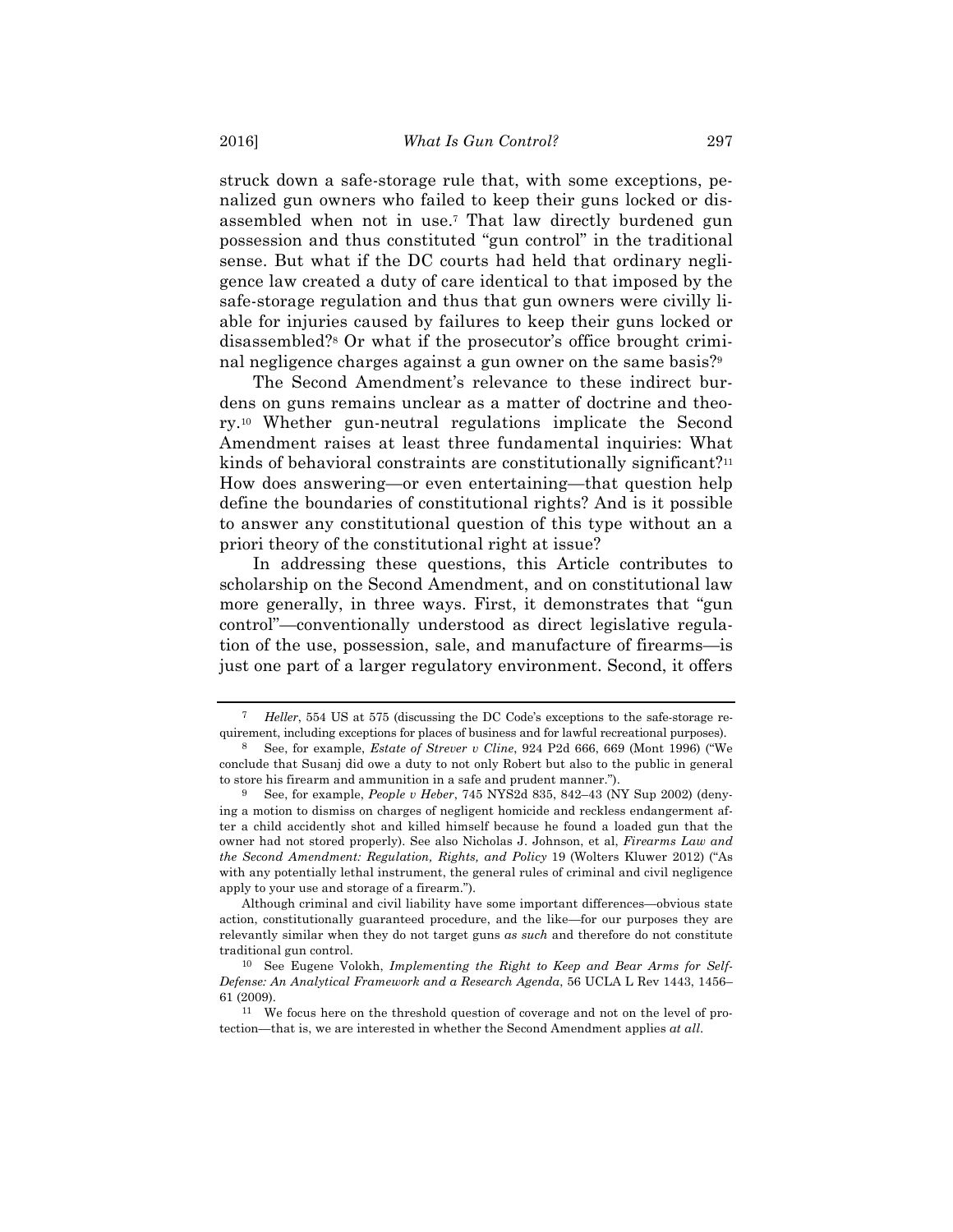a framework with which to evaluate the constitutional salience of incidental burdens. Finally, it highlights the need for a more comprehensive and integrated theory of the Second Amendment and outlines three such theories.

Part I identifies how the law regulates firearms in ways that are not conventionally thought of as gun control. Blackletter tort law, criminal law, and property law define individual freedoms to legally keep, carry, and use firearms. Whether the issue is liability for threatening displays of guns,12 negligence for the alleged misuse of weapons,13 or the exclusion of guns from private property,14 these legal rules can have a significant impact on the possession and use of guns. The legal burdens they impose can be thought of as incidental because they do not explicitly regulate guns *as such*.15

As a general matter, such incidental burdens on constitutional rights are a widespread phenomenon. With varying levels of success, judges and scholars have examined incidental burdens on speech,<sup>16</sup> religious practice,<sup>17</sup> property,<sup>18</sup> and other constitutionally protected activities.19 By contrast, few courts and

A law is "unrelated to the suppression of free expression" if it (a) does not explicitly restrict speech, and (b) is not justified by reference to interests that are directly related to the restriction of speech, and (c) does not restrict expressive conduct because of the reactions of others to the content of the message conveyed.

16 See, for example, *Cohen v Cowles Media Co*, 501 US 663, 665 (1991) (holding that the First Amendment does not exempt journalists from generally applicable rules regarding promissory estoppel); *Clark v Community for Creative Non-violence*, 468 US 288, 289 (1984) (holding that the First Amendment does not exempt political protests from generally applicable National Park Service rules regarding camping).

17 See, for example, *Employment Division, Department of Human Resources of Oregon v Smith*, 494 US 872, 878–82 (1990) (holding that neutral laws of general applicability are not subject to heightened scrutiny under the Free Exercise Clause).

18 The regulatory takings inquiry has similar features, inasmuch as it seeks to identify laws that do not directly "take" property but should nonetheless be treated as having done so. See *Penn Central Transportation Co v New York City*, 438 US 104, 123– 24 (1978) (describing a three-factor test).

19 For simplicity's sake, at this initial stage we use "constitutionally protected activity" as something of a shorthand, recognizing that constitutional rights prevent certain kinds of *rules* rather than prevent protected activities per se. See generally Matthew

<sup>12</sup> See Part I.A.2.

<sup>13</sup> See Part I.B.

<sup>14</sup> See Part I.C.

<sup>15</sup> We do not suppose that the line between direct and incidental burdens in this context will always be clear, any more than the line between such burdens is clear when it comes to speech. But drawing the line between laws that explicitly regulate guns and those that do not seems to be a reasonable first pass at the problem. For a related discussion in the First Amendment context, see Geoffrey R. Stone, *Flag Burning and the Constitution*, 75 Iowa L Rev 111, 112 (1989):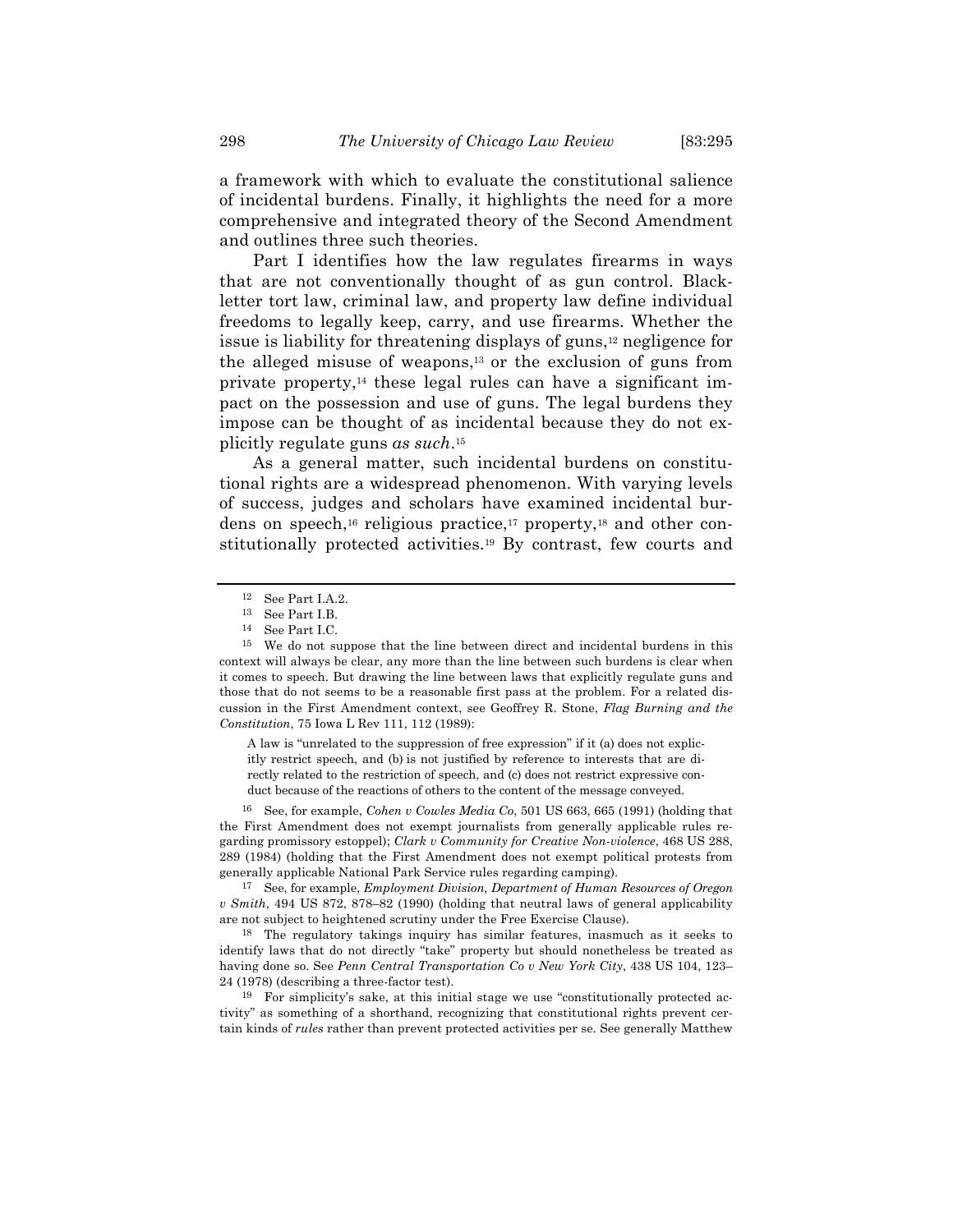commentators have yet paid sustained attention to the regulation of guns by anything other than conventional gun control.20

This omission is in need of a remedy, and soon. The superheated politics of guns mean that nearly any regulatory measure can spark a conflagration over "gun control" without any agreement on what that term actually means.21 Further, incidental burdens on gun-related activities are likely to become more visible and contested, especially in places where traditional gun control is rolled back by legislative or judicial actions or where states impose strict scrutiny standards of review through state constitutional amendments.22 Moreover, the kinds of neutral laws that impose these incidental burdens also establish baselines against which Second Amendment concepts like "lawabiding citizens" and "lawful purposes"23 are defined. Recent statutory changes<sup>24</sup> shift these baselines, generating unforeseen constitutional consequences.25 Any complete discussion of the

21 See, for example, Amanda Crawford, *Arizona Cities May Sell Guns under Antidestruction Bill* (Bloomberg, Feb 20, 2013), archived at http://perma.cc/5M96-BM7U (quoting Charles Heller of the Arizona Citizens Defense League as saying that "[a]nything that diminishes the use and the utility of firearms—anything—is gun control"); Michael S. Rosenwald, *Store Backs Away from Smart Guns Following Outcry from 2nd Amendment Activists* (Wash Post, Mar 6, 2014), archived at http://perma.cc/EUP4 -7NDC (discussing opposition to the marketing of a gun with smart technology).

23 *Heller*, 554 US at 625 ("[T]he Second Amendment does not protect those weapons not typically possessed by law-abiding citizens for lawful purposes."). See also id at 644 (Stevens dissenting) ("[W]hen it finally drills down on the substantive meaning of the Second Amendment, the Court limits the protected class to 'law-abiding, responsible citizens."").

24 See, for example, Niraj Chokshi, *What Georgia's Expansive New Pro-Gun Law Does* (Wash Post, Apr 23, 2014), archived at http://perma.cc/L96H-MSV5. See also Jeffrey A. Pojanowski, *Private Law in the Gaps*, 82 Fordham L Rev 1689, 1716–23 (2014) (exploring the related question of how courts should address common-law questions in the "gaps" between related statutes).

25 See, for example, Jeffrey Bellin, *The Right to Remain Armed*, 63 Wash U L Rev \*1 (forthcoming 2016), archived at http://perma.cc/74KM-EPNA (arguing that "enhanced Second Amendment rights trigger Fourth Amendment protections that could radically transform American policing"). By focusing on these contemporary developments, we do

D. Adler, *Rights against Rules: The Moral Structure of American Constitutional Law*, 97 Mich L Rev 1 (1998).

<sup>20</sup> This omission is by no means universal, however. See generally, for example, Don B. Kates, *The Limited Importance of Gun Control from a Criminological Perspective*, in Timothy D. Lytton, ed, *Suing the Gun Industry: A Battle at the Crossroads of Gun Control and Mass Torts* 62 (Michigan 2006); Tom Diaz, *The American Gun Industry: Designing & Marketing Increasingly Lethal Weapons*, in Lytton, ed, *Suing the Gun Industry* 84 (cited in note 20). See also Alan Brownstein, *The Constitutionalization of Self-Defense in Tort and Criminal Law, Grammatically-Correct Originalism, and Other Second Amendment Musings*, 60 Hastings L J 1205, 1231–43 (2009); Andrew Jay McClurg, *The Second Amendment Right to Be Negligent*, 68 U Fla L Rev \*15–35 (forthcoming 2016), archived at http://perma.cc/A7K7-36DE.

<sup>&</sup>lt;sup>22</sup> See, for example, La Const Art I,  $\S$  11; Mo Const Art I,  $\S$  23.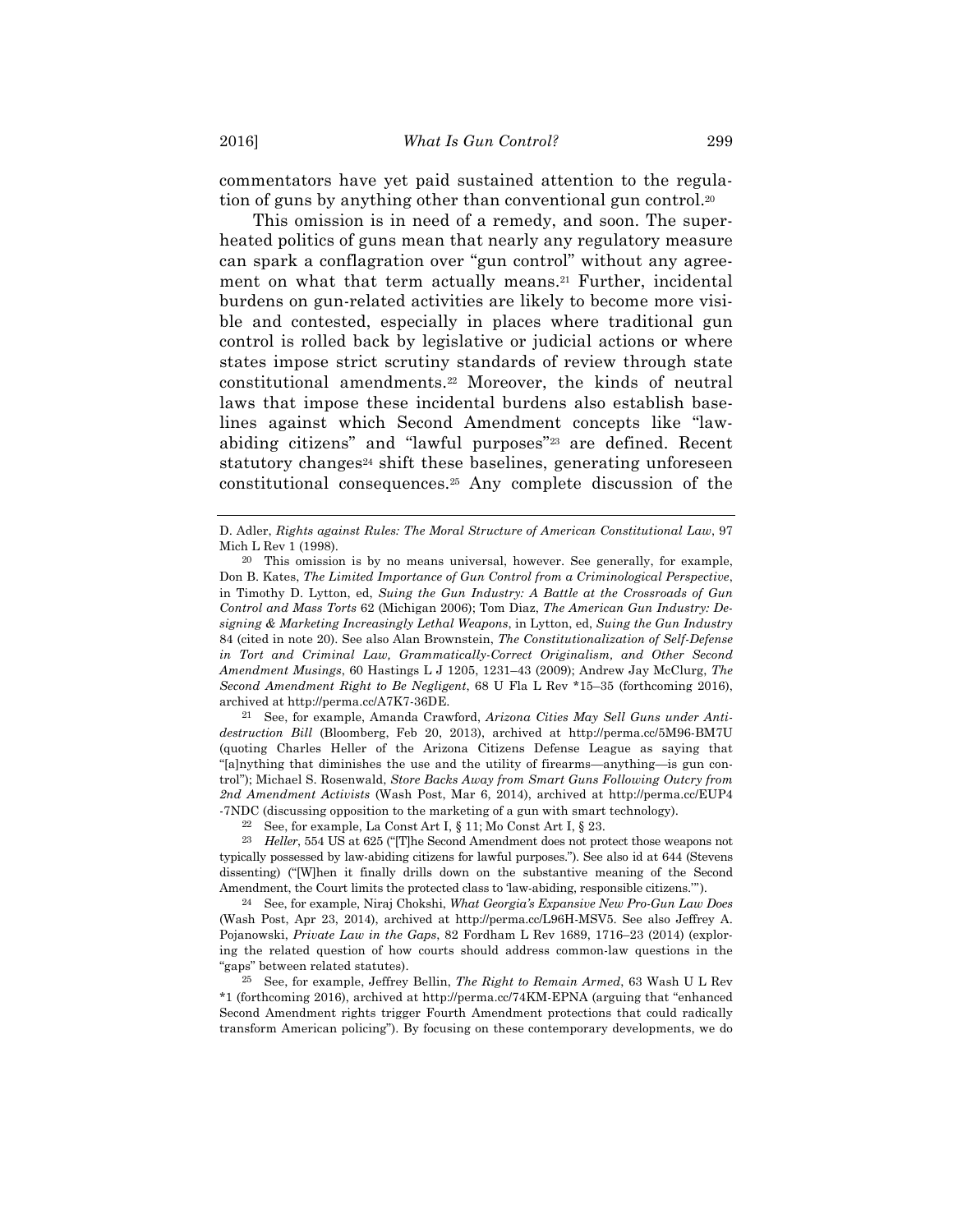regulatory landscape, whether laudatory or critical, must account for these types of incidental burdens.

Identifying these burdens is only part of the task; whether and when incidental burdens raise *constitutional* concerns is an exceedingly vexing question whose answer is often assumed rather than articulated.<sup>26</sup> It is difficult to discern a transsubstantive rule or set of principles from the Supreme Court's occasional forays into the field. In some cases, the Court unhesitatingly subjects standard tort and contract claims to constitutional scrutiny.27 In others, the Court insulates laws of general applicability from constitutional review.28 In either set of cases, the threshold question is whether the Constitution applies at all, and that question rarely has an obvious answer. For example, it is tempting to dismiss tort claims as private ordering between individuals that are not subject to the Constitution. But as free speech doctrine demonstrates, the constitutional issue cannot be avoided so easily.29

Part II of this Article suggests a framework with which to approach these questions, using incidental burdens to illuminate the boundary conditions of the Second Amendment. While some direct burdens on the right to keep and bear arms implicate the Constitution, others, for reasons of history or longevity, do not.30 Equally, there may be some indirect burdens that do not directly regulate guns but that implicate the Constitution because of their history, significance to the individual, structural consequences, or

not mean to slight the importance of other tectonic shifts in the law, such as the rise of strict liability in products-liability cases over the past few decades.

<sup>&</sup>lt;sup>26</sup> See Schauer, 117 Harv L Rev at 1767 (cited in note 1) ("[T]he question whether the First Amendment shows up at all is rarely addressed, and the answer is too often simply assumed.").

<sup>27</sup> See, for example, *New York Times Co v Sullivan*, 376 US 254, 268 (1964) (subjecting libel law to scrutiny under the First and Fourteenth Amendments); *Shelley v Kraemer*, 334 US 1, 18–23 (1948) (subjecting property and contract law to scrutiny under the Fourteenth Amendment); *Palmore v Sidoti*, 466 US 429, 431–32 (1984) (subjecting family law to scrutiny under the Fourteenth Amendment).

<sup>28</sup> See, for example, *Smith*, 494 US at 878–79.

<sup>29</sup> See Part II.B.3.

<sup>30</sup> See *Heller*, 554 US at 626–27:

<sup>[</sup>N]othing in our opinion should be taken to cast doubt on longstanding prohibitions on the possession of firearms by felons and the mentally ill, or laws forbidding the carrying of firearms in sensitive places such as schools and government buildings, or laws imposing conditions and qualifications on the commercial sale of arms.

See also Darrell A.H. Miller, *Text, History, and Tradition: What the Seventh Amendment Can Teach Us about the Second*, 122 Yale L J 852, 867 (2013).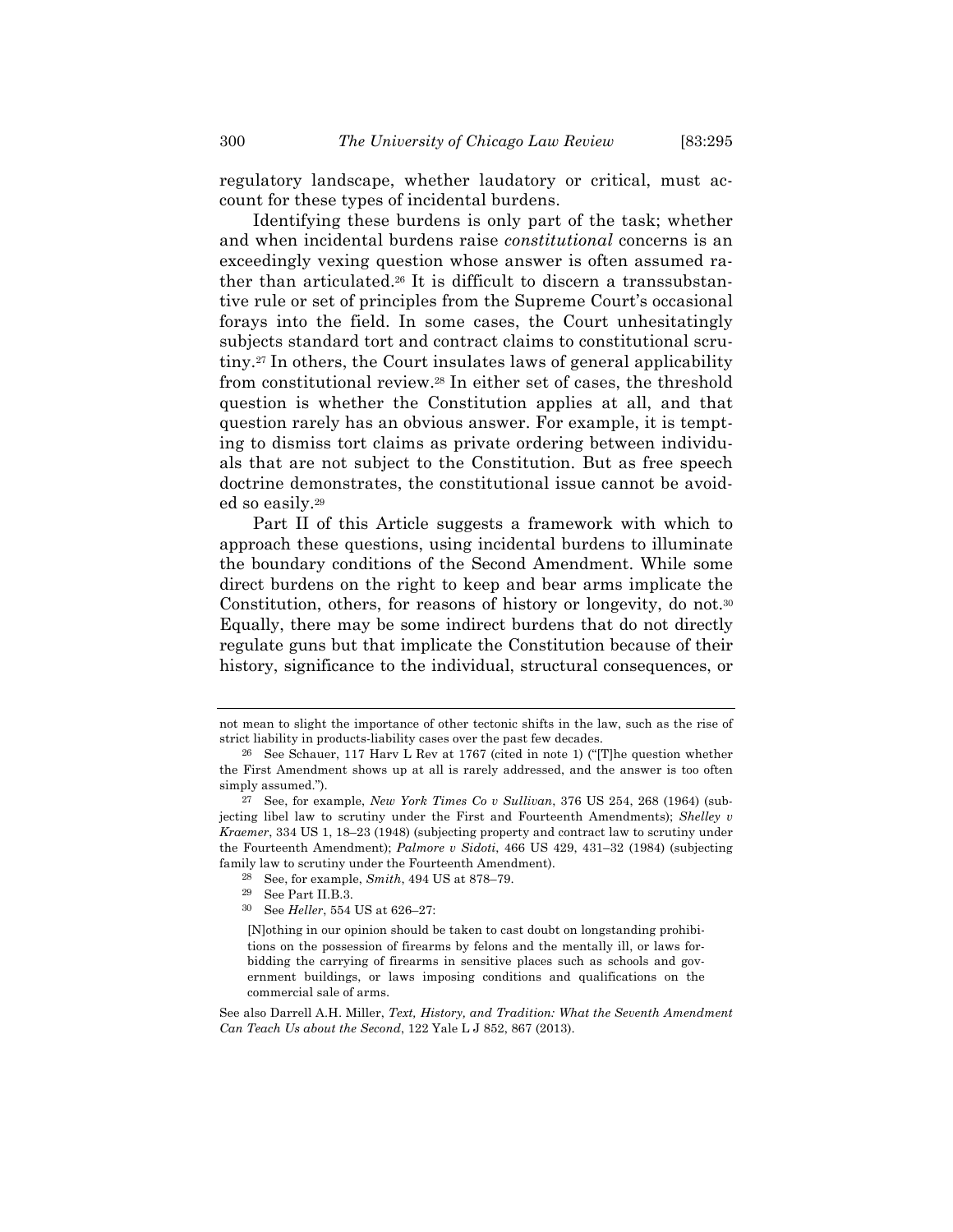purpose. We suggest that these four factors—discussed in detail below31—represent modalities that judges can employ to determine whether an incidental burden raises a constitutional question.<sup>32</sup>

Judicial use of these modalities will define the contours of the Second Amendment, separating constitutional space from nonconstitutional space. And the jurisprudential significance of that separation will increase if the Supreme Court continues to edge away from the tiers of scrutiny and toward a more rulebased approach.33 In a regime that puts a premium on clearly defined boundaries and bright lines, the question of constitutional coverage is critical—if not dispositive—and so it is essential to identify the tools with which courts may draw those lines.

But as Part III shows, these modalities for evaluating incidental burdens—their history, individual significance, structural relevance, and purpose—also demand a more comprehensive account of the Second Amendment. As a doctrinal matter, *Heller* may have resolved the decades-long fight over whether the Amendment is limited to militia service or extends to individual uses such as self-defense. But defining the Second Amendment as protecting an individual right does not end the debate about the right's purpose any more than the individual nature of free speech resolves the question whether that freedom primarily protects autonomy,34 promotes democracy,35 or facilitates a marketplace of ideas.36

There are at least three plausible ways to understand the individual self-defense right announced in *Heller*.37 The first

<sup>31</sup> See Part II.B.

<sup>32</sup> In this respect, we both differ from and acknowledge our debt to Professor Philip Bobbitt's six modalities of constitutional argument. See Philip Bobbitt, *Constitutional Fate: Theory of the Constitution* 7–8, 93–94 (Oxford 1982).

<sup>33</sup> The Second Amendment provides a particularly useful object of study in this regard because the individual right it protects was only recently recognized by the Supreme Court. See *Heller*, 554 US at 592. The nascent doctrine is thus largely unburdened by precedent, and it is more directly reflective of current trends that seem to favor rules over standards. See Joseph Blocher, *Roberts' Rules: The Assertiveness of Rules-Based Jurisprudence*, 46 Tulsa L Rev 431, 432–33 (2011) (describing Chief Justice John Roberts's preference for rules over standards).

<sup>34</sup> See, for example, C. Edwin Baker, *Harm, Liberty, and Free Speech*, 70 S Cal L Rev 979, 981 (1997).

<sup>35</sup> See, for example, Alexander Meiklejohn, *Free Speech and Its Relation to Self-Government* 94 (Harper & Brothers 1948).

<sup>36</sup> See, for example, *Abrams v United States*, 250 US 616, 630 (1919) (Holmes dissenting).

<sup>37</sup> These three theories strike us as covering the most plausible self-defense theories of the Second Amendment, but there are certainly other possibilities. See generally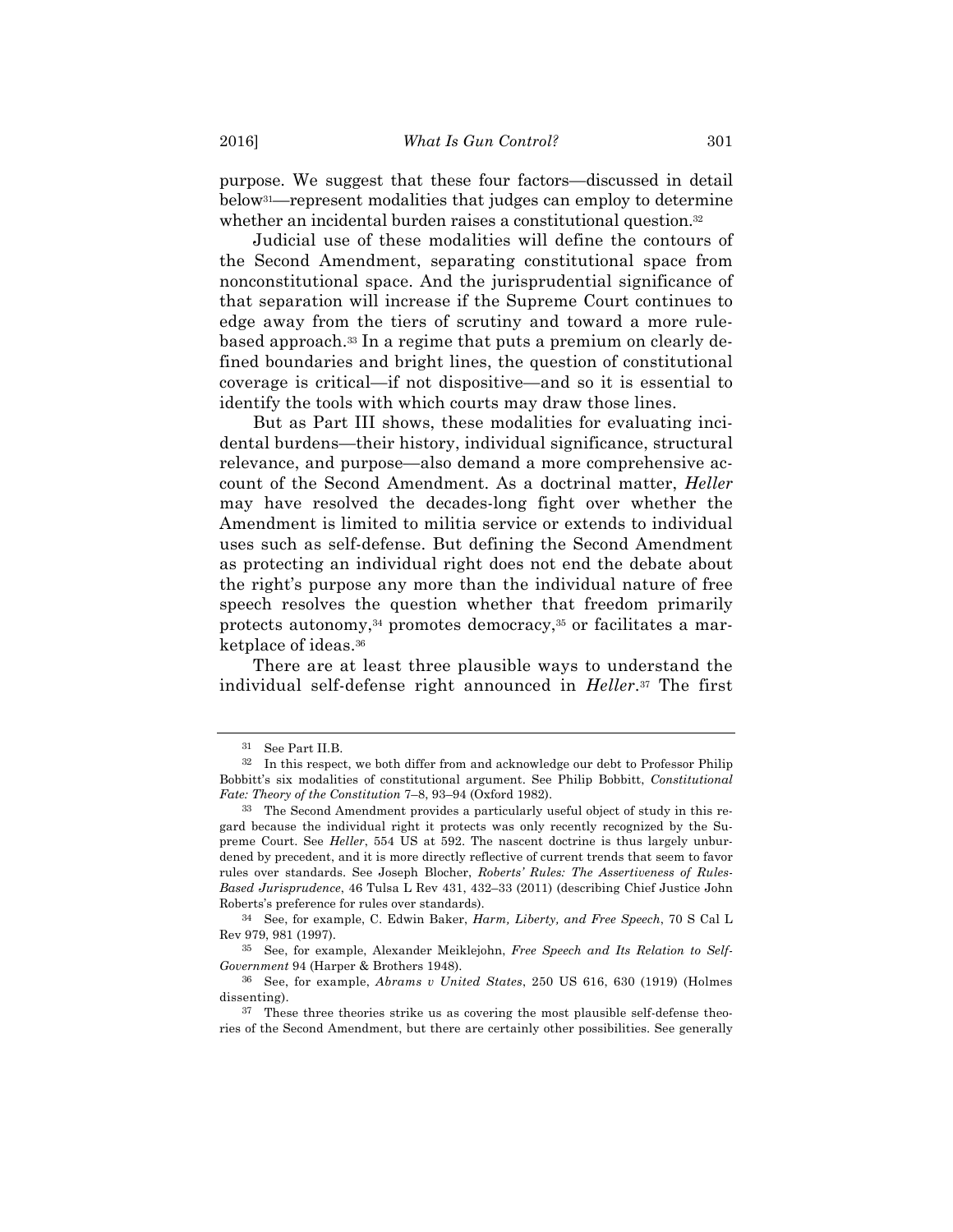approach is that the Second Amendment right protects individual gun owners' autonomy, irrespective of its impact on public or personal safety or the ability to resist the government. A second approach posits that the Second Amendment guarantees a right to self-defense against the government. A third approach is that, just as truth is most likely to emerge from an open marketplace of ideas, optimal security is likely to occur when people can freely keep and bear arms as a deterrent to antagonists—a marketplace of violence, so to speak.38 On this view, just as "the counter to negative or damaging speech is to allow more speech,"39 the "only thing that stops a bad guy with a gun, is a good guy with a gun."40

These three theories lead to different conclusions regarding which burdens on guns should be recognized as constitutionally salient. All three have descriptive and normative merits and demerits. Our goal here is to describe these theories and their importance rather than to choose one over the others. We suspect that the Second Amendment, like the First Amendment, will be shaped largely in a common-law fashion by the competition between these approaches or others like them and that no single approach will fully displace the others.

Looking beyond the doctrine and theory for a moment, our (perhaps immodest) hope is to help reframe the gun debate. People sometimes treat that debate as one between gun control on the one hand and the Second Amendment on the other,<sup>41</sup> and the parties often fight about "gun control" without any agreement as to what that term really means. This confusion obscures the degree to which gun regulation operates within a complex legal and social ecology. Cutting back on gun control will increase the relevance of incidental burdens on guns; repealing

Michael Steven Green, *Why Protect Private Arms Possession? Nine Theories of the Second Amendment*, 84 Notre Dame L Rev 131 (2008).

<sup>38</sup> See Part III.C.

<sup>39</sup> Elizabeth A. Larkin, *Judicial Selection Methods: Judicial Independence and Popular Democracy*, 79 Denver U L Rev 65, 87 (2001), citing *New York Times*, 376 US at 304. See also *Whitney v California*, 274 US 357, 377 (1927) (Brandeis concurring) ("If there be time to expose through discussion the falsehood and fallacies, to avert the evil by the processes of education, the remedy to be applied is more speech, not enforced silence.").

<sup>40</sup> Peter Overby, *NRA: 'Only Thing That Stops a Bad Guy with a Gun Is a Good Guy with a Gun'* (NPR, Dec 21, 2012), archived at http://perma.cc/QU56-TPE6 (quoting National Rifle Association (NRA) Executive Vice President Wayne LaPierre).

<sup>41</sup> See, for example, Tim Devaney, *GOP Gains Slam Door on Gun Control Push* (The Hill, Nov 8, 2014), archived at http://perma.cc/ZN8D-L94J (quoting NRA spokeswoman Jennifer Baker as saying that "[w]e now have a Senate leader [Mitch McConnell] who is pro-Second Amendment, so it will be more difficult for them to pass gun control measures"). See also generally Joseph Blocher, *Gun Rights Talk*, 94 BU L Rev 813 (2014).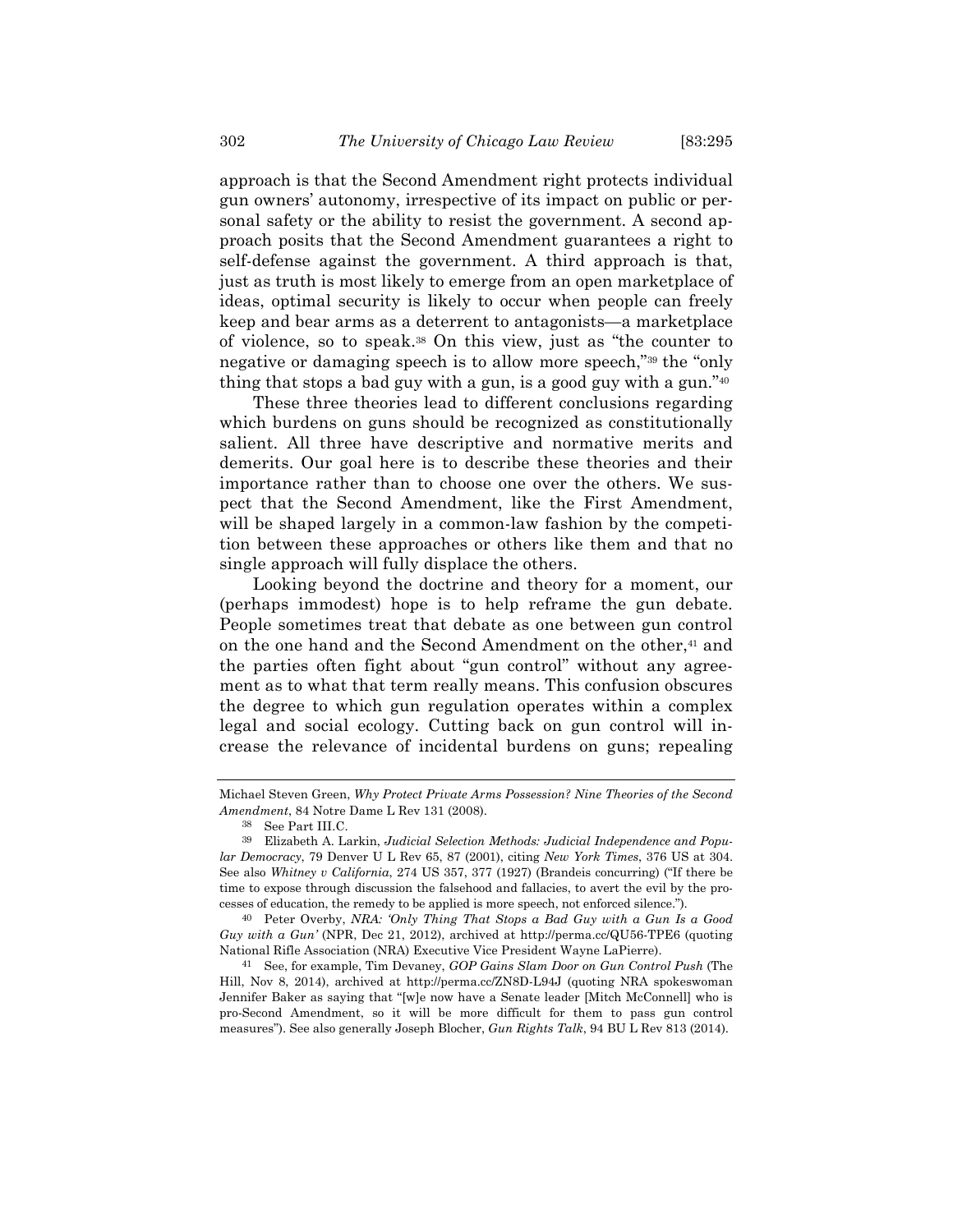statutes will lead to more private ordering through law; the social acceptance or rejection of practices like open carry will determine whether those practices are tortious. The gun debate, like the Second Amendment itself, is about more than just gun control.

#### I. INCIDENTAL BURDENS ON GUNS

Falsely shouting "Fire!" in a crowded theater and causing a panic is the prototypical example of constitutionally unprotected speech. $42$  In the wake of the mass murder in Aurora, Colorado, $43$ and other movie theater shootings,<sup>44</sup> falsely shouting "Gun!" and causing a panic seems likely to be unprotected as well. What happens, then, if a person actually *brings* a gun to a movie theater and causes a panic? Does the Second Amendment insulate him from tort or criminal liability? Recently, opponents of gun regulation have openly carried AR-15s outside meetings of gun control groups45 (including those at which victims of gun violence were speaking<sup>46</sup>), at rallies opposing President Barack Obama<sup>47</sup> (including those at which the president was present48), and in stores and restaurants.<sup>49</sup> In response, some private businesses-

<sup>42</sup> *Schenck v United States*, 249 US 47, 52 (1919) ("The most stringent protection of free speech would not protect a man in falsely shouting fire in a theatre and causing a panic."). See also Harry Kalven Jr, *A Worthy Tradition: Freedom of Speech in America* 133 (Harper & Row 1988) ("*Schenck*—and perhaps even Holmes himself—are best remembered for the example of the man 'falsely shouting fire' in a crowded theater.").

<sup>43</sup> Michael Pearson, *Gunman Turns 'Batman' Screening into Real-Life 'Horror Film'* (CNN, July 20, 2012), archived at http://perma.cc/WBX5-JDT5 (describing the mass murder of individuals at a movie theater in Aurora, Colorado, during a showing of *The Dark Knight Rises*).

<sup>44</sup> See, for example, Doug Stanglin, *No Bail for Suspect in Texting Shooting at Movie Theater* (USA Today, Jan 14, 2014), archived at http://perma.cc/Y2VW-5TYT (describing a movie theater shooting in Florida after a dispute over texting).

<sup>45</sup> See Cathaleen Qiao Chen, *A Right-to-Bear-Arms Twist: Rallying with a Gun in Hand* (NY Times, Apr 24, 2014), archived at http://perma.cc/P9SD-WW5K; Liz Klimas, *Open Carry Advocates Stand outside Moms against Gun Violence Meeting: Tell Us If You Think They Went Too Far* (The Blaze, Nov 11, 2013), archived at http://perma.cc/U7Y7 -NZKY.

<sup>46</sup> See Jessica Chasmar, *1 Arrested after Gun Rights, Gun Control Activists Clash at N.H. Rally Hosted by Bloomberg Group* (Wash Times, June 19, 2013), archived at http://perma.cc/255K-MYRJ.

<sup>47</sup> Carol Cratty, *Man Carries Assault Rifle to Obama Protest—and It's Legal* (CNN, Aug 18, 2009), archived at http://perma.cc/9KJD-9BQN.

<sup>48</sup> Declan McCullagh, *Gun-Toting Man Draws Scrutiny outside Obama Town Hall* (CBS News, Aug 11, 2009), archived at http://perma.cc/EV9E-R3GX.

<sup>49</sup> See Carol Kuruvilla, *Armed Gun Activists Gather at Newtown Starbucks, Sparking Outrage in the Grieving Community* (NY Daily News, Aug 10, 2013), archived at http://perma.cc/HQL7-TT7E (describing a clash between gun-rights and gun control activists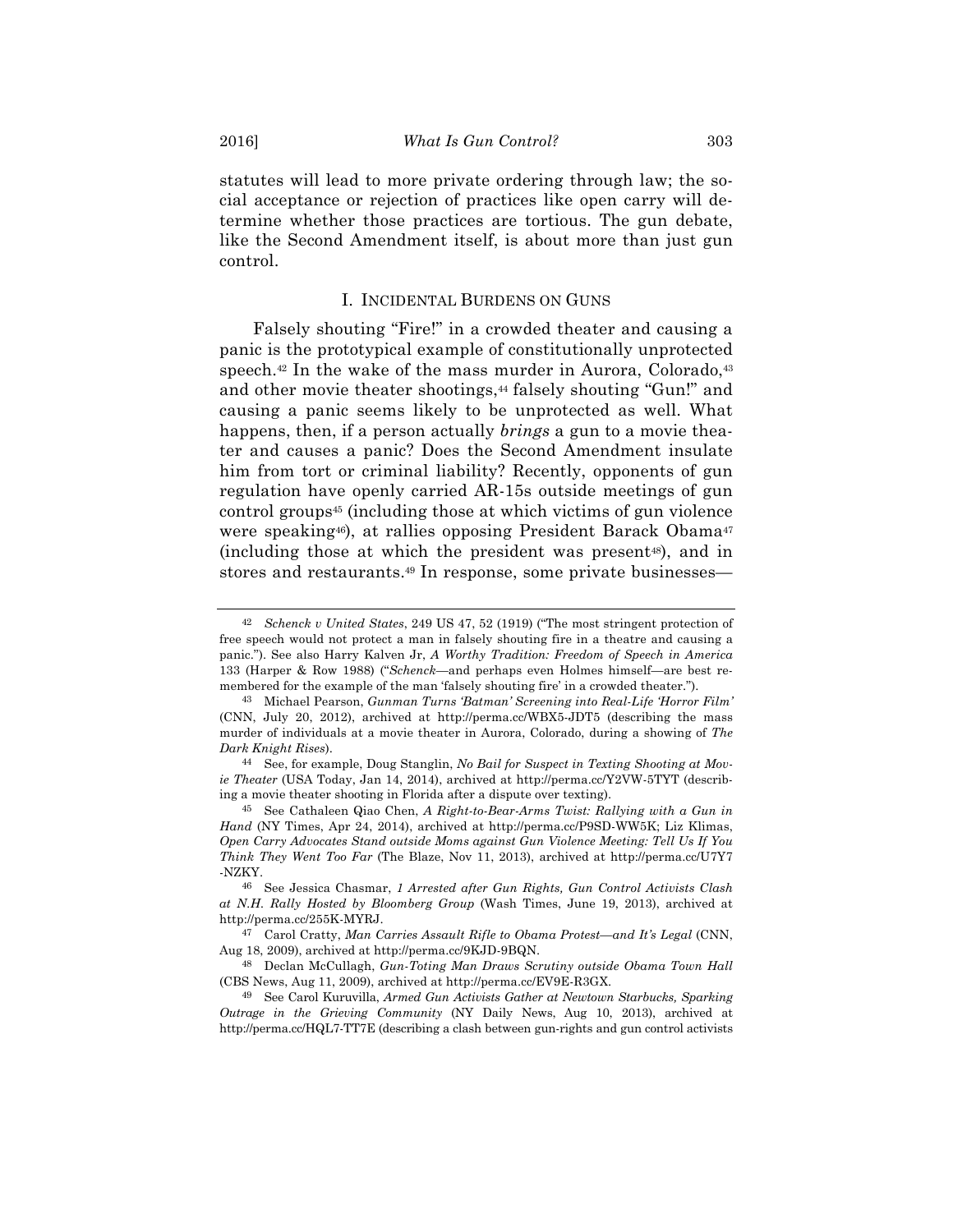Target and Starbucks among them—have begun posting "no guns" signs.50 If a gun owner disregards such a sign and is charged with trespass, can he raise a Second Amendment defense?51

These scenarios raise questions about the regulation of guns but not about gun control as such. Some involve private rights and others derive from public regulations, but they all involve generally applicable rules—tort law, property law, and the like—that occasionally apply to gun-related activities. The burdens that these regulations impose on the possession and use of guns are therefore incidental to the regulatory text and overall design. These burdens often are ignored in popular and scholarly debates about gun control and the Second Amendment, but they raise extraordinarily important and complex questions. The goal of the following discussion is to illustrate the scope of those questions and the potential applicability of these neutral rules to gun-related activities. Part II presents a framework with which to identify whether these rules, as applied to gun-related activity, raise Second Amendment questions.

# A. Intentional Torts and Criminal Law

Perhaps the most obvious legal rules that implicate gun ownership and use are intentional torts, such as assault and intentional infliction of emotional distress (IIED), and the analogous criminal prohibitions that forbid activities like "menacing." Gun possession is not a necessary element of these legal rules they apply whether a person wields a gun, a hammer, or no weapon at all.52 And because these rules do not focus on guns as such, the burdens that they impose on the freedom to keep and bear arms are incidental.

at a Starbucks roughly two miles from the scene of the Newtown elementary school shooting where gun activists had gathered to support Starbucks for allowing its customers to carry firearms in its stores).

<sup>50</sup> Ben Brody, *Target to Customers: No Guns Please* (CNN, July 2, 2014), archived at http://perma.cc/WN92-CPG4 (noting that some businesses, including Target, Chili's, and Sonic, have requested that customers enter unarmed).

<sup>51</sup> See Ellen Jean Hirst and Bob McCoppin, *Concealed Carry: Illinois Businesses Face a Loaded Issue over Concealed Carry Law* (Chi Trib, July 29, 2013), archived at http://perma.cc/32ZX-6MG6 (analyzing the heated debate over whether business owners can or should prohibit concealed-carry-permit holders from carrying guns on their property).

<sup>52</sup> There are, of course, many gun-specific crimes and sentencing enhancements. See, for example,  $28 \text{ USC} \$   $924(c)$  (setting mandatory minimum sentences for persons who use or carry firearms in furtherance of certain crimes). We hold these aside because they are more likely to impose *direct* burdens on the keeping and bearing of arms.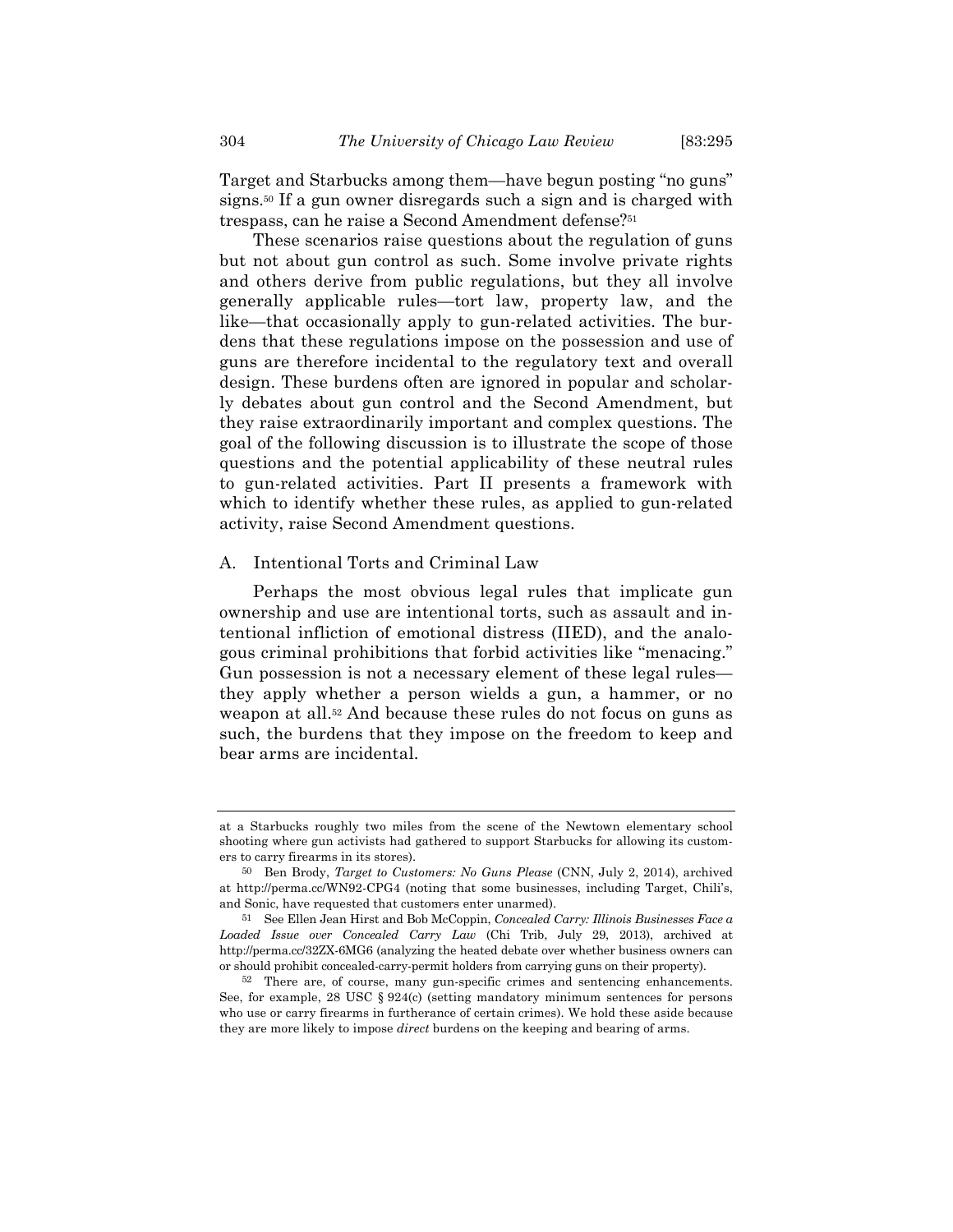1. Assault and related crimes.

A person commits an assault when he acts either intending to cause harmful or offensive contact with another person or intending to put another person in imminent apprehension of such contact, and the other person is thereby put in such imminent apprehension.53 Unsurprisingly, the use of a gun can contribute to civil liability in assault cases. A person who points a gun at another person and thereby creates a reasonable fear of imminent harm has committed an assault.54 The mere mention of a gun is probably not enough to satisfy this standard,55 but a gunwielding person can be held liable for assault even if the gun is not loaded,<sup>56</sup> if it is not pointed at anyone,<sup>57</sup> or if no one sees it.<sup>58</sup>

The same basic rules apply to criminal assault<sup>59</sup> and related crimes. Actions that give rise to tort liability for assault may also give rise to criminal liability on a variety of other grounds. It is generally illegal, for example, to "menace" a person,<sup>60</sup> and the use of a gun can be a factor in determining liability.61 This is not

<sup>53</sup> See Restatement (Second) of Torts § 21 (1965). See also *Kline v Kline*, 64 NE 9, 9 (Ind 1902).

<sup>54</sup> See, for example, *Jordan v Wilson*, 5 S3d 442, 449 (Miss App 2008) ("In her complaint, Jordan alleged that Wilson pointed a firearm at her and that she feared for her life. This was sufficient to state a claim for the intentional tort of assault."); *Lowry v Standard Oil Co of California*, 146 P2d 57, 60 (Cal App 1944) ("The pointing of a gun at another in a threatening manner is sufficient to cause fear of personal injury unless it is known by the person at whom the weapon is pointed that the gun is in fact unloaded."); *Chapman v State*, 78 Ala 463, 464 (1884) (holding that brandishing an unloaded gun will not support a conviction for criminal assault but may sustain a civil tort suit).

<sup>55</sup> See *Durivage v Tufts*, 51 A2d 847, 849 (NH 1947) (holding that the plaintiff could not maintain a tort action for assault based solely on the defendant's verbal threat that he would shoot the plaintiff if he had a gun).

<sup>56</sup> See *Beach v Hancock*, 27 NH 223, 229 (1853) ("So if a person present a pistol, purporting to be a loaded pistol, at another, and so near as to have been dangerous to life if the pistol had gone off; *semble* that this is an assault, even though the pistol were, in fact, not loaded.").

<sup>57</sup> See *Castiglione v Galpin*, 325 S2d 725, 726 (La App 1976) ("[W]e are convinced from the circumstances surrounding the incident that defendant's action (whether the gun remained on defendant's lap or was pointed at plaintiffs) resulted in plaintiffs being placed in reasonable apprehension of receiving a battery and was sufficient to constitute an assault.").

<sup>58</sup> See *State v Misner*, 763 P2d 23, 25 (Mont 1988) ("We conclude that it was not necessary that Mr. Taber personally observe the gun being waved at him in order to experience reasonable apprehension of serious bodily injury.").

<sup>59</sup> See *State v Hagberg*, 920 P2d 86, 90 (Mont 1996) (upholding a conviction for felony assault when the victim believed, but did not see, that the defendant was holding a gun out of his sight).

<sup>60</sup> William Blackstone, 3 *Commentaries on the Laws of England* 94 (Cavendish 2001) (Wayne Morrison, ed) (originally published 1768).

<sup>61</sup> See *State v Wardlow*, 1999 WL 595357, \*2 (Ohio App):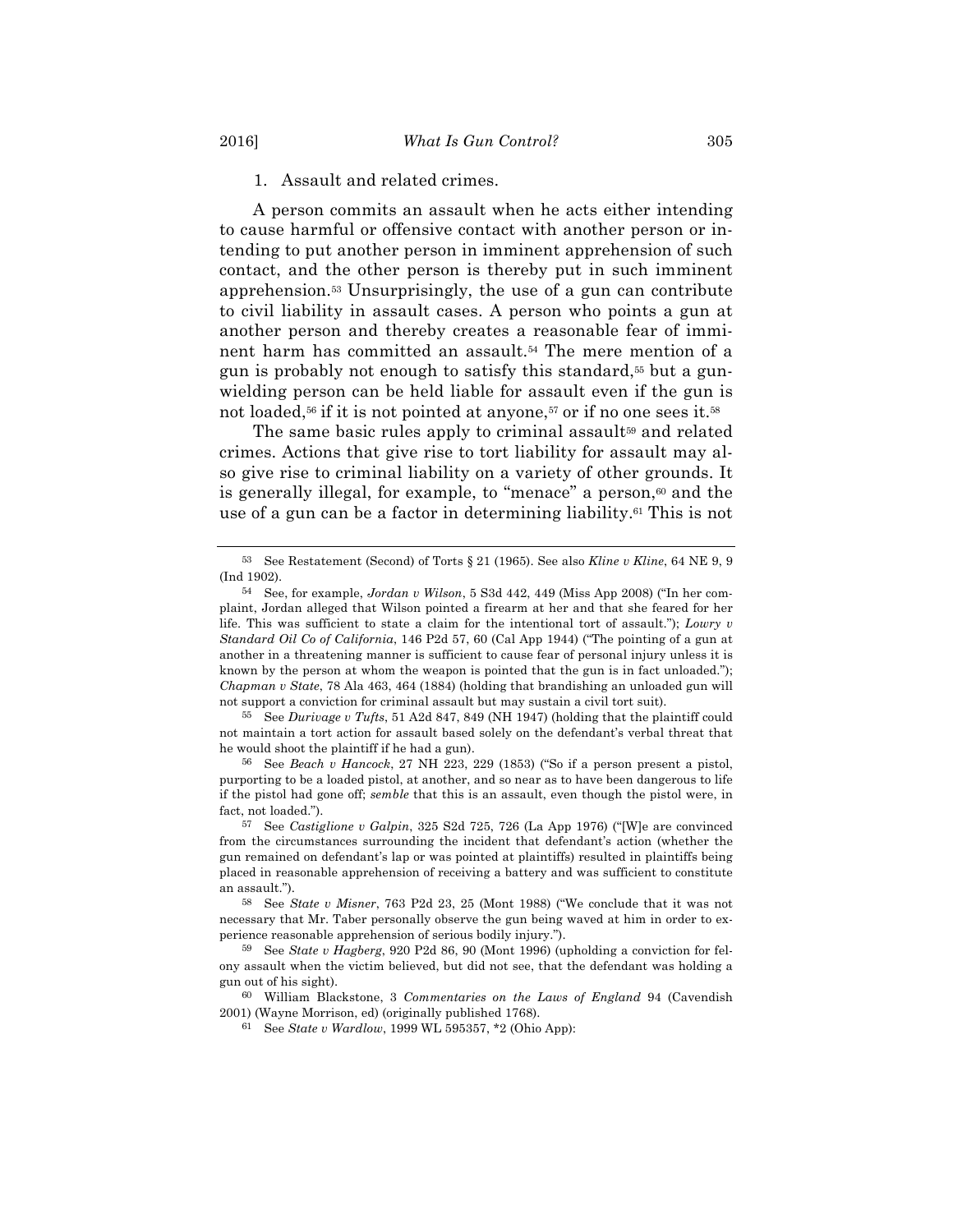to say that the simple act of carrying a gun is criminal menacing (at least not in states where open carry is legal<sup> $\epsilon$ </sup>), only that it can be in certain circumstances—if the gun is pointed at someone else, for example<sup>63</sup> (though this does not seem to be strictly required<sup>64</sup>). Some jurisdictions treat these incidents separately as "unlawful display[s] of a firearm,"<sup>65</sup> but we hold such laws aside because the burdens they impose are direct rather than incidental.<sup>66</sup>

2. Intentional infliction of emotional distress and disturbing the peace.

A person commits the tort of IIED when he intentionally causes "severe emotional harm" to another person by engaging

62 See, for example, *Ex parte Pate*, 145 S3d 733, 738 (Ala 2013) ("[W]e conclude that Pate's *getting the gun*, without more, was not sufficient to establish the physical-action element of menacing."); *Graham v Commonwealth*, 667 SW2d 697, 699 (Ky App 1983) (holding that a gun "being waved at someone rather than just being brandished in the air" constituted menacing).

63 *Wood v State*, 2003 WL 22863086, \*2 (Del) (holding that pointing a gun at someone is menacing).

64 See *People v Hines*, 780 P2d 556, 559 (Colo 1989) ("We also conclude that an offender may commit felony menacing by the 'use' of a firearm without actually pointing the firearm at another person.").

65 *State v Baggett*, 13 P3d 659, 662 (Wash App 2000) (upholding a conviction for the unlawful display of a firearm). See also *People v Hall*, 100 Cal Rptr 2d 279, 285 (Cal App 2000) (discussing the crime of "draw[ing] or exhibit[ing] any firearm, whether loaded or unloaded," and concluding that "[w]hen the evidence shows the weapon was exhibited in a rude, angry or threatening manner, the offense is complete").

66 For similar reasons, we do not discuss the important and interesting distinction between "brandishing" and simple open carrying. See, for example, *Morris v Commonwealth*, 607 SE2d 110, 114 (Va 2005) (defining "to brandish" as "to exhibit or expose in an ostentatious, shameless, or aggressive manner"); *People v Sanders*, 905 P2d 420, 457 (Cal 1996) ("The crime of brandishing consists of drawing or exhibiting, in the presence of another person, any firearm, whether loaded or unloaded, in a rude, angry or threatening manner. The weapon need not have been pointed directly at a victim.") (citation omitted); *State v Overshon*, 528 SW2d 142, 143 (Mo App 1975) ("Ilt [is] unlawful for a person to exhibit, in the presence of one or more persons, a deadly weapon in a rude, angry or threatening manner.") (quotation marks omitted).

The jury was presented with two divergent stories, i.e., that while ordering the men off her property she either pointed the gun at the men, or that she simply held the gun at her side. If the jury believed the former, she was guilty of at least Menacing; if it believed the latter, she was not guilty of anything.

See also *People v Silva*, 680 NYS2d 43, 44 (NY Crim 1998) ("[D]efendant<sup>['</sup>s] state[ment] that he was going to 'smoke' the undercover police officer . . . conjoined with defendant's simultaneous action of reaching into his waistband, an area traditionally associated with a secreted handgun . . . makes out the crime of second-degree Menacing."); *City of Akron v Boyd*, 1983 WL 3904, \*1 (Ohio App) (affirming the conviction of a defendant convicted of menacing when he placed a holstered gun on his lap pointing toward another person).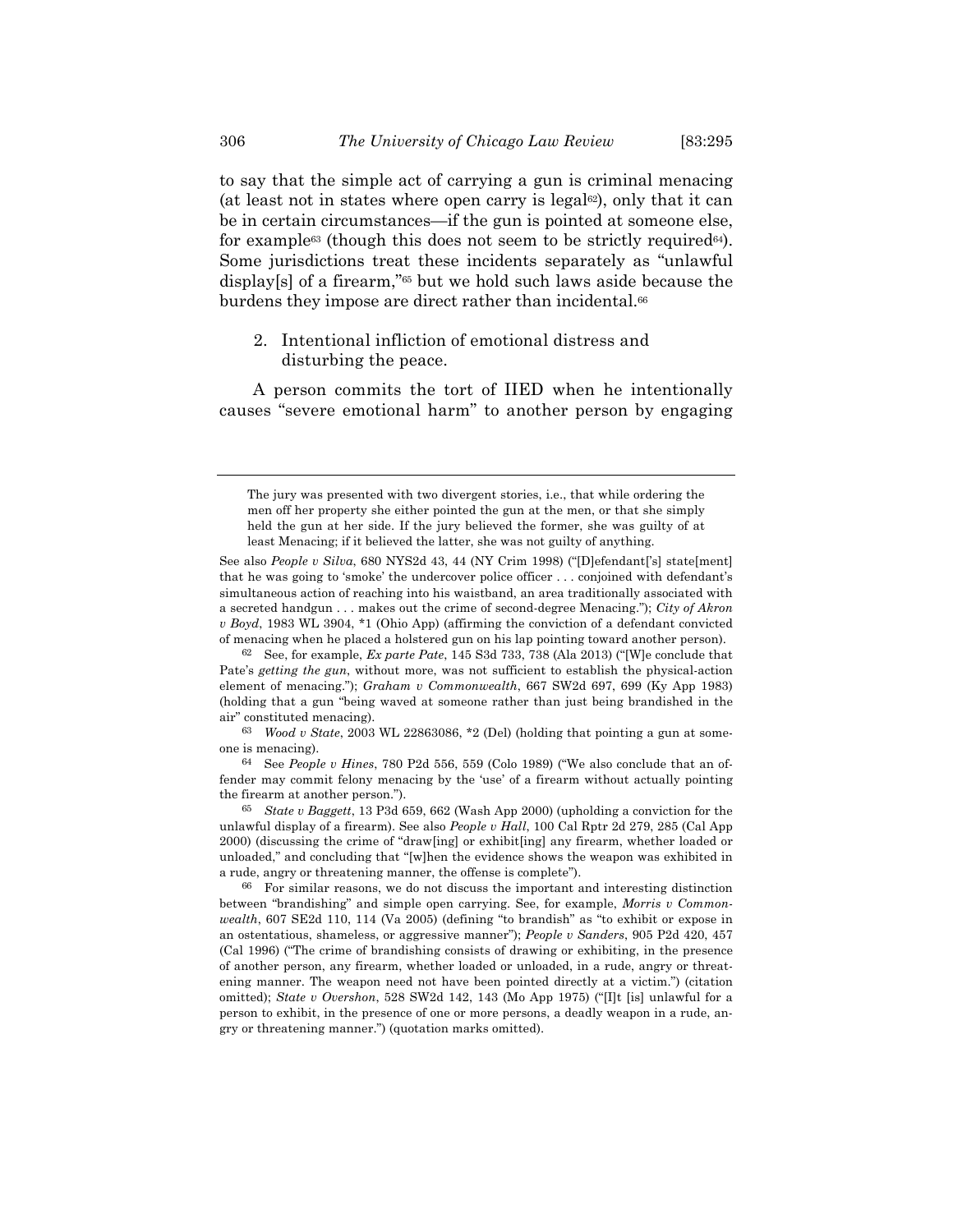in "extreme and outrageous conduct."67 In some circumstances, the use of a gun may be the basis for an IIED claim<sup>68—for</sup> example, if the presence of a gun contributes to the emotional distress that is inflicted.69 But as the definition suggests, the burden on the plaintiff is extremely high: simply being scared by the presence of a gun<sup>70</sup> is generally not enough.<sup>71</sup>

The closest criminal analogues to the tort of IIED are rules against harassment,72 disorderly conduct,73 and disturbance of the peace74 (or its historical antecedent, affray75). For these purposes,

71 See, for example, *Clark v Elam Sand and Gravel, Inc*, 777 NYS2d 624, 625 (NY Sup 2004) (rejecting an IIED claim when the alleged wrongful conduct consisted of "showing [the plaintiff] a gun on various occasions and by innuendo he would use to shoot whoever installed the devices, he would become belligerent, slam doors, talk sarcastically to the Plaintiff and sarcastically asked to use the phones when there was no need to do so") (brackets in original).

 $67$  Restatement (Third) of Torts: Liability for Physical and Emotional Harm § 46 (2012). 68 See *Cullison v Medley*, 570 NE2d 27, 31 (Ind 1991) (noting the possibility of IIED when the defendants threatened harm while one was armed with a revolver).

<sup>69</sup> Compare *Davis v Copelan*, 452 SE2d 194, 203 (Ga App 1994) (finding sufficient evidence to support an IIED claim when "there [was] evidence that Pat Cheek conspired with Officer Russell to separately and unexpectedly call plaintiffs to her office for the intimidating, abusive and well-planned termination interviews," and further noting that "the evidence show[ed] that Pat Cheek allowed an armed law enforcement officer to attend the meetings; that she permitted the officer to dominate the meetings and that she acquiesced in the officer's intimidating, overbearing and abusive conduct"), with *Holloway v Wachovia Bank & Trust Co, NA*, 452 SE2d 233, 236, 243–44 (NC 1994) (upholding summary judgment against one plaintiff on an IIED claim despite an allegation that the defendant had aimed a gun at the plaintiff, because the plaintiff's own testimony indicated that she did not suffer severe and disabling emotional distress, while reversing summary judgment for the other plaintiffs).

<sup>70</sup> See, for example, *Sharp v Paul*, 2013 WL 1278185, \*3 (Cal App) (finding that evidence did not support a restraining order, which is subject to same standard as IIED, because the plaintiff admitted both that he did not feel threatened when the defendant pointed the gun at him and that the defendant did not intend to threaten him); *Montross v United Parcel Service of America, Inc*, 2002 WL 318336, \*1 (ND Tex) (affirming summary judgment dismissing an IIED claim when the defendant's employee, "who had a camera at the time, suggested that Ritman point the rifle at Montross's head so she could take a picture . . . which caused Montross to fear for his safety").

<sup>72</sup> See, for example, MPC § 250.4 (ALI 1962).

<sup>73</sup> See, for example, MPC § 250.2 (ALI 1962); *City of Chicago v Roma*, 374 NE2d 1097, 1098 (Ill App 1978) (reversing a conviction for disorderly conduct when the defendant's gun was "was wrapped in a plastic bag, [in] an attache case . . . approximately 25 feet away" from him).

<sup>74</sup> See, for example, *State v Albert*, 184 SE2d 605, 607 (SC 1971) (affirming the defendant's conviction for rioting, defined as a "tumultuous disturbance of the peace," for taking control of the library at Vorhees College while armed).

<sup>75</sup> See, for example, Saul Cornell and Nathan DeDino, *A Well Regulated Right: The Early American Origins of Gun Control*, 73 Fordham L Rev 487, 501 (2004) (discussing the use of affray to regulate gun-related activities).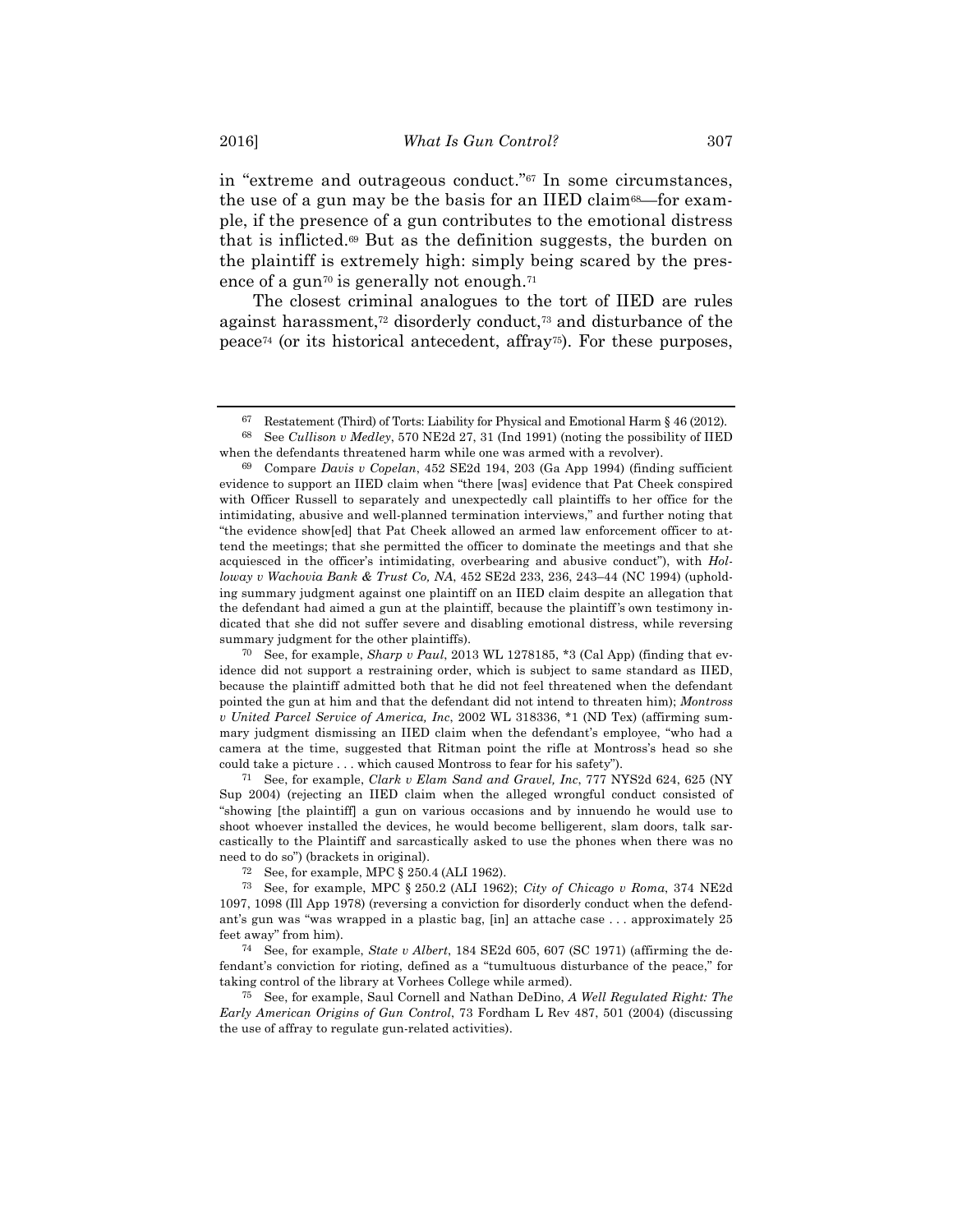we hold aside related prohibitions on brandishing,76 unlawful display,<sup> $77$ </sup> and riding armed to the terror of the people, $78$  each of which imposes direct burdens on arms-related activities.

As with assault, the use of a gun is neither necessary nor sufficient to create liability under these rules, but it can still be an important contributing factor.79 The manner in which a person carries or displays a gun,<sup>80</sup> the reasonableness of the plaintiff's response,81 and an assessment of the overall context will all factor into whether liability attaches.

Consider the practice of openly carrying guns to gun control rallies,<sup>82</sup> including those at which victims of gun violence are speaking.<sup>83</sup> It is plausible to think that this inflicts emotional distress on the speakers and that doing so is the intent of some (although of course not all) of the carriers.84 It might even be considered "extreme and outrageous"<sup>85</sup> to, for example, bring AR-15s

<sup>76</sup> See, for example, Cal Penal Code § 417 (criminalizing brandishing a weapon).

<sup>77</sup> See, for example, *State v Byrd*, 868 P2d 158, 162 (Wash App 1994) ("The gravamen of the offense of unlawful display of a weapon is displaying and handling of the weapon in a manner 'that either manifests an intent to intimidate another or that warrants alarm for the safety of other persons.'").

<sup>78</sup> See, for example, ALI, *Model Penal Code: Council Draft No 29* 47 (Feb 23, 1961) (citing individual state codes listing an aggravating factor to misdemeanor riot as "carrying a dangerous weapon"); Portland City Code § 14A.06.010(A) ("It is unlawful for any person to knowingly possess or carry a firearm, in or upon a public place . . . having failed to remove all the ammunition."); Statute of Northampton, 2 Edw 3, ch 3 (1328) ("[N]o Man great nor small . . . [shall] ride armed by night nor by day, in Fairs, Markets . . . nor in no part elsewhere.").

<sup>79</sup> See, for example, *Cortez v State*, 256 SW2d 855, 855 (Tex Crim App 1953) ("There is no offense known as 'rudely displaying a pistol,' but such may constitute a violation of the disturbing-the-peace statute, when done in a manner calculated to disturb the peace.") (citation omitted).

<sup>80</sup> See, for example, *State v Turley*, 521 P2d 690, 691 (Mont 1974) (upholding a conviction for disturbance of the peace when "[t]he State's evidence show[ed] that appellant was slapping his pistol against his leg in an agitated manner; he unholstered the weapon and pointed it at Fairhurst; he threatened to shoot him; and he spat at Fairhurst's departing automobile").

<sup>81</sup> See *Byrd*, 868 P2d at 162 (finding that, for the crime of unlawful display, there "is no necessary nexus between reasonable apprehension and the defendant's actual intent" but that "[u]nder some circumstances, apprehension could be reasonable at the mere sight of a firearm, while the defendant's intent could be completely innocent").

<sup>82</sup> See, for example, Diana Reese, *Moms Demonstrate for Gun Control, Armed Men Stage Counter-Protest in Indiana* (Wash Post, Mar 29, 2013), archived at http://perma.cc/3RZ3-36V5.

<sup>83</sup> See note 46.

<sup>84</sup> See Mark Follman, *Spitting, Stalking, Rape Threats: How Gun Extremists Target Women* (Mother Jones, May 15, 2014), archived at http://perma.cc/NW5D-U8AP.

<sup>85</sup> Restatement (Third) of Torts: Liability for Physical and Emotional Harm § 46 (2012).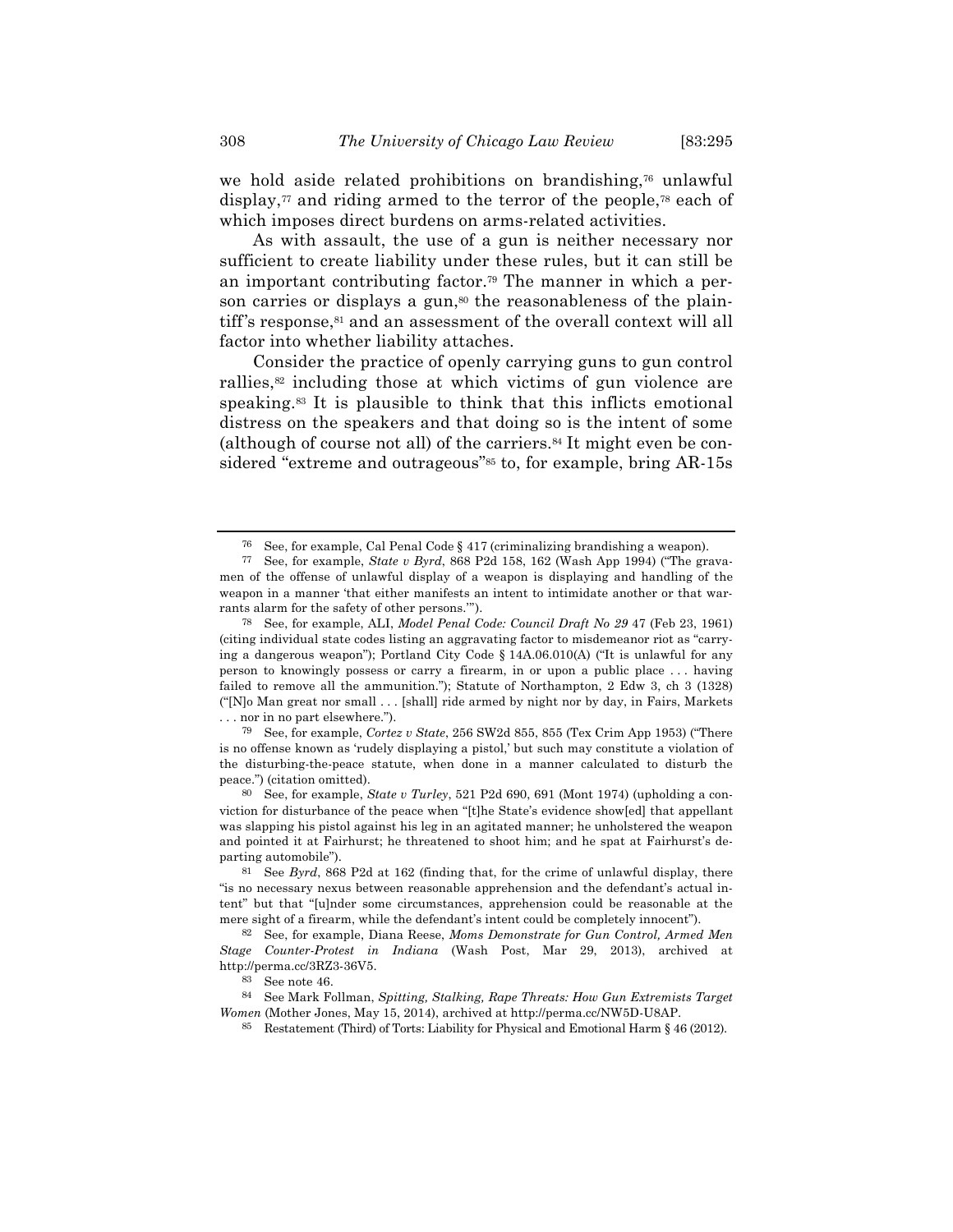to an event dedicated to the victims of a mass shooting perpetrated with an AR-15.86

Gun carriers might respond that this is all backward, that simply showing a gun to a person who dislikes them is not tortious,87 and that in fact the gun carriers' intent is to normalize guns rather than to inflict emotional distress.<sup>88</sup> Perhaps open carry will cause some distress in the short term, but once people see that guns contribute to safety instead of threaten it, the basis for legal liability will weaken. In this way, shifting private law baselines informed by social practice—may be outcome determinative.

Statutory changes can also nudge the baselines in one direction or another. In the context of IIED claims for gun carrying, for example, one would have to take into account open-carry laws, which could be said to represent a public determination that guns are *not* threatening. In this case, liability for IIED (and even for assault) should be even harder to prove. For example, as of 1967, simply carrying a concealed weapon could constitute a breach of the peace in Florida.89 Today, the state has a "shall issue" regime for concealed-carry permits.<sup>90</sup> That change in the background law has major implications for legal liability.91

<sup>86</sup> See note 46.

<sup>87</sup> *Cullison*, 570 NE2d at 31 (concluding that the defendant's knowledge of the plaintiff's apprehension toward guns was not sufficient on its own to support the conclusion that the defendant intended to inflict emotional injury on the plaintiff when he wore a gun in front of the plaintiff).

<sup>88</sup> See, for example, Klimas, *Open Carry Advocates Stand outside Moms against Gun Violence Meeting* (cited in note 45) (quoting an e-mail from Open Carry Texas that stated: "What we are doing is working and society is coming to view the sight of 'military style rifles' in public as just another normal thing. Isn't that a good thing?").

<sup>89</sup> See *Marden v State*, 203 S2d 638, 640 (Fla App 1967).

<sup>90</sup> Fla Stat Ann § 790.06(2).

<sup>91</sup> With regard to legal liability, it is important to note that these incidental burdens—and others discussed below—might be limited in certain circumstances by the law of self-defense, which is the "central component" of the Second Amendment. *McDonald v City of Chicago, Illinois*, 561 US 742, 767 (2010) ("Self-defense is a basic right, recognized by many legal systems from ancient times to the present day, and in *Heller*, we held that individual self-defense is 'the *central component*' of the Second Amendment right.") (citation omitted). How much self-defense law is now constitutional law is an incredibly complex inquiry. What is clear is that, at least as currently construed, the Second Amendment is simultaneously broader and narrower than the common-law rule: broader in the sense that it does not require an imminent threat or an objectively justifiable apprehension of harm to keep a gun; narrower in the sense that it protects only particular implements used for self-defense. See MPC § 3.04(1) (ALI 1962) ("[T]he use of force upon or toward another person is justifiable when the actor believes that such force is immediately necessary for the purpose of protecting himself against the use of unlawful force by such other person on the present occasion.").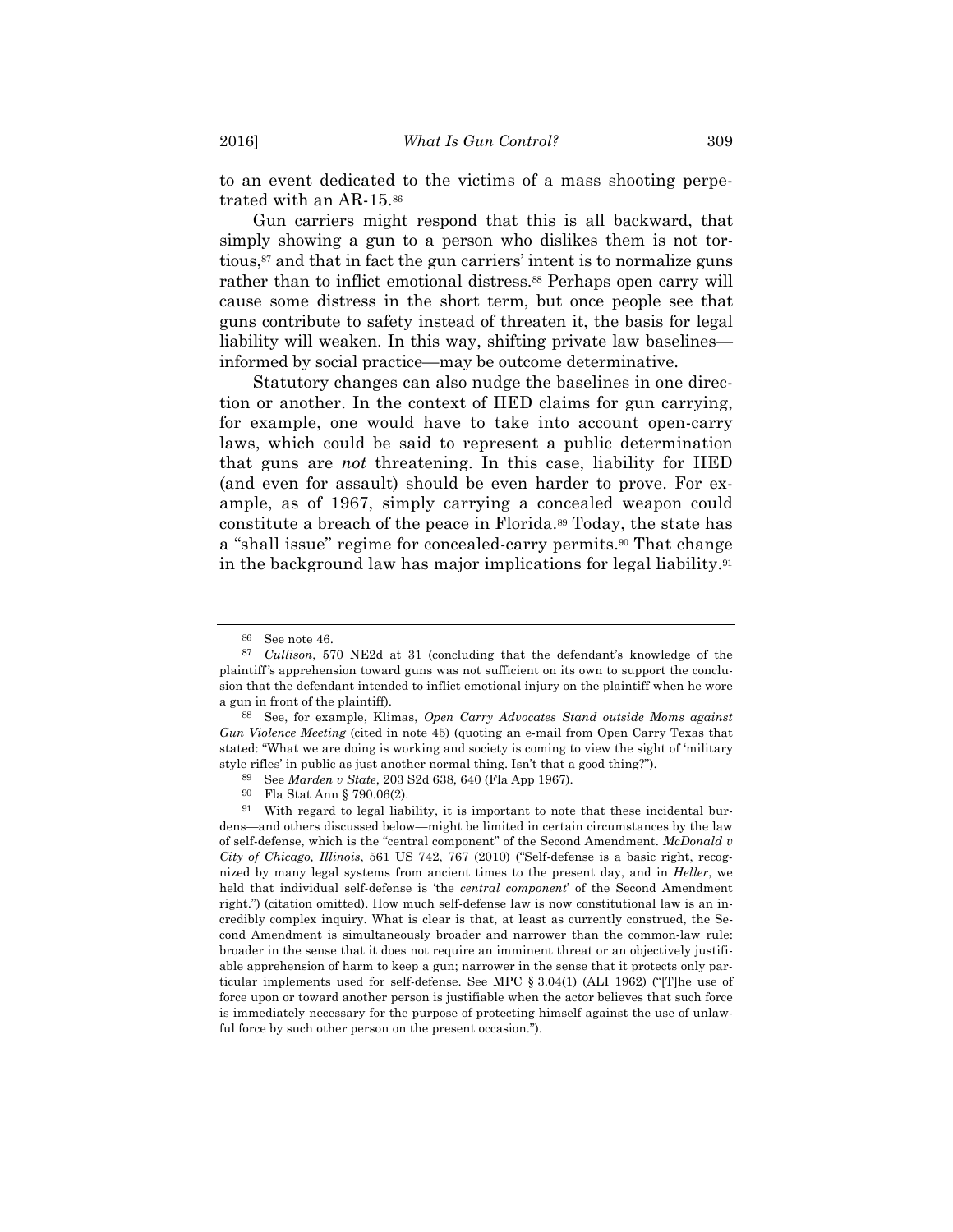# B. Negligence

Blackletter negligence law imposes liability on those who cause harm by failing to fulfill a duty of care that is owed to another person.92 Standard negligence doctrine builds in a kind of cost-benefit analysis—if the alleged tortfeasor failed to take costjustified measures to prevent the harm, then he may be liable.<sup>93</sup> Unsurprisingly, the misuse of guns can give rise to liability for civil and criminal negligence, as well as liability under related rules regarding civil and criminal recklessness.94

Perhaps the most heartbreaking cases are those in which a child is hurt or killed by an unsecured weapon, a tragedy that occurs hundreds of times every year.95 It is also negligent to give, sell, or surrender a gun to an adult who is likely to, and does, misuse it.96 Such liability is nothing new. Section 308 of the Second Restatement of Torts explained that

95 Mark Berman, *How Often Do Children in the U.S. Unintentionally Shoot and Kill People? We Don't Know* (Wash Post, Sept 4, 2014), archived at http://perma.cc/4BHZ -SBSY (reporting 591 victims of accidental gun violence in 2011, 102 of which were children under the age of 18). See also Michael Luo and Mike McIntire, *Children and Guns: The Hidden Toll* (NY Times, Sept 28, 2013), archived at http://perma.cc/4M5K-R7FW.

96 See, for example, *Angell v F. Avanzini Lumber Co*, 363 S2d 571, 572 (Fla App 1978) (holding that sellers of a gun who could have inferred from the buyer's "erratic behavior"

<sup>92</sup> Restatement (Second) of Torts § 284 (1965).

<sup>93</sup> See *United States v Carroll Towing Co*, 159 F2d 169, 173 (2d Cir 1947) ("[I]f the probability [of an accident] be called P; the injury, L; and the burden [of adequate precautions], B; liability depends upon whether B is less than L multiplied by P: i.e., whether B < PL."). See also Stephen G. Gilles, *On Determining Negligence: Hand Formula Balancing, the Reasonable Person Standard, and the Jury*, 54 Vand L Rev 813, 817–18 (2001).

<sup>94</sup> See, for example, *Al-Saud v State*, 658 NE2d 907, 910 (Ind 1995) (noting that "[t]he brandishing of a firearm in a congested area or during a dispute can create a variety of risks of bodily injury to others, regardless of whether the weapon is loaded," and that a triable issue of fact existed as to whether the defendant "committed a delinquent act, *i.e.*, an act which, if committed by an adult, would constitute criminal recklessness"); *Matter of ALJ*, 836 P2d 307, 310 (Wyo 1992) ("We interpret § 6–2–504(b) to mean that, whenever an actor knowingly points a firearm at another, whether the firearm is loaded or not, he is guilty of reckless endangering, provided the firearm was not pointed for defensive purposes.").

In a forthcoming article, Professor Andrew McClurg argues that "through both common and statutory law, the United States has enshrined a *de facto* Second Amendment right to be negligent regarding many aspects of making, distributing, and possessing firearms." McClurg, 68 U Fla L Rev at \*1 (cited in note 20) (citation omitted). He goes on to criticize this result as "ignor[ing] or mischaracteriz[ing the] fundamental scope of liability principles," and he says that it "is derived from deference to Second Amendment rights." Id at \*2, 6. We are in no position to fully evaluate McClurg's descriptive account of the doctrine. To the degree that it is accurate, however, we agree that the Second Amendment cannot properly be read to provide blanket immunity for gun-related activities.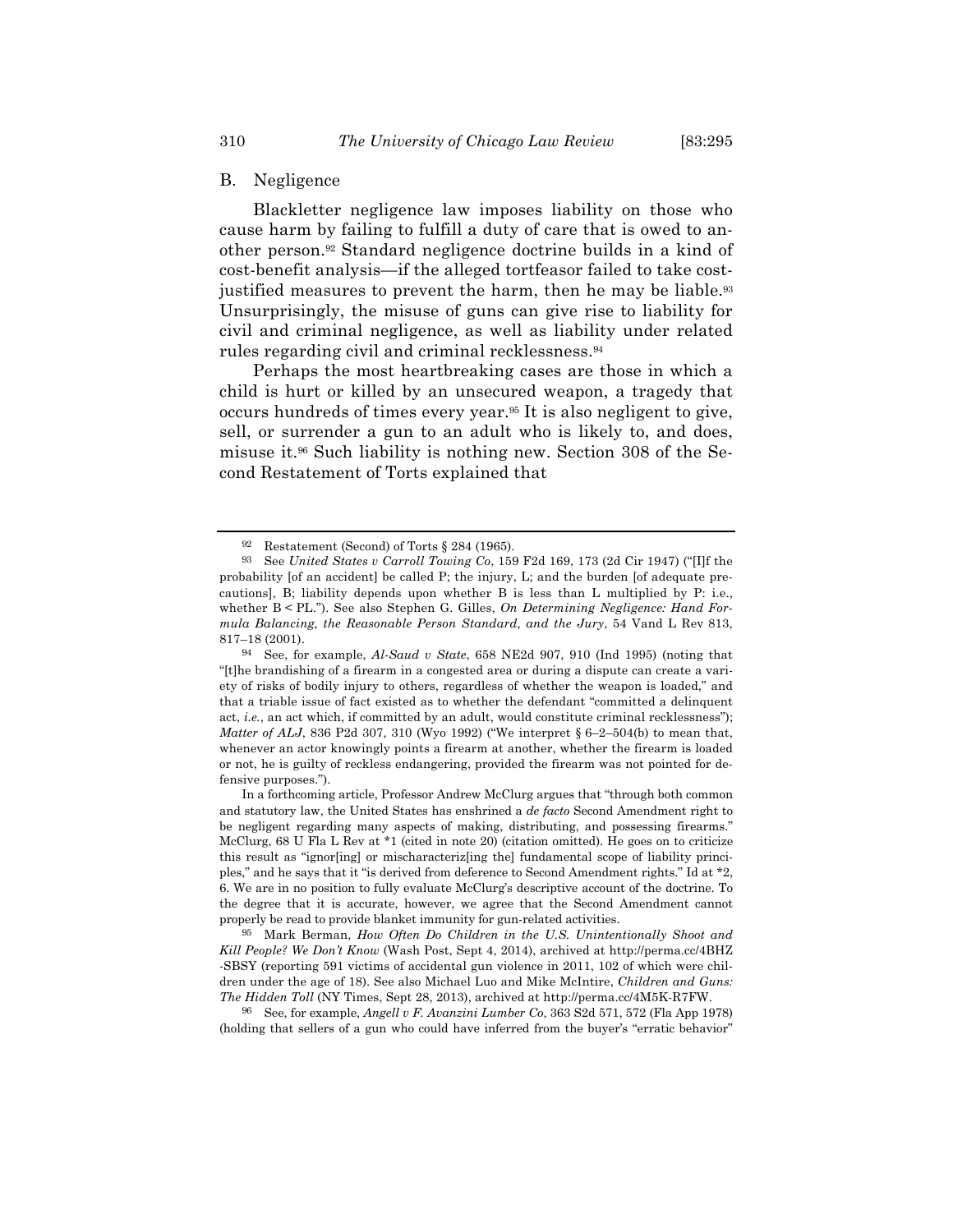[i]t is negligence to permit a third person to use a thing or to engage in an activity which is under the control of the actor, if the actor knows or should know that such person intends or is likely to use the thing or to conduct himself in the activity in such a manner as to create an unreasonable risk of harm to others.<sup>97</sup>

And specifically, the Restatement noted that "it is negligent to place loaded firearms . . . within reach of young children or feebleminded adults."98 These rules do not mean that a gun's owner is responsible for all negative consequences of the gun's misuse<sup>99</sup> but rather that the owner is responsible only for misuse that is foreseeable,100 such as when he sells the gun to a person who is underage,<sup>101</sup> mentally ill,<sup>102</sup> or intoxicated.<sup>103</sup>

97 Restatement (Second) of Torts § 308 (1965).

98 Restatement (Second) of Torts at § 308, comment b (1965). See also, for example, *Herland v Izatt*, 345 P3d 661, 665 (Utah 2015):

[G]un owners have a duty to exercise reasonable care in supplying their guns to others—such as children and incompetent or impaired individuals—whom they know, or should know, are likely to use the gun in a manner that creates a foreseeable risk of injury to themselves or third parties.

See also *Wroth v McKinney*, 373 P2d 216, 219 (Kan 1962) ("It is negligent to place loaded firearms or poisons within reach of young children or feeble-minded adults."); *Kuhns v Brugger*, 135 A2d 395, 402–03 (Pa 1957) (finding that prima facie negligence was established by, inter alia, the defendant's storage of a loaded pistol in an unlocked dresser drawer).

99 See *Rains v Bend of the River*, 124 SW3d 580, 595 (Tenn App 2003) ("[T]here is no evidence that his conduct or demeanor when he purchased the ammunition should have given the clerk at Bend of the River reason to foresee or anticipate that he intended to use the ammunition to commit suicide or to misuse it in any other way.").

100 See, for example, *Jupin v Kask*, 849 NE2d 829, 837 (Mass 2006) ("[T]he risk in the instant case—that a mentally unstable and violent person, to whom unfettered and unsupervised access to Kask's home was granted, would take a gun from that home and shoot someone—was both foreseeable and foreseen.").

101 See, for example, *Lake Washington School District No 414 v Schuck's Auto Supply, Inc*, 613 P2d 561, 562–63 (Wash App 1980) (explaining that a seller may be held liable for selling a "dangerous instrumentality" to a child whom the seller knows or ought to know is, "by reason of youth and inexperience, unfit to be trusted with it" and who then injures himself or a third party).

102 See, for example, *Rubin v Johnson*, 550 NE2d 324, 333 (Ind App 1990) ("[T]he recognized unpredictability and dangerous propensities of the mentally ill make the likelihood of injury to third persons resulting from the sale of a handgun to an individual of unsound mind appear to be logical, and, hence, reasonably [foreseeable].").

103 See, for example, *Angell*, 363 S2d at 572 (reversing the trial court's dismissal of the plaintiff's complaint and finding that a dealer in firearms could have foreseen the probability of someone being injured after selling a firearm and ammunition to an "erratic" purchaser). See also *Kitchen v K-Mart Corp*, 697 S2d 1200, 1208 (Fla 1997) ("We hold

that "injury to someone was highly probable" could be held liable for the resulting death).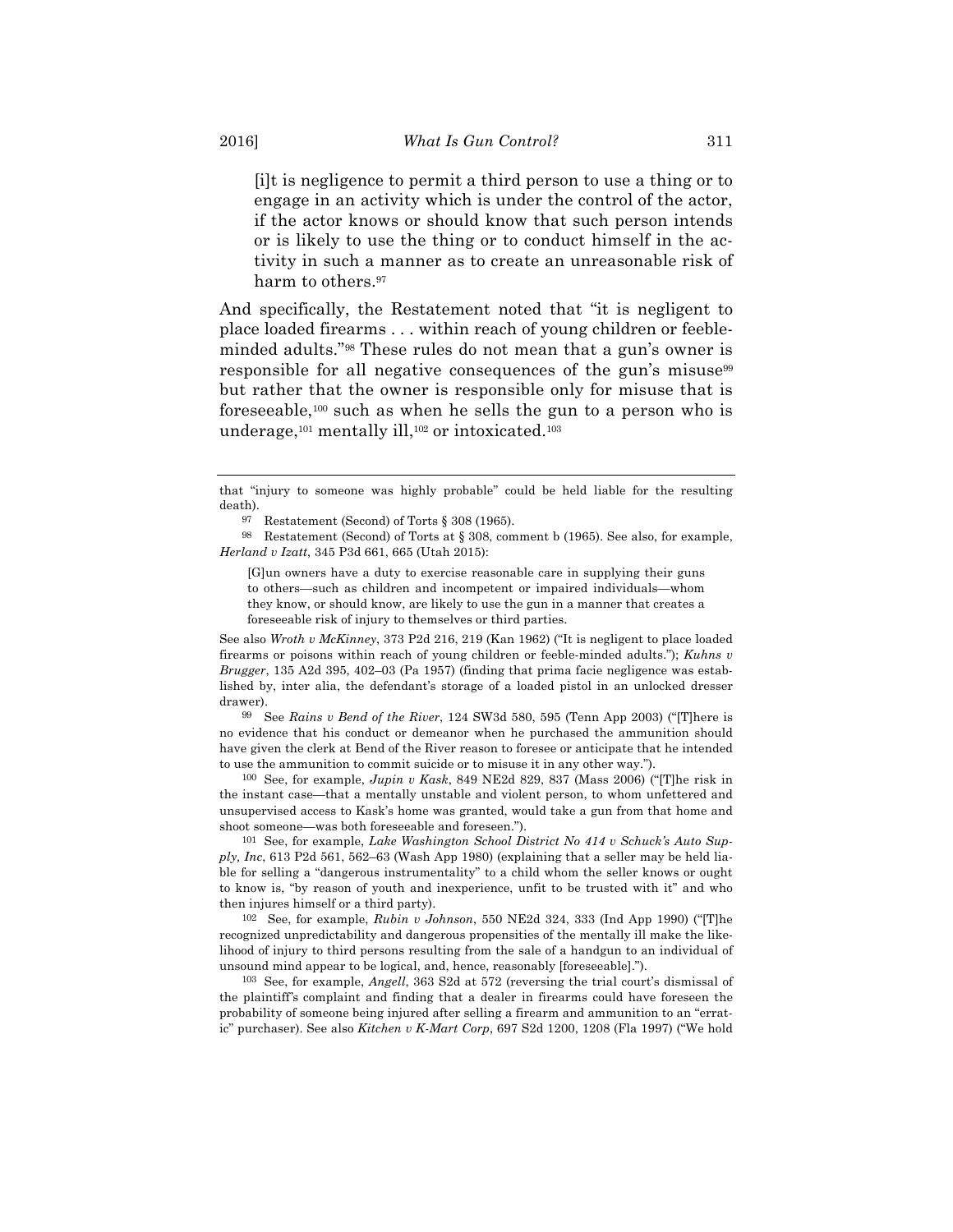In some areas, statutes have codified the common-law duty of care. For example, many states have child-access prevention (CAP) rules that impose civil or criminal liability on gun owners who fail to exercise due care in keeping their guns out of the hands of children who may misuse them.104 One perspective is that these rules—like the DC safe-storage provision—are direct regulations of firearms that implicate the Second Amendment. But one might also say that CAP rules simply codify an otherwiseunremarkable negligence rule, just as some states have codified the common-law standards for obscenity or libel to conform to Supreme Court rulings.105

Conversely, some statutes preempt negligence liability for gun-related activities. The most prominent example is the Protection of Lawful Commerce in Arms Act106 (PLCAA), which partially shields gun manufacturers from negligence liability for the criminal misuse of their products.107 The PLCAA is not a flat bar to liability; it specifically permits lawsuits for negligent entrustment and negligence per se.108 Nevertheless, such armsprotecting statutory laws can subtly shift the baseline for what counts as gun control subject to the Second Amendment. Prior to the PLCAA, many citizens likely understood state tort law concerning firearms as mere background law, no different than laws that force a printer to clean up its toxic ink.109 Statutes like the

that an action for negligent entrustment as defined under section 390 of the Restatement is consistent with Florida public policy in protecting its citizens from the obvious danger of the placement of a firearm in the hands of an intoxicated person."); *Bernethy v Walt Failor's, Inc*, 653 P2d 280, 284 (Wash 1982) (reversing summary judgment that was granted to a gun shop on a wrongful death action brought after a visibly intoxicated man obtained a gun and ammunition from the defendant gun shop and immediately shot his wife).

<sup>104</sup> *Regulating Guns in America: An Evaluation and Comparative Analysis of Federal, State and Selected Local Gun Laws* \*233–34 (Legal Community Against Violence, 2008), archived at http://perma.cc/F9S8-MTSP.

 $105$  Compare NC Gen Stat § 14-190.1(b), and Mich Comp Laws § 600.2911(6), with *Miller v California*, 413 US 15, 24 (1973), and *New York Times Co v Sullivan*, 376 US 254, 279–80 (1964).

<sup>106</sup> Pub L No 109-92, 119 Stat 2095 (2005), codified in various sections of Titles 15 and 18.

<sup>107</sup> The law provides that "[a] qualified civil liability action may not be brought in any Federal or State court." 15 USC § 7902(a). "Qualified civil liability action" is defined as "a civil action . . . brought by any person against a . . . seller of a [firearm] . . . for damages . . . resulting from the criminal or unlawful misuse of a [firearm] by the person or a third party." 15 USC § 7903(5)(A).

<sup>108</sup> See, for example, *Estate of Kim v Coxe*, 295 P3d 380, 386 (Alaska 2013); *Gilland v Sportsmen's Outpost, Inc*, 2011 WL 2479693, \*12 (Conn Super).

<sup>109</sup> See *United States v Fleet Factors Corp*, 821 F Supp 707, 712–13 (SD Ga 1993) (finding the defendants, as "owners," liable for the costs associated with the removal of hazardous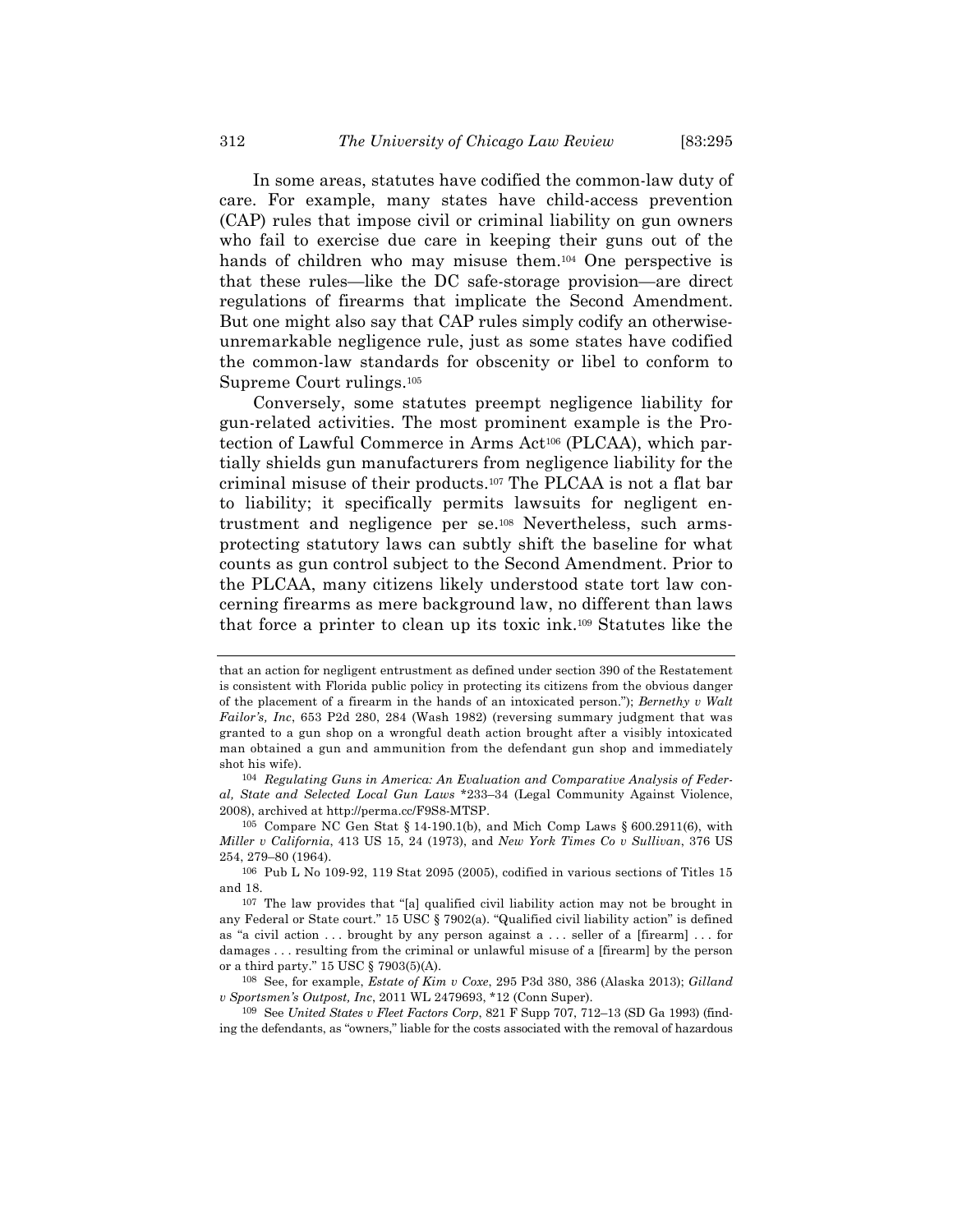PLCAA—accompanied as they are by Second Amendment justifications110—tend to accentuate the public nature of state tort law, as opposed to the understanding of tort law as private ordering or restorative justice.

C. Property

Whether the right to keep and bear arms extends beyond one's own property has been a central Second Amendment question in recent years.111 Some gun owners—especially open-carry activists—also assert a right to carry guns onto *other* people's property, and in particular onto the property of private business owners. Some business owners have responded by asserting a right to exclude guns from their property.112 Whatever other legal issues are involved,113 these scenarios implicate basic principles of property law.

1. Trespass.

As a general matter, private property owners can exclude whomever they want for whatever reasons they want.<sup>114</sup> This right to exclude is frequently called "one of the most essential sticks in the bundle of rights" known as property.115 Rules against trespass are a significant method of protecting this right.116

substances from a textile-printing facility); *Grillo v Speedrite Products, Inc*, 532 SE2d 1, 1– 2 (SC App 2000) (involving a personal injury action against an ink supplier).

<sup>110</sup> As McClurg notes, the first statement of "[f]indings" in the PLCAA is: "The Second Amendment of the United States Constitution provides that the right of the people to keep and bear arms shall not be infringed." McClurg, 68 U Fla L Rev at \*6 (cited in note 20), quoting 15 USC § 7901(a)(1).

<sup>111</sup> Compare *Peruta v County of San Diego*, 742 F3d 1144, 1179 (9th Cir 2014), vacd and rehearing en banc granted, 781 F3d 1106 (9th Cir 2015) (holding that California's "may issue" concealed-carry law requiring an applicant to show good cause for carrying in public violates the Second Amendment), with *Drake v Filko*, 724 F3d 426, 440 (3d Cir 2013) (upholding New Jersey's concealed-carry law requiring that an applicant present a "justifiable need" before issuing a concealed-carry license).

<sup>112</sup> See note 50 and accompanying text.

<sup>113</sup> One of us has argued that in some circumstances private property owners have a Second Amendment right to exclude guns. See generally Joseph Blocher, *The Right Not to Keep or Bear Arms*, 64 Stan L Rev 1 (2012).

<sup>114</sup> See William Blackstone, 2 *Commentaries on the Laws of England* 3 (Cavendish 2001) (Wayne Morrison, ed) (originally published 1766) (describing the right of property as "that sole and despotic dominion which one man claims and exercises over the external things of the world, in total exclusion of the right of any other individual in the universe").

<sup>115</sup> *Kaiser Aetna v United States*, 444 US 164, 176 (1979).

<sup>116</sup> Trespass can also constitute a criminal offense, for example, when a person refuses to leave after being asked. See MPC § 221.2(2) (ALI 1962).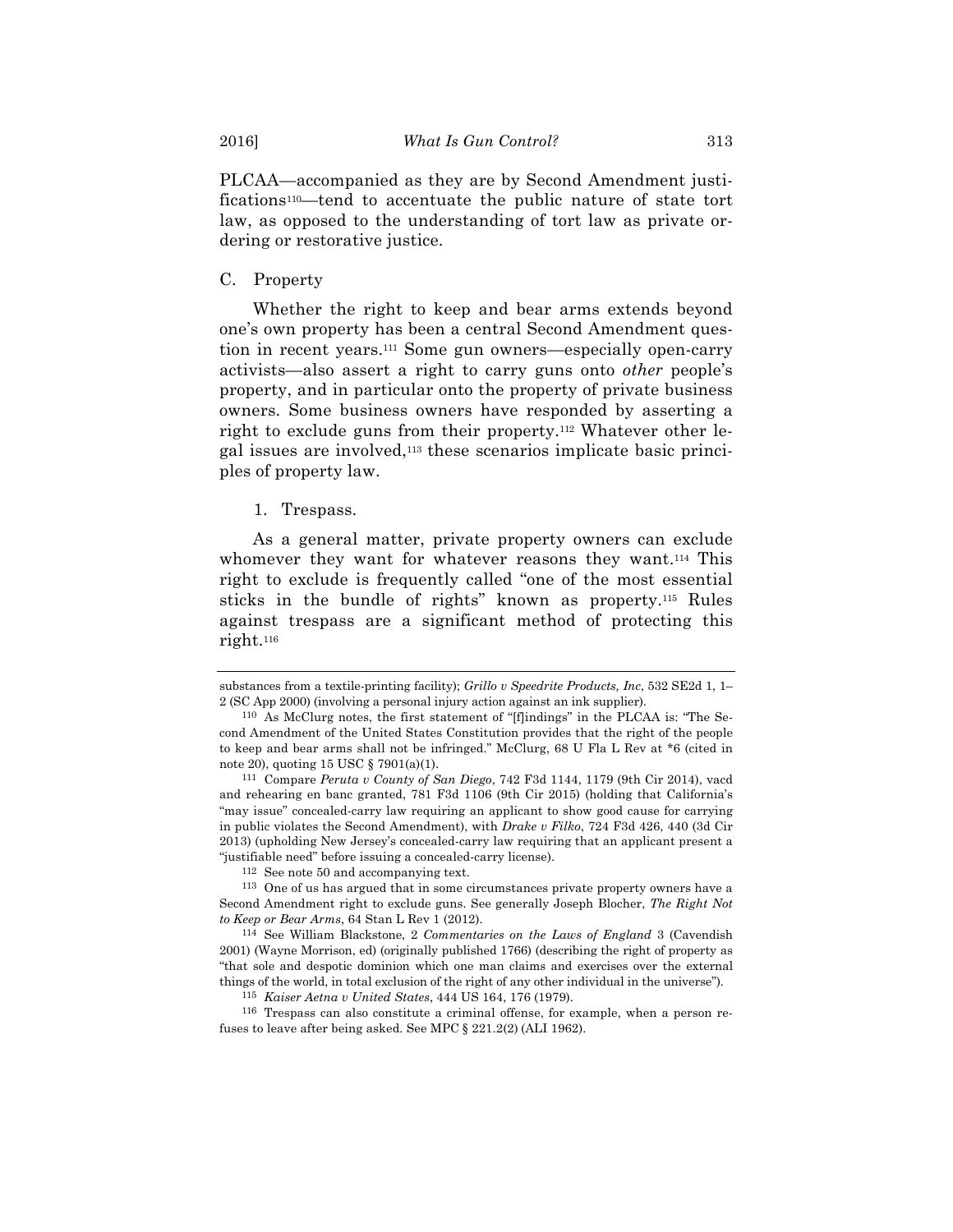Only an intentional, *unprivileged* entry onto the land of another constitutes trespass.117 The most straightforward way in which an entry can be privileged is through the consent of the owner.118 A person who enters private property with the permission of the owner or possessor has a license to do so and is not a trespasser.119 This seems simple enough, and when permissions are explicit, it usually is. But the apparent clarity of the consent rule quickly gives way to hard questions both as a general matter and with specific regard to guns.

Consider the bases for privileged entry into a restaurant. A person eating in a restaurant has a license to be there—the restaurant owner consents to her entry precisely because she is a customer.120 But what if that person is actually a harsh critic who gains access by lying about her occupation? In that case, the license has been obtained through fraud—the restaurant owner would not have consented to entry had he known her true identity.

The law sometimes regards such fraudulently obtained consent as a legitimate defense to a trespass action. Judge Richard Posner's opinion in *Desnick v American Broadcasting Companies, Inc*<sup>121</sup> is perhaps the leading opinion explaining this surprising result.122 In *Desnick*, investigative journalists fraudulently obtained consent to enter ophthalmic clinics by posing as patients and promising not to engage in "ambush" journalism.123 There was no doubt that the consent was obtained under false pretenses.124 And yet the court recognized the consent as legitimate, because there was "no invasion . . . of any of the specific interests that the tort of trespass seeks to protect"—privacy, security, and the like.125

<sup>117</sup> See Restatement (Second) of Torts § 158, comment c (1965).

<sup>118</sup> See Restatement (Second) of Torts § 158, comment e (1965).

<sup>119</sup> Holding aside unusual situations like estoppel, licenses can generally be revoked, and a person whose license has been properly revoked must vacate the premises in a reasonable time or else she will become a trespasser. Restatement (Second) of Torts § 171 (1965).

<sup>120</sup> See *Desnick v American Broadcasting Companies, Inc*, 44 F3d 1345, 1351 (7th Cir 1995) (giving the example of a restaurant critic, as well as others).

<sup>121</sup> 44 F3d 1345 (7th Cir 1995).

<sup>122</sup> See Joseph William Singer, et al, *Property Law: Rules, Policies, and Practices* 3– 4, 9–12 (Wolters Kluwer 6th ed 2014) (using *Desnick* to illustrate trespass and the right to exclude).

<sup>123</sup> *Desnick*, 44 F3d at 1348.

<sup>124</sup> Id at 1354–55.

<sup>125</sup> Id at 1352.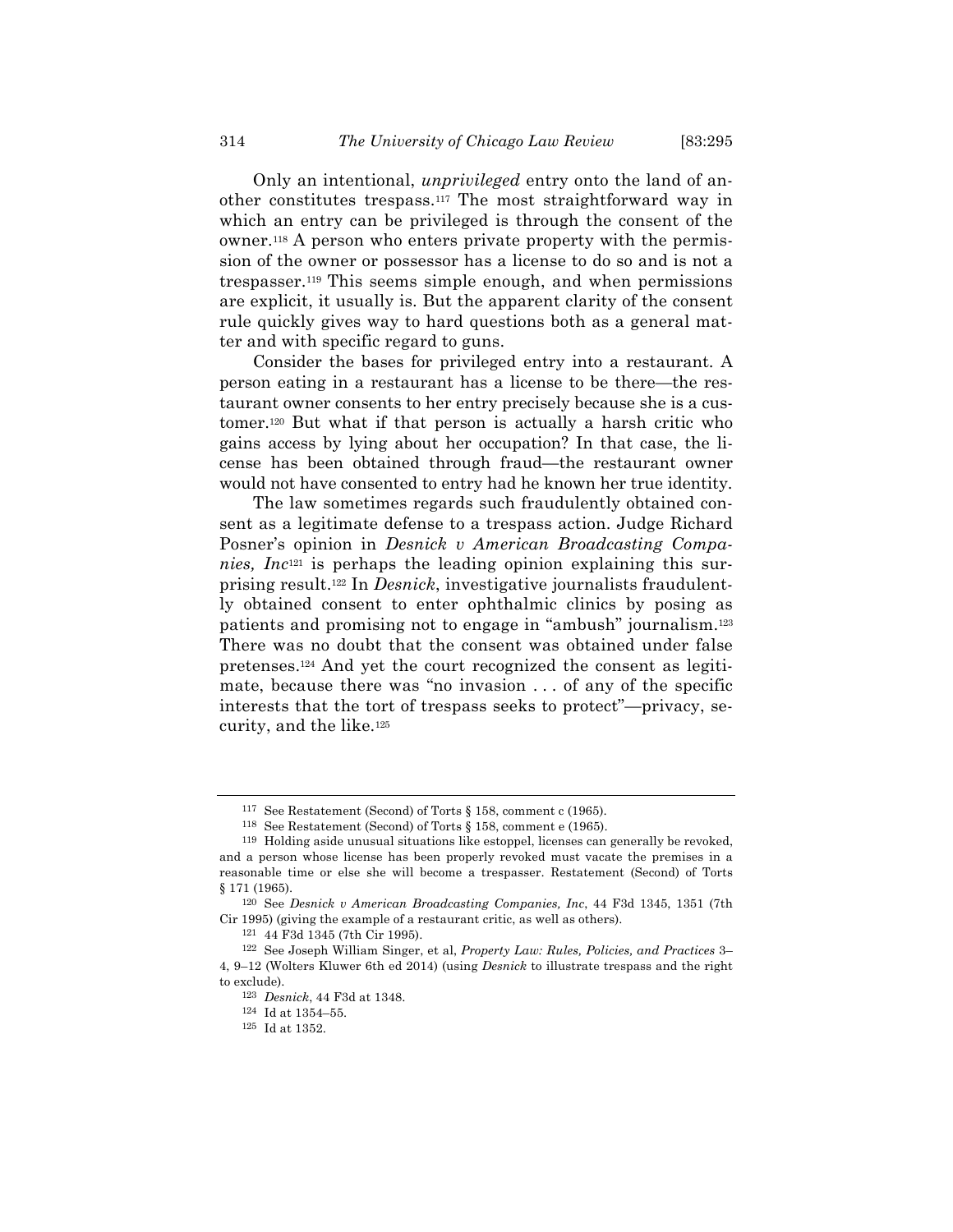Now replace the critic concealing her identity with a patron concealing her handgun. Presumably, if the maître d' knew she was carrying a gun, he would have asked her to leave the gun in her car or else refused to seat her, which is precisely why she concealed it. Has the gun owner committed a trespass? Or is her fraudulently obtained consent a defense, as it is for the restaurant critic? The basic analysis from cases like *Desnick* suggests that the gun carrier *is* a trespasser, because—unlike the secret critic—her fraud interferes with the interests that the right to exclude is meant to protect, especially that of security.

But, one might object, a concealed carrier cannot be a trespasser absent some notice, actual or constructive, that the owner prohibits private firearms on the premises. The default rule, in other words, should be that business owners presumably consent to have guns on their property. Even if that were the rule, the presumption could probably be overcome by a sign forbidding guns on the property. Posting a "no guns allowed" sign<sup>126</sup> would arguably limit the scope of the privilege by conditioning the grant of a license on the licensees' agreement not to carry a gun. And though such signs might not automatically transform all concealed-gun-carrying shoppers into trespassers,127 it certainly would strengthen the conclusion that their licenses were obtained by fraud.

As the sign-posting hypothetical suggests, neutral laws of general applicability in property law, just like in negligence or intentional tort, set baselines that impact the keeping and bearing of arms. For example, requiring gun owners to seek permission to carry their guns on another person's land, rather than requiring private property owners to identify and exclude guns, would set a default rule that might well be outcome determinative. If state law said that guns were forbidden unless a bar or restaurant explicitly permitted them,128 then businesses wishing to allow guns would have to post a sign saying, "Guns allowed

<sup>126</sup> See note 50 and accompanying text. Even better might be a "no guns allowed (except mine)" sign. See Darrell A.H. Miller, *Guns, Inc.:* Citizens United*,* McDonald*, and the Future of Corporate Constitutional Rights*, 86 NYU L Rev 887, 907–08 (2011); Blocher, 64 Stan L Rev at 26–37 (cited in note 113).

<sup>127</sup> *Desnick* itself noted that the court was not resolving the question of "what if any difference it would make if the plaintiffs had festooned the premises with signs forbidding the entry of testers or other snoops." *Desnick*, 44 F3d at 1353.

<sup>128</sup> "State law" for these purposes could be the equivalent of a reasonable-access statute applicable to public businesses, or it could be simply the courts' interpretations of common-law trespass.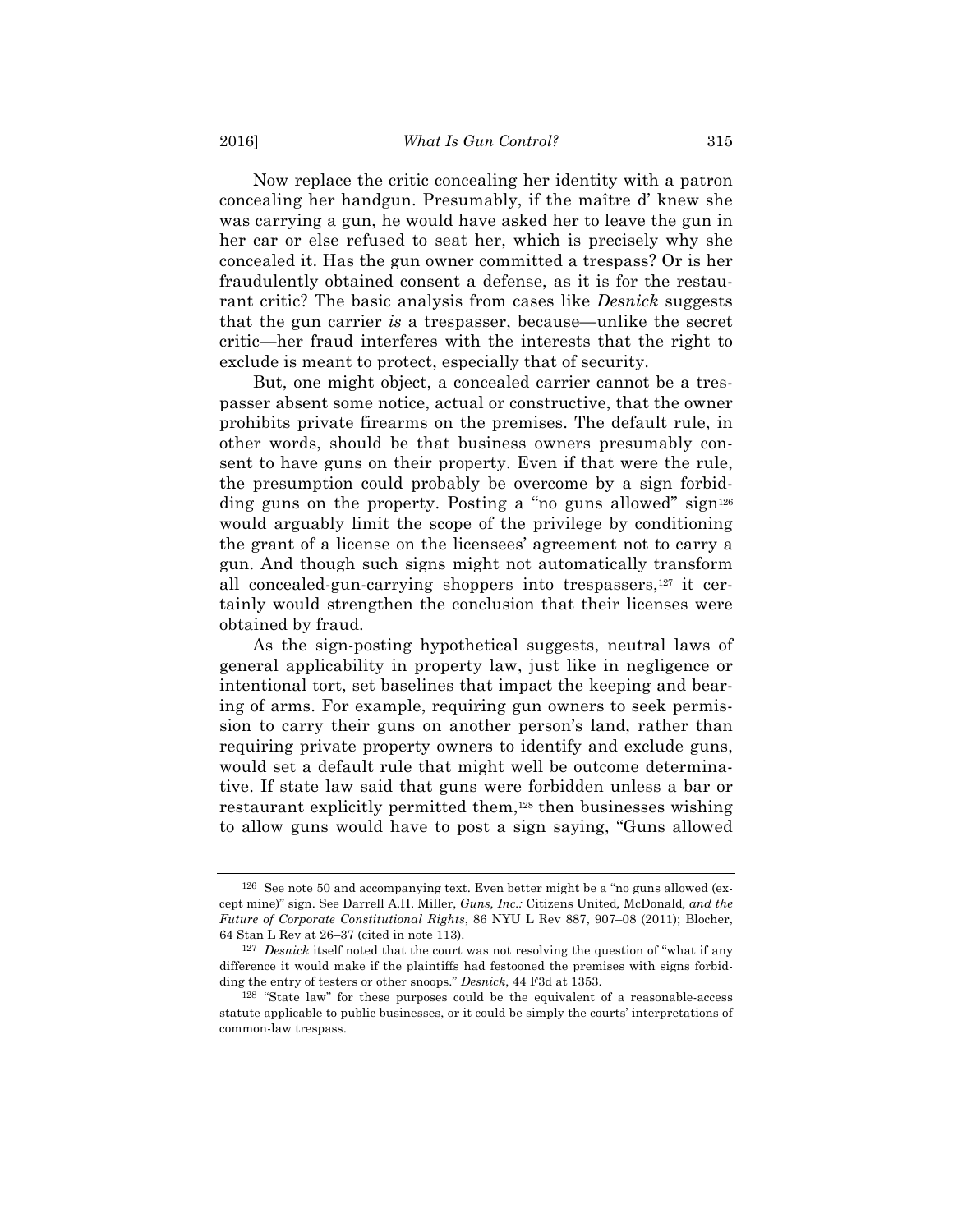here." An alternative rule saying that guns are permitted unless a business explicitly forbids them would lead to some signs saying, "No guns allowed." Though both of these rules give business owners the final say over whether to permit guns, the former regime would almost certainly result in less gun carrying overall due to the inevitable stickiness of default rules.<sup>129</sup>

Just like open-range and closed-range rules in cattleranching areas,130 opt in and opt out regimes for gun carrying on private property represent different ways to allocate the costs of preventing certain kinds of harms. In an opt out regime (one in which guns are forbidden only if the property owner makes it so), business owners would have to make costly enforcement decisions by posting signs, interrogating potential customers, or especially in states that permit concealed carry—implementing pat downs and metal detectors. In an opt in regime, by contrast, gun carriers would face greater costs in that they would need to seek out and identify gun-friendly businesses rather than relying on a default permission. Notably, Georgia's recent gun law incorporates both approaches: bars can opt out, while houses of worship and schools can opt in.131

Some gun-rights advocates go further, saying that neither of these default rules is strong enough and that, in fact, the constitutional and statutory regimes *require* private property owners at least those who open their property to the public—to permit guns on their land.132 Law does, after all, sometimes abrogate the

<sup>129</sup> See generally Ian Ayres and Robert Gertner, *Filling Gaps in Incomplete Contracts: An Economic Theory of Default Rules*, 99 Yale L J 87 (1989).

<sup>130</sup> Robert C. Ellickson, *Of Coase and Cattle: Dispute Resolution among Neighbors in Shasta County*, 38 Stan L Rev 623, 662–63 (1986).

<sup>131</sup> Ga Code Ann § 16-11-127(b)(6) (allowing bars to opt out); Ga Code Ann § 16-11- 127(c) (allowing places of worship to opt in); Ga Code Ann § 16-11-127.1(c) (allowing schools to opt in).

<sup>132</sup> See, for example, Jessica Marquez, *Employers Fire Back at Law Making It a Felony to Ban Guns on Company Premises* (Workforce, Jan 27, 2006), archived at http://perma.cc/KNL3-LWSJ (quoting former NRA President Marion Hammer as saying, "We have employers violating the constitutional rights of their employees"); Louise Red Corn, *NRA to Boycott Companies* (Tulsa World, Aug 2, 2005), archived at http://perma.cc/6AA4-GQMN (quoting NRA Executive Vice President LaPierre as saying, "We're going to make ConocoPhillips the example of what happens when a corporation takes away your Second Amendment rights"); Darrel Rowland, *Bill Would Allow Ohioans to Carry Concealed Firearms with No Permit, Training* (The Columbus Dispatch, Apr 8, 2015), archived at http://perma.cc/JL6U-BUJD (describing an Ohio bill that would prevent landlords from barring tenants or their guests from having legal firearms).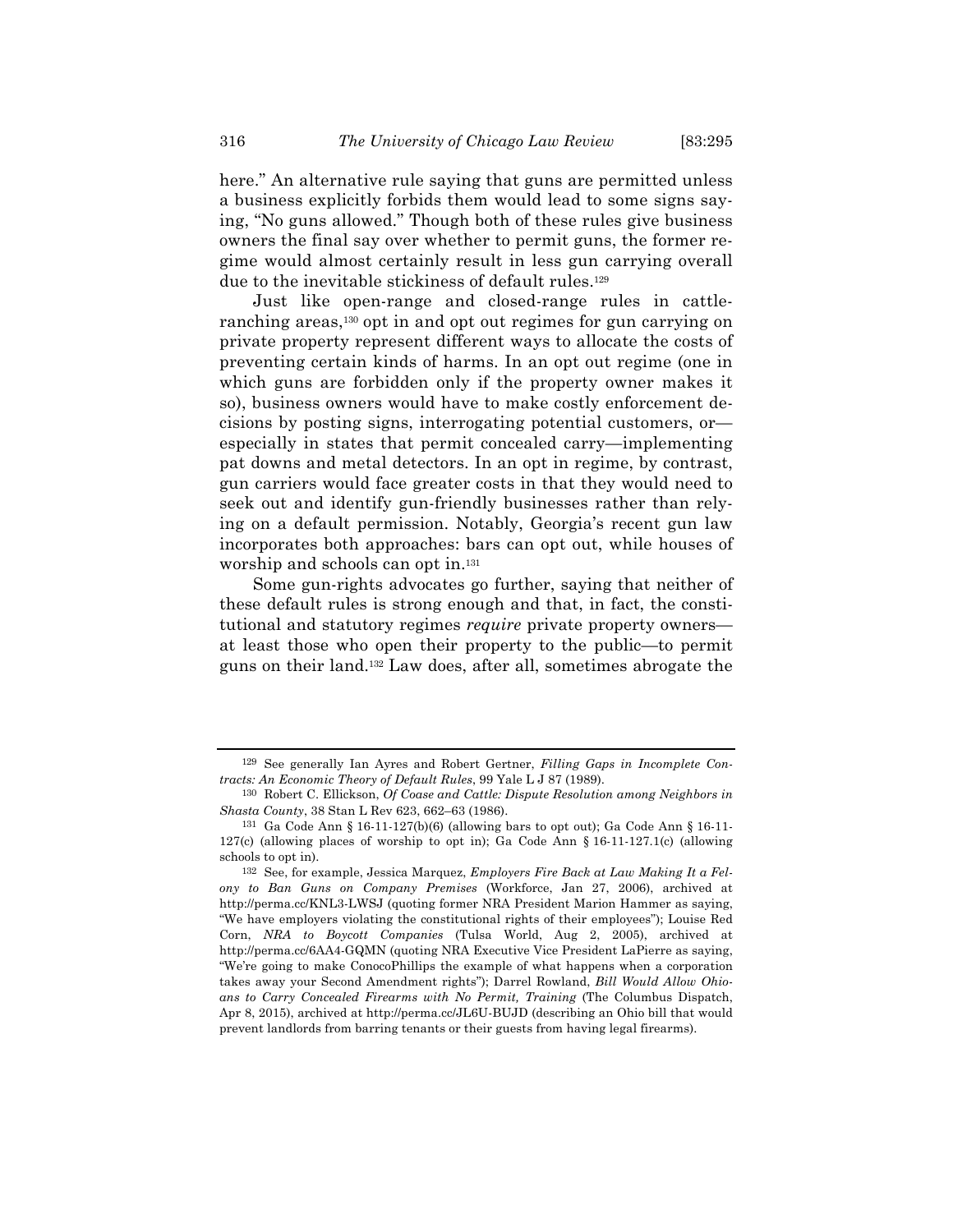right to exclude—for example, on the basis of race.133 Some common-law doctrines, like the "reasonable access" rule, require inns and other common carriers to permit access to the public,134 although these doctrines do not yet require reasonable access to an armed public. The issue is whether the baseline—opt in or opt out, trespass or reasonable access—should be thought of as a constitutional matter, and if it is a constitutional matter, what tool of judicial delineation makes it so.135

#### 2. Nuisance.

As a conceptual matter, nuisance law is a close cousin of trespass.136 Private nuisance is typically defined as a substantial, unreasonable interference with another's quiet enjoyment of his property.137 Public nuisance law covers actions that impose costs on a broader community rather than on a specific person.138

As with trespass, it is easy to imagine how gun ownership and use might give rise to nuisance claims. Guns impose externalities, and controlling externalities is a central function of nuisance law.139 A person shooting guns in his backyard, for example, might disturb his neighbors with the noise, sight, and perceived risk either of the shooting itself or of the possibility that lead bullets will contaminate their property or groundwater.140 In many areas, shooting guns even on one's own private

<sup>133</sup> See, for example, *Shelley v Kraemer*, 334 US 1, 19–21 (1948) (forbidding, on constitutional grounds, the judicial enforcement of racially restrictive covenants); Title II of the Civil Rights Act of 1964, Pub L No 88-352, 78 Stat 243, codified at 42 USC § 2000a et seq.

<sup>134</sup> See Joseph William Singer, *No Right to Exclude: Public Accommodations and Private Property*, 90 Nw U L Rev 1283, 1305–31 (1996).

<sup>135</sup> As with self-defense, intentional torts like battery and trespass include exceptions for cases of necessity. See *Ploof v Putnam*, 71 A 188, 189 (Vt 1908) (holding that a ship captain could moor his ship on a private dock to escape a damaging storm). If a gun carrier were fleeing a true threat or rushing to defend a person who was being assaulted, for example, the necessity exception could protect him from civil or criminal trespass liability. See, for example, *United States v Gomez*, 92 F3d 770, 778 (9th Cir 1996) (finding that the justification defense was available to a felon who was convicted for the possession of a gun when that felon faced an unlawful and present threat of death).

<sup>136</sup> Singer, et al, *Property Law* at 365–66 (cited in note 122).

<sup>137</sup> Restatement (Second) of Torts § 821D (1965).

<sup>138</sup> Restatement (Second) of Torts § 821B (1965).

<sup>139</sup> See Restatement (Second) of Torts § 821B (1965).

<sup>140</sup> *Concerned Citizens of Cedar Heights-Woodchuck Hill Road v DeWitt Fish and Game Club, Inc*, 755 NYS2d 192, 193 (NY App 2003):

The first cause of action alleges that defendant's shooting range constitutes a private nuisance and the second and third causes of action allege that it constitutes a public nuisance by virtue of the impulse noise associated with the discharge of firearms. The fourth cause of action alleges that defendant's shooting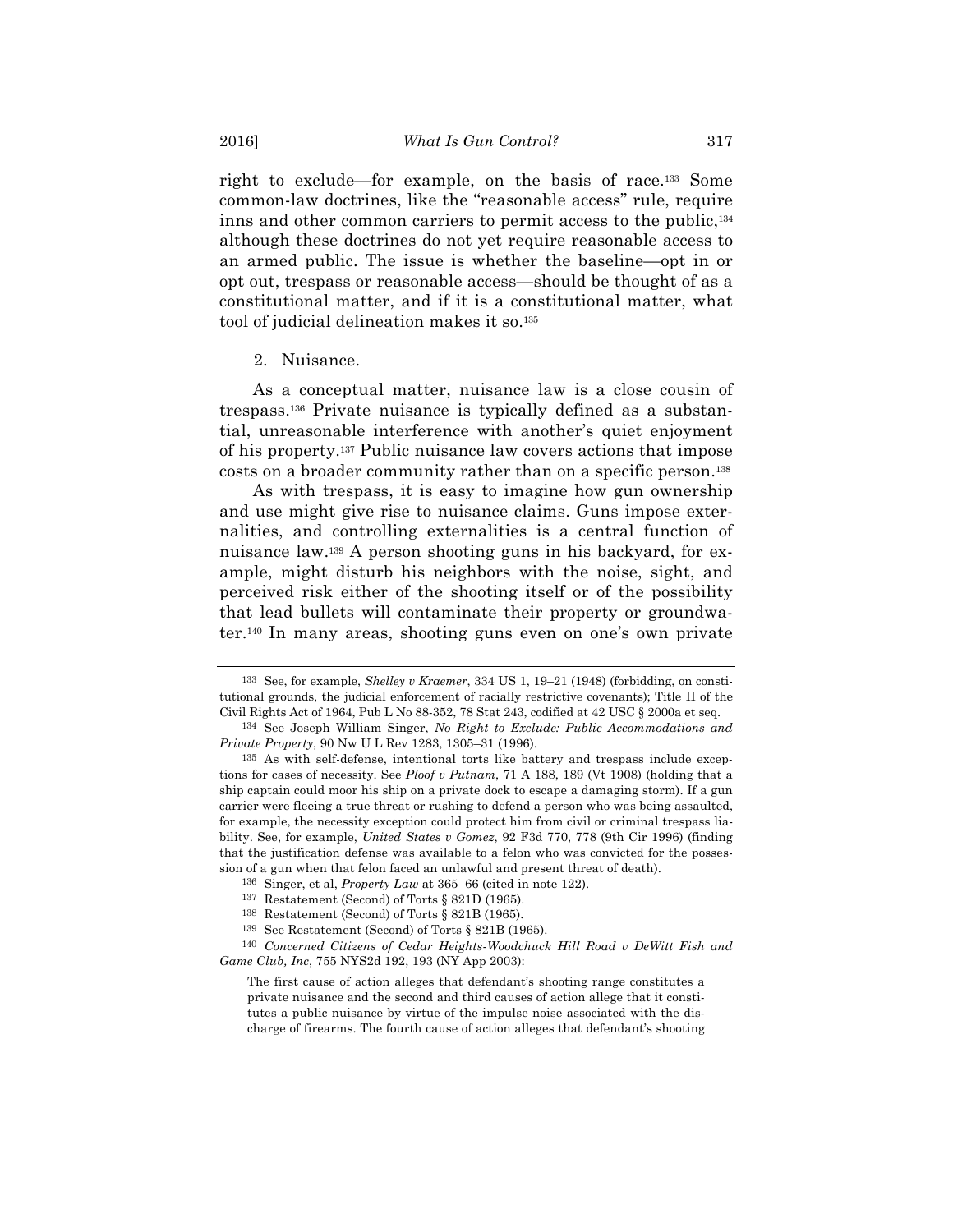serve as a strong defense.142 Nuisance liability is determined through a multifactor test that considers, among other things, the severity of the harm, the social utility of the activity, whether the plaintiff came to the nuisance, and what activities are considered reasonable for the particular area at issue.143 Generalizations about such multifactor tests are difficult. One obvious implication, though, is that social practices and understandings—in this context, those that are shaped by cultural battles over the appropriate use of guns—will have a direct impact on the laws that incidentally burden guns, for the simple reason that whether an activity is reasonable or socially useful depends in part on the baseline norms concerning that activity.144

## 3. Covenants.

The law of servitudes can also burden firearm possession and use. Real estate covenants are written, legally enforceable agreements that require property owners to do or not do certain things.145 They are often found in deeds, especially in commoninterest communities like condominiums and housing subdivisions. Scholars have noted the extent to which such communities

range constitutes a public and private nuisance as the result of the discharge of lead shot into the air and land.

<sup>141</sup> See, for example, *Kitsap County v Kitsap Rifle and Revolver Club*, 337 P3d 328, 344 (Wash App 2014) (holding that increased noise levels and unsafe conditions at a shooting range constituted a public nuisance).

<sup>142</sup> See, for example, *Concerned Citizens of Cedar Heights*, 755 NYS2d at 193 (dismissing a public nuisance claim in part because the defendant, who operated a shooting range, "submitted proof that, at the time of the commencement of the action, it was in compliance with the noise control ordinance of the Town of DeWitt").

<sup>143</sup> See Singer, et al, *Property Law* at 346–49 (cited in note 122).

<sup>144</sup> Consider the fact that in recent years some states have come to treat secondhand smoke as a negative externality that might be sufficient to support a nuisance claim. See, for example, Utah Code Ann § 78B-6-1101(3).

<sup>145</sup> Public housing regulations are conceptually similar, but the state actions in those scenarios are clear, and so we hold them aside here. See, for example, *Doe v Wilmington Housing Authority*, 880 F Supp 2d 513, 537 (D Del 2012) (finding that lease provisions that prohibited the carrying of firearms in common areas of public housing did not violate the residents' Second Amendment rights); *Lincoln Park Housing Commission v Andrew*, 2004 WL 576260, \*1–2 (Mich App) (finding that the Second Amendment was unsuccessfully invoked to challenge a lease provision prohibiting the possession of guns in government-subsidized housing).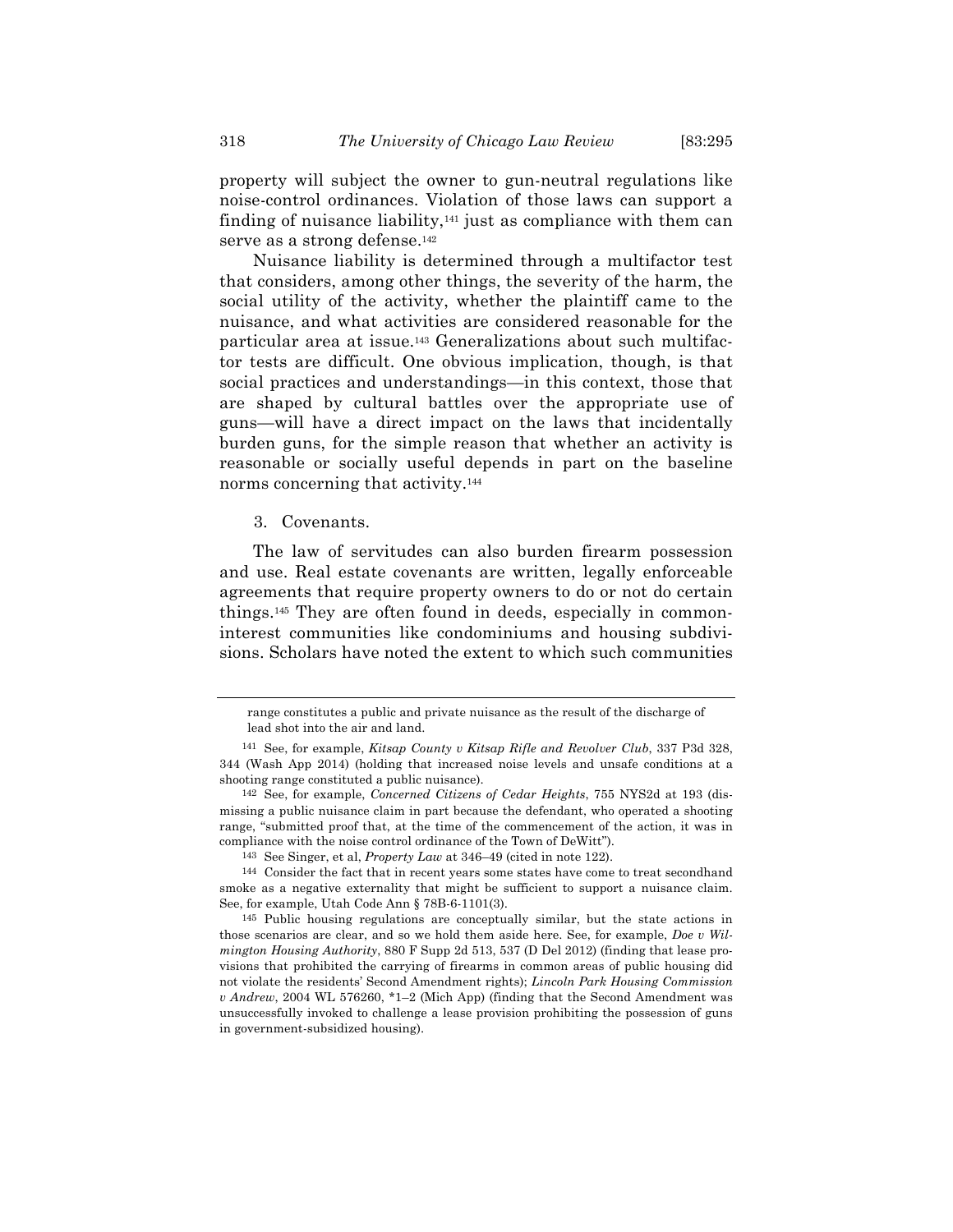have become akin to "private governments,"<sup>146</sup> exercising the kind of regulatory authority that is typically associated with state actors.147 Many of these communities use this authority to restrict guns or ban them altogether.148

In one sense, such covenants are a classic example of private ordering. People are free to choose the arrangements that best suit them and reject the agreements that do not, just as they would with a standard contract. On this reading, there should be no problem with covenants restricting or banning guns. People who want to live in gun-free neighborhoods can choose to do so, just as they can choose to live in communities with uniform setbacks, a defined color palette, restrictions on aboveground sprinklers, or any of the other home-related restrictions that are the bread and butter of covenant law. People who wish to have guns at home can simply find other places to live.

The reach of covenant law is broad, but it does have some limits. The law disfavors—and in some cases forbids—covenants that violate public policy or that burden certain fundamental rights.149 The most famous example is *Shelley v Kraemer*,150 in which the Court found that the Equal Protection Clause forbids the judicial enforcement of racially restrictive covenants.151 Even holding aside the applicability of the Constitution (an issue addressed in more detail below152), one might argue that gun-restrictive covenants should be unenforceable on public policy grounds.<sup>153</sup> As of 2013,

<sup>146</sup> See generally, for example, Stephen E. Barton and Carol J. Silverman, eds, *Common Interest Communities: Private Governments and the Public Interest* (Institute of Governmental Studies 1994).

<sup>147</sup> See Miller, 86 NYU L Rev at 954 (cited in note 126) ("A home buyer who covenants not to possess firearms is a respectful neighbor; a village of private covenants not to possess firearms is a zoning regulation.").

<sup>148</sup> See, for example, Paul Boudreaux, *Homes, Rights, and Private Communities*, 20 U Fla J L & Pub Pol 479, 526 (2009) (noting that most homeowners' associations (HOAs) "reportedly hold restrictions against firearms in homes").

<sup>149</sup> Restatement (Third) of Property: Servitudes § 3.1 (2000).

<sup>150</sup> 334 US 1 (1948).

<sup>151</sup> Id at 19–20. See also *Mazdabrook Commons Homeowners' Association v Khan*, 46 A3d 507, 522 (NJ 2012) (finding that an HOA rule banning all signs other than "for sale" signs violated the state constitution).

<sup>152</sup> See Part II.

<sup>153</sup> Compare *Guaranty Realty Co v Recreation Gun Club*, 107 P 625, 627–28 (Cal App 1910) (involving a failed effort to invoke the right to bear arms against a restrictive covenant), with John-Patrick Fritz, Comment, *Check Your Rights and Your Guns at the Door: Questioning the Validity of Restrictive Covenants against the Right to Bear Arms*, 35 Sw U L Rev 551, 576 (2007) (arguing that "courts should invalidate restrictive covenants that completely ban firearms in the home as violating constitutional rights and good public policy").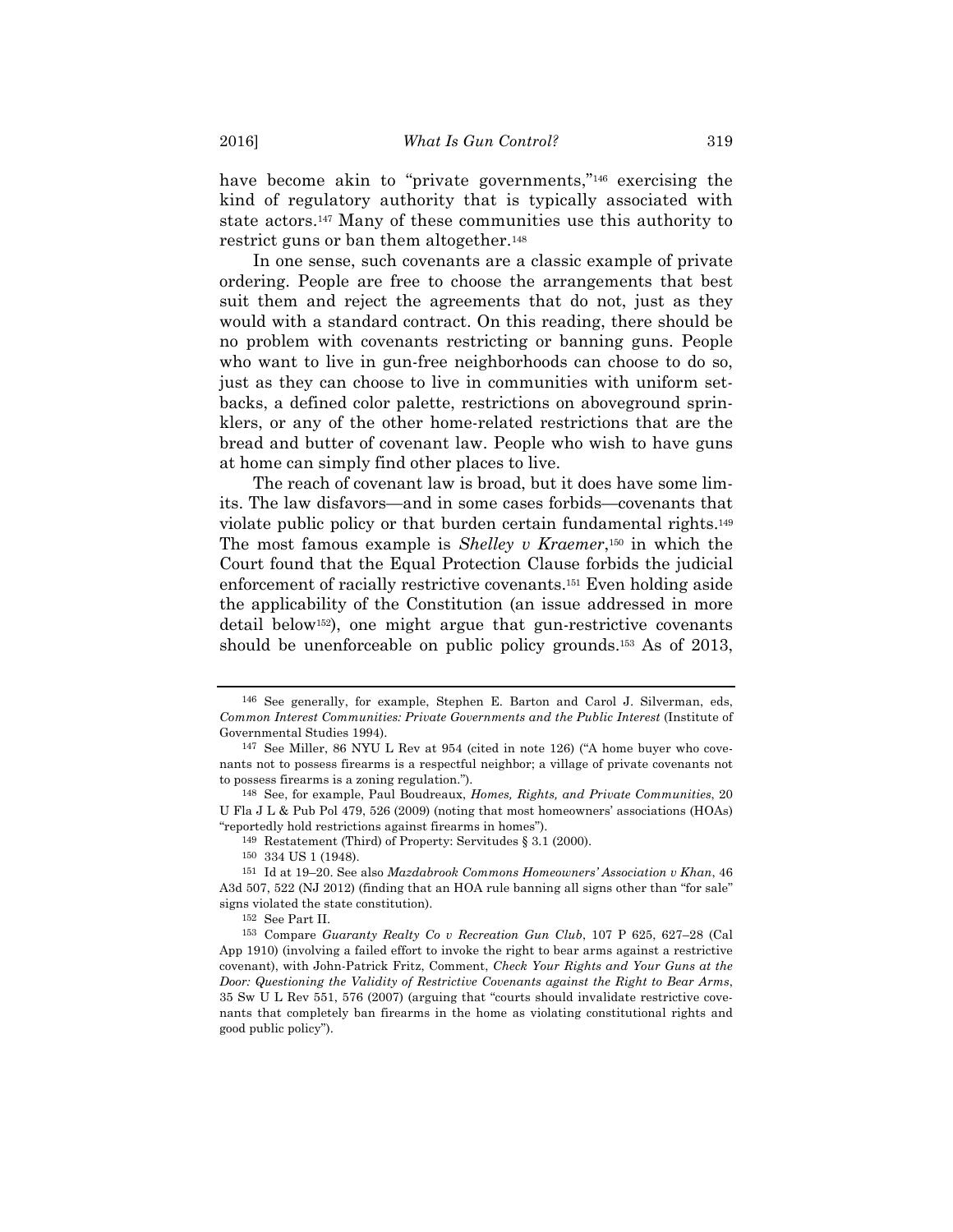the issue apparently had not been litigated,154 and the few commentators to address it have generally concluded that such covenants would be upheld.155

D. Why It Matters

The foregoing list is only a partial account of the ways in which law imposes incidental burdens on the right to keep and bear arms. Such burdens also arise in areas as diverse as employment law156 and zoning.157 The breadth and diversity of this regulatory environment demonstrate that gun regulation is surprisingly pervasive. This does not mean that gun-related activities are burdened by incidental regulations to the same degree or in the same manner as speech,158 nor that constitutional challenges to such regulations would or should succeed. What this account does show is that common law, statutory law, incidental burdens, and gun-related activities are deeply interwoven in dynamic and unacknowledged ways and that this relationship has important practical, political, and theoretical implications.

First, a great deal of gun regulation happens outside the glare of the gun control debate, and a full discussion of the regulatory landscape must account for that fact. For supporters of

<sup>154</sup> See, for example, Christopher J. Wahl, *Keeping* Heller *Out of the Home: Homeowners Associations and the Right to Keep and Bear Arms*, 15 U Pa J Const L 1003, 1003 (2013).

<sup>155</sup> See, for example, Boudreaux, 20 U Fla J L & Pub Pol at 526 (cited in note 148); Wahl, 15 U Pa J Const L at 1036 (cited in note 154) ("Time will tell how far the looming penumbra of *Heller* will reach, but for now the narrow slice of our legal system occupied by HOAs remains fertile soil on which to experiment with limits on our right to keep and bear arms.").

<sup>156</sup> Plaintiffs occasionally invoke the right to bear arms in the course of challenging a termination of employment. See *Perry v State Civil Service Commission*, 38 A3d 942, 954–55 (Pa Commw 2011) (involving an unsuccessful attempt to challenge a termination by raising the right to bear arms as a defense); *Winters v Concentra Health Services, Inc*, 2008 WL 803134, \*4–5 (Conn Super) (same); *Bastible v Weyerhaeuser Co*, 437 F3d 999, 1004–08 (10th Cir 2006) (same); *Hansen v America Online, Inc*, 96 P3d 950, 953 (Utah 2004) (same). But see *Mitchell v University of Kentucky*, 366 SW3d 895, 903 (Ky 2012) (finding that an employee's termination based on firearm possession at work was contrary to the right to bear arms).

<sup>157</sup> The most prominent gun-zoning case involved a direct rather than an incidental burden, but the issue could easily arise under a "neutral" zoning regulation. See *Ezell v City of Chicago*, 651 F3d 684, 689–90 (7th Cir 2011) (invalidating a law that required gun owners to spend one hour at a gun range but also prohibited the construction of such ranges within city limits).

<sup>158</sup> See Larry A. Alexander, *Trouble on Track Two: Incidental Regulations of Speech and Free Speech Theory*, 44 Hastings L J 921, 933 (1993) ("The entire corpus juris, from the general common law of contracts, property, and torts to the most particular tax regulation, affects what gets said, by whom, to whom, and to what effect.").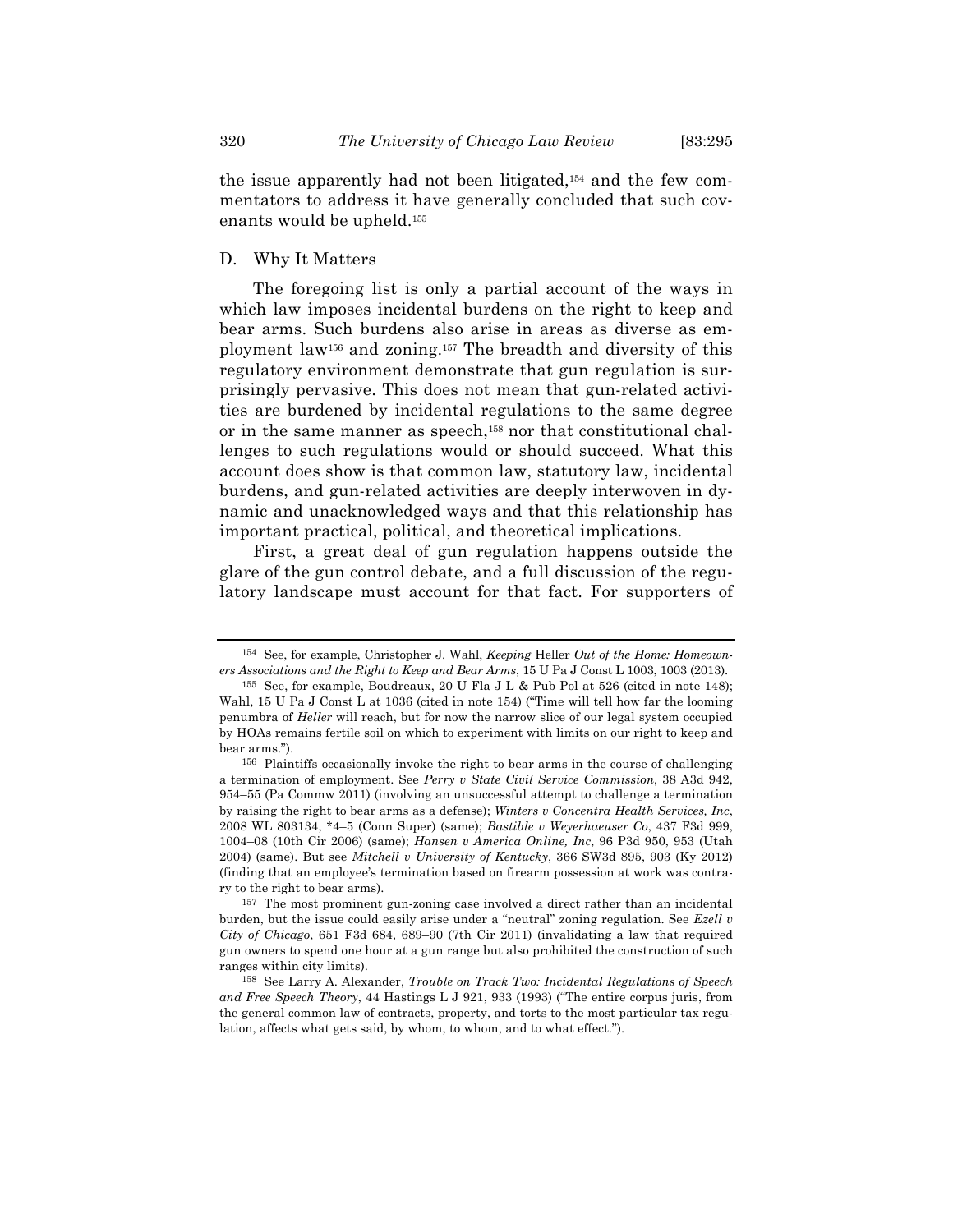gun control frustrated by what they see as a lack of political will, the forms of liability discussed above are tried-and-true legal tools that can be used to regulate the possession and use of guns while perhaps avoiding the negative political connotations of "gun control." For supporters of gun rights, the enumeration of these rules might be a cause for alarm and a reason to support progun legislation that would abrogate the traditional rules and expand legal immunity for gun owners.

Second, many of these rules—property and tort laws, for example—provide the basis for legally enforceable private ordering with regard to guns. In law and economics terms, the rules put one person in the position of either paying to stop a gun-related activity, paying to permit a gun-related activity, or paying for the consequence of some gun-related activity. Such "private gun control," enforced through civil suits rather than through criminal sanctions, raises novel and important issues for the Second Amendment and for the gun debate more generally. By minimizing the government's role, it lays bare the ways in which interests in gun possession interact with other important private interests like personal safety or compensation for injury.

Third, and relatedly, these incidental burdens are likely to be especially important in jurisdictions where courts and legislatures have eliminated traditional gun control. The rollback of state gun control laws magnifies the significance of private ordering, as individuals fill the regulatory void by negotiating with one another regarding guns and their use. These negotiations, in turn, occur against a background of sometimes-conflicting legal entitlements—exclusion versus reasonable access, quiet enjoyment versus free use of property, and so on. Gun control of this type is an inevitable part of the legal landscape and raises difficult questions of common and statutory law.

Fourth, the nature of the gun-neutral regulations discussed here helps demonstrate the baseline-shifting effect of the progun laws that some states have recently adopted. Even age-old common-law principles like negligence and the right to exclude must be read in conjunction with contemporary statutes. And some of those statutes have a major impact, either by granting outright statutory immunity to traditional rules159 or by changing the warp and woof of common-law principles. Georgia's recent "carry anywhere" law, for example, appears to limit private

<sup>159</sup> See generally, for example, PLCAA, 119 Stat 2095.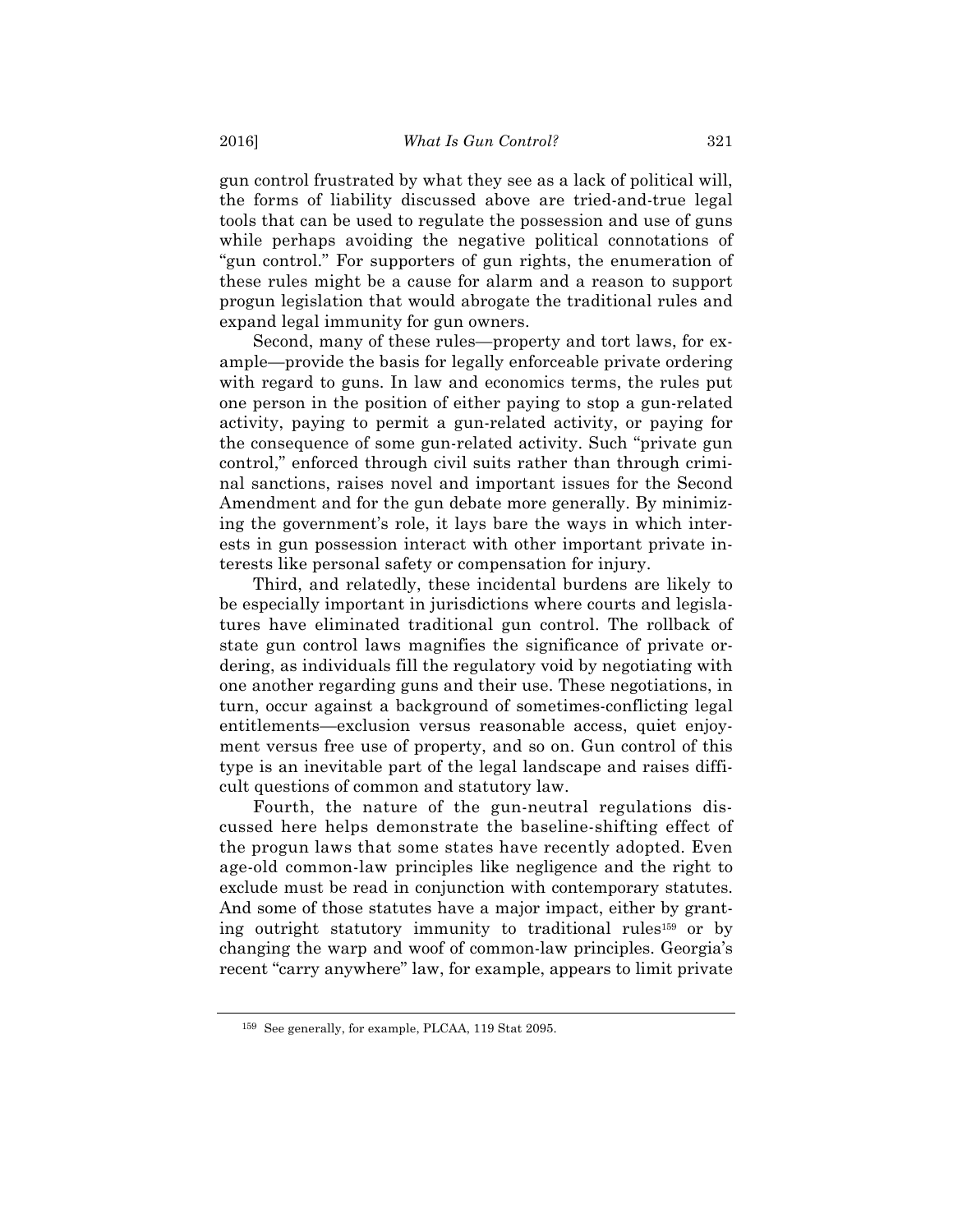business owners' rights to exclude guns.160 States that preempt local gun-safety measures (for example, municipal prohibitions on guns in public parks) might thereby undermine torts that are predicated on a duty that tracks the abrogated local regulation (for example, a duty to keep firearms away from places where children congregate).

Fifth, while the breadth of incidental burdens on the ability to keep and bear arms may be substantial, many of the generally applicable laws discussed here contain their own safety valves that might be used to shield gun-related activities without resort to the Second Amendment. The reasonable-access requirement limits the right to exclude, for example, and self-defense law could do the same for assault. The basic canons of constitutional avoidance161 and respect for the common law162 suggest that courts should avail themselves of these tools when possible.

Sixth, many of the incidental burdens discussed here incorporate community standards and social practices, thereby providing a method by which popular understandings become legal rules. Nuisance law, for instance, takes account of what kinds of activities are appropriate and reasonable in a given context and hence permits different kinds of gun usage in different areas. For example, backyard target practice might constitute a nuisance in the suburbs but not in the country. The legal standard for IIED, too, incorporates an objective inquiry into the reasonableness of the plaintiff's asserted harm. As a result, it inevitably depends on popular views—which vary from place to place—about appropriate gun usage. This kind of local tailoring is not only constitutionally permissible but is in some cases normatively desirable.163

Finally, our hope is to help reframe the gun debate away from its narrow focus on gun control and toward a broader evaluation of the regulation of gun-related activities. Although much of our analysis will probably appeal to gun-rights supporters,

<sup>160</sup> Safe Carry Protection Act, 1 Ga Laws 601 (2014).

<sup>161</sup> See *Clark v Martinez*, 543 US 371, 380–81 (2005) ("[W]hen deciding which of two plausible statutory constructions to adopt, a court must consider the necessary consequences of its choice. If one of them would raise a multitude of constitutional problems, the other should prevail.").

<sup>162</sup> See Richard A. Epstein, *Was* New York Times v. Sullivan *Wrong?*, 53 U Chi L Rev 782, 792–95 (1986) (criticizing the development of the "actual malice" rule and arguing for a return to the common law of libel and strict liability).

<sup>163</sup> See Joseph Blocher, *Firearm Localism*, 123 Yale L J 82, 133 (2013) (arguing that Second Amendment doctrine "can and should be tailored to better reflect the urban/rural divide").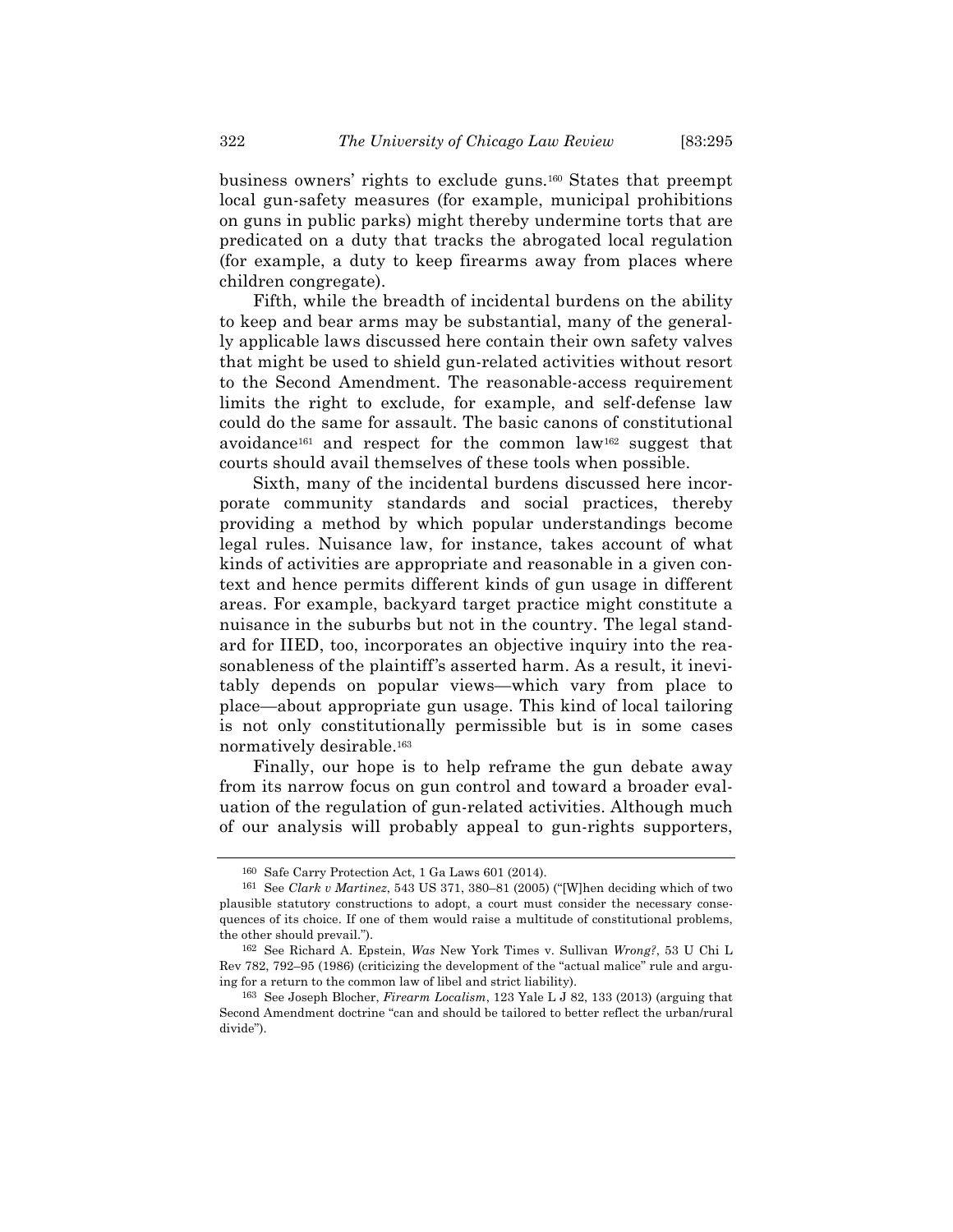this theme in particular should also interest gun control advocates. Neutral background norms concerning firearms are the rule, not the exception. By highlighting the ubiquity of wellestablished gun-neutral doctrines from various areas of law, this Article helps break through what appears to be a pathological legislative dysfunction arising when any regulation, no matter how popular or long-standing, is labeled "gun control."

#### II. THE BOUNDARIES OF THE SECOND AMENDMENT

The story of the Second Amendment is, increasingly, a story of its boundaries.164 *Heller* and the two-part test that predominates in the courts of appeals rely heavily on threshold determinations about which arms, people, and activities are constitutionally covered.165 What Professor Frederick Schauer has said of the First Amendment is therefore equally true of the Second Amendment: "[Q]uestions about the involvement of the [ ] Amendment in the first instance are often far more consequential than are the issues surrounding the strength of protection that the [ ] Amendment affords the [activities] to which it applies."166 Indeed, such threshold inquires appear increasingly important throughout constitutional rights law, as many of the justices express a preference for categorical tests rather than for the familiar tiers of scrutiny.167

One way to identify a constitutional right's boundaries is by reference to the kinds of burdens on individual choice that warrant constitutional scrutiny. This is a harder question than it

See also, for example, Joseph Blocher, *Categoricalism and Balancing in First and Second Amendment Analysis*, 84 NYU L Rev 375, 380 (2009) (noting that the *Heller* majority endorsed a categorical test under which "some types of 'Arms' and arms-usage are protected absolutely from bans and some types of 'Arms' and people are excluded entirely from constitutional coverage").

<sup>164</sup> See Schauer, 117 Harv L Rev at 1765 (cited in note 1) ("The history of the First Amendment is the history of its boundaries.").

<sup>165</sup> See, for example, *United States v Marzzarella*, 614 F3d 85, 89 (3d Cir 2010):

As we read *Heller*, it suggests a two-pronged approach to Second Amendment challenges. First, we ask whether the challenged law imposes a burden on conduct falling within the scope of the Second Amendment's guarantee. . . . If it does not, our inquiry is complete. If it does, we evaluate the law under some form of means-end scrutiny. If the law passes muster under that standard, it is constitutional. If it fails, it is invalid.

<sup>166</sup> Schauer, 117 Harv L Rev at 1767 (cited in note 1).

<sup>167</sup> See, for example, *United States v Stevens*, 559 US 460, 471–72 (2010) (holding that "crush videos" and other depictions of animal cruelty are not one of the "categories of speech . . . fully outside the protection of the First Amendment"); *Brown v Entertainment Merchants Association*, 131 S Ct 2729, 2733–35 (2011).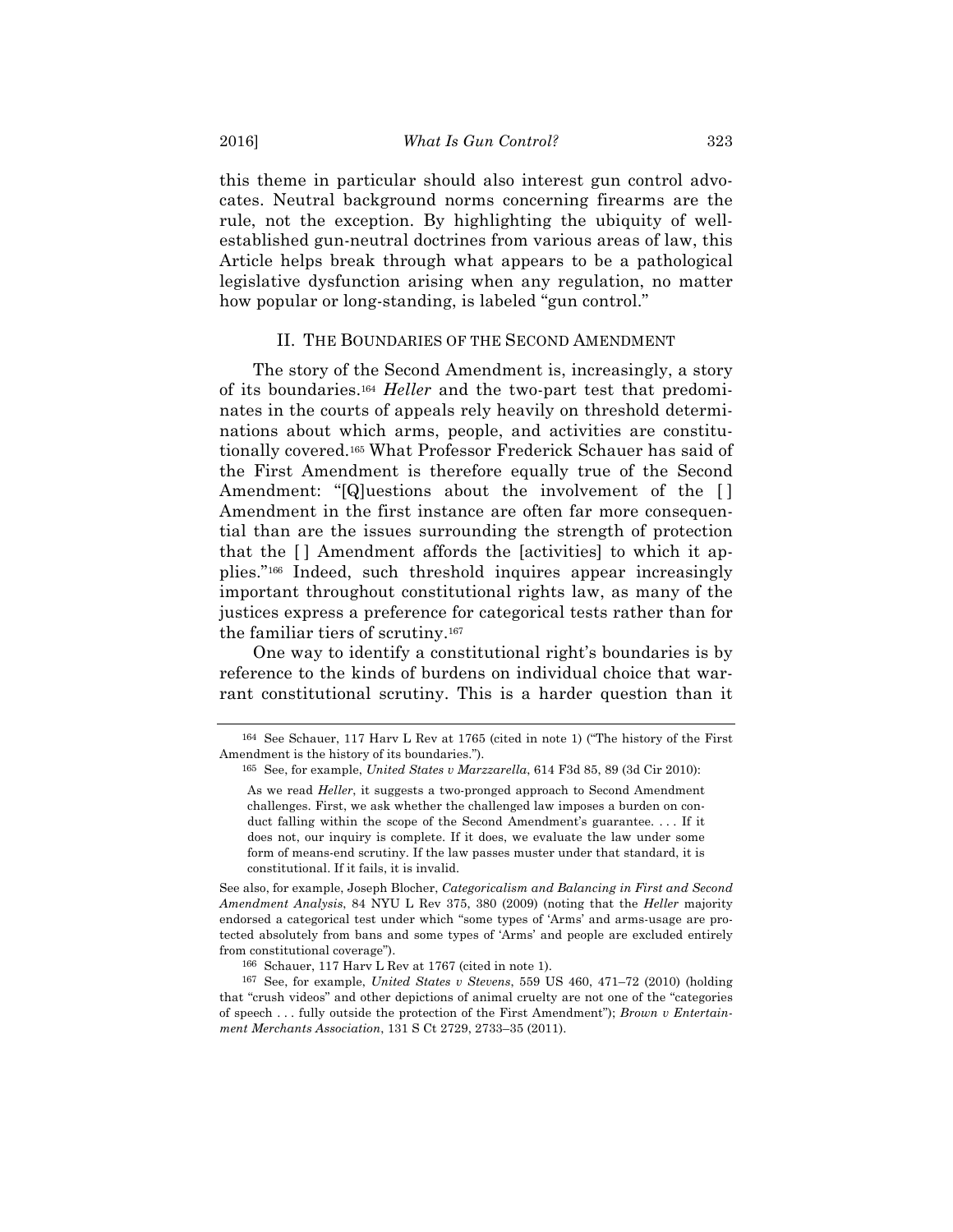might seem, because not all burdens on constitutionally enumerated activities—speech and free exercise of religion, for example—raise constitutional concerns. Some burdens, whether direct or incidental, simply fall outside the Constitution's scope; they lack constitutional salience.168

In part because it is so heavily categorical,169 in part because it is so new, and in part because it so frequently bumps up against neutral laws of general applicability,170 the right to keep and bear arms presents a unique opportunity to explore these broad constitutional issues. Is the Second Amendment due for its own version of *Employment Division v Smith*,171 insulating gun-neutral regulations from constitutional review?172

This is a question about both the Second Amendment and the boundaries of the Constitution itself. On one level, our goal is to help judges, lawyers, and scholars determine which burdens on firearms should be subject to Second Amendment scrutiny.173 At a more general level, our project is to identify the analytic tools that are useful for demarcating the boundary between constitutional rights and other forms of law. That border is particularly important because, given the supremacy of constitutional law over other sources of law, any intrusion by nonconstitutional law on the Constitution's side of the border will subject that law to constitutional scrutiny, if not invalidation.<sup>174</sup> Indeed, disputes as to the location of this border generate a large share of litigation over constitutional rights.

<sup>168</sup> See generally Schauer, 117 Harv L Rev 1765 (cited in note 1).

<sup>169</sup> See Blocher, 84 NYU L Rev at 405–11 (cited in note 165) (describing the "originalist categoricalism" of the *Heller* majority).

<sup>170</sup> See Part I.

<sup>171</sup> 494 US 872 (1990).

<sup>172</sup> In *Smith*, the Court held that criminal laws prohibiting the use of peyote did not violate the First Amendment right to free exercise of religion. Id at 878–79. As Justice Antonin Scalia wrote: "[T]he right of free exercise does not relieve an individual of the obligation to comply with a valid and neutral law of general applicability on the ground that the law proscribes (or prescribes) conduct that his religion prescribes (or proscribes)." Id at 879 (quotation marks omitted).

<sup>173</sup> Providing the tools is about as specific as we can get—to apply them thoroughly to any of the incidental burdens discussed above would require at least another article's worth of analysis. See, for example, Wahl, 15 U Pa J Const L at 1024–35 (cited in note 154) (exploring the constitutionality of HOA servitudes that ban handgun possession in homes).

<sup>174</sup> See US Const Art VI, cl 2.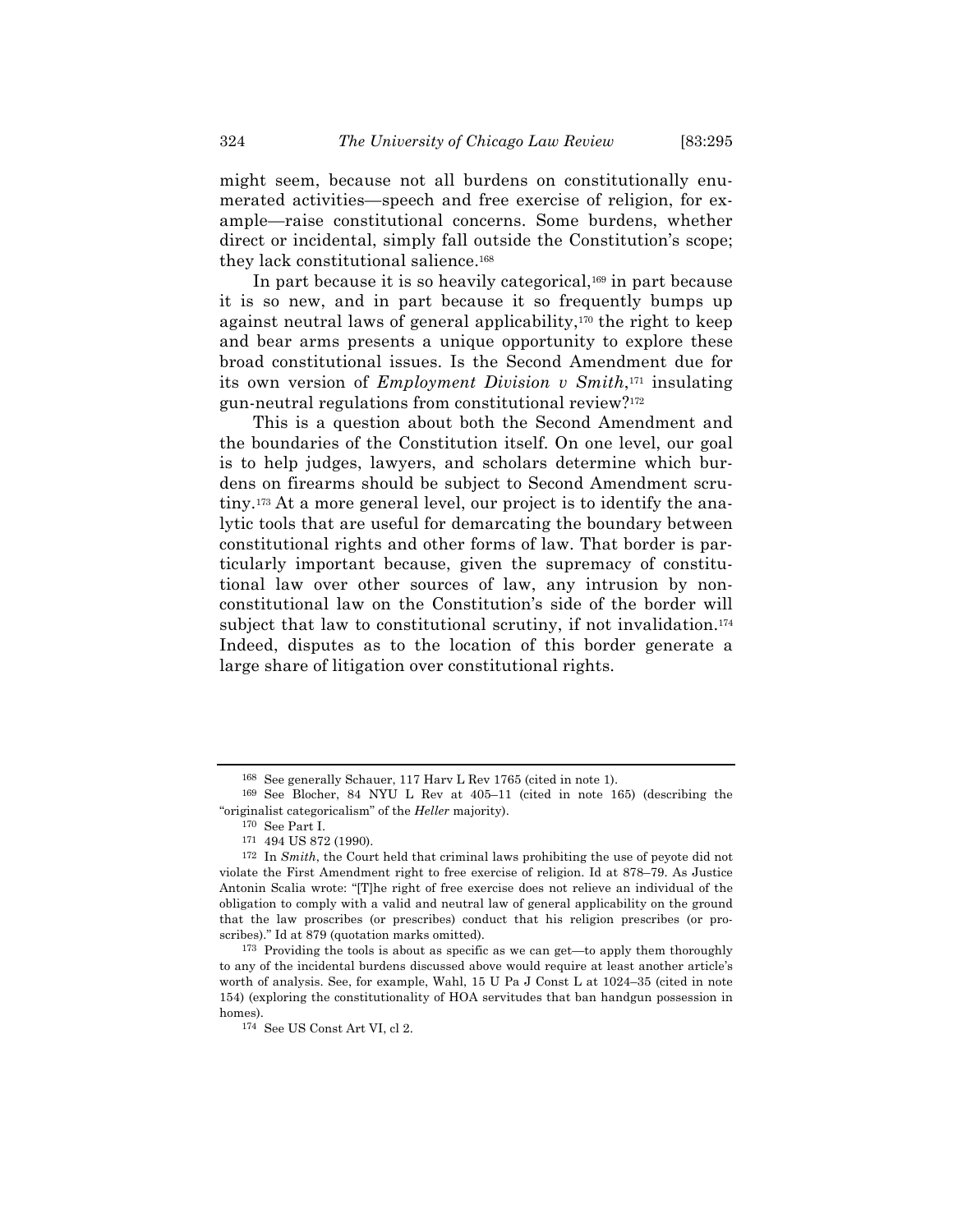A. Direct Burdens

Some gun control laws—like some regulations of other rights175—impose direct burdens on the keeping and bearing of arms by targeting those activities as such. These laws are what people typically have in mind when they refer to gun control: regulations that specifically govern the use, possession, sale, and manufacture of firearms. The laws challenged in *Heller* and *McDonald v City of Chicago, Illinois*<sup>176</sup> were unusual in their stringency but otherwise representative of such direct regulations. Understanding the constitutional status of direct burdens is a useful first step toward understanding the constitutional salience of incidental burdens.

As a prima facie matter, direct regulations would all seem to be subject to the Second Amendment, no matter how minimal the impact they impose. After all, by definition they burden what the Constitution, by its very terms, protects: the keeping and bearing of arms. Perhaps not all these burdens should count as "infringing" this right, but one might think that at the very least they should be subject to scrutiny. In other words, it seems reasonable to think that direct burdens would be subject to Second Amendment *coverage*.177

As a doctrinal matter, however, courts have held to the contrary. Some direct regulations are not only constitutional but actually fall entirely outside the scope of the Second Amendment. With regard to such uncovered forms of gun control, the Amendment does not show up at all. Thus, a short-barreled shotgun can be banned not because the relevant degree of scrutiny is satisfied but rather because "the Second Amendment does not protect those weapons."178

This kind of categoricalism is particularly pronounced in Second Amendment doctrine but is not unique to it. Some direct regulations of what an ordinary speaker of English would describe as speech, for example, are generally not subject to any

<sup>175</sup> See Michael C. Dorf, *Incidental Burdens on Fundamental Rights*, 109 Harv L Rev 1175, 1176–77 (1996) (noting that "the government sometimes singles out protected activity for disadvantageous treatment" and referring to these actions as "direct burdens").

<sup>176</sup> 561 US 742 (2010).

<sup>177</sup> See Schauer, 117 Harv L Rev at 1769 (cited in note 1) (discussing how, in the context of the First Amendment, some activities may not be prohibited but nevertheless must pass additional scrutiny).

<sup>178</sup> *Heller*, 554 US at 625.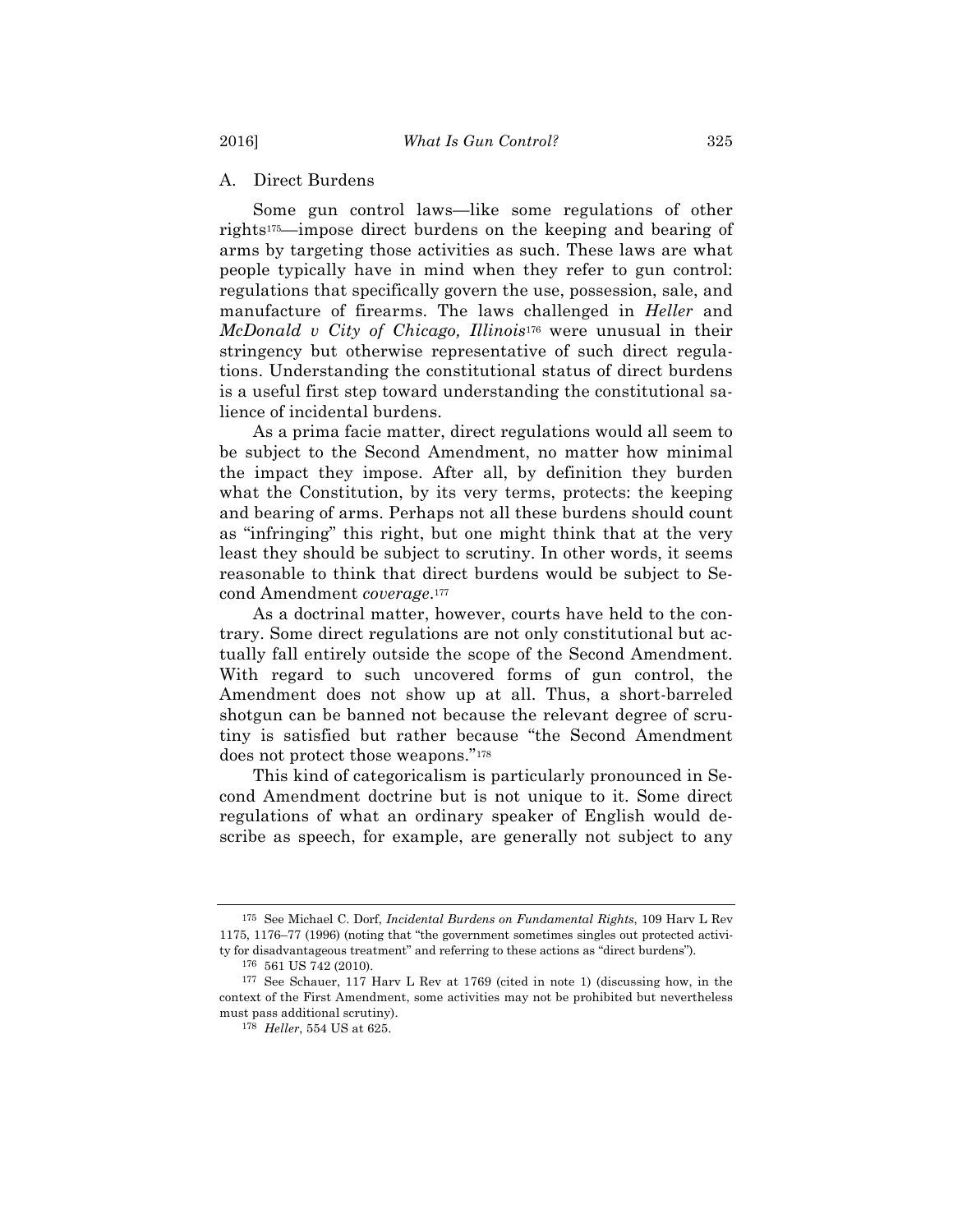First Amendment scrutiny. For example, securities fraud,<sup>179</sup> child pornography,180 and obscenity181 are usually182 not treated as "speech" for constitutional purposes. And those exclusions, in turn, have been explained on many different grounds, including the low value of the speech involved,183 the weight of the government's interest,<sup>184</sup> and the history of the prohibition.<sup>185</sup>

The Second Amendment similarly carves out some direct regulations from constitutional coverage, and it does so (or at least claims to do so) primarily based on whether the regulations are long-standing. Those with a long historical lineage preferably all the way to the Founding,186 though most judges will be satisfied with less<sup>187</sup>—are exempted from Second

183 See, for example, *Chaplinsky v New Hampshire*, 315 US 568, 571–72 (1942):

There are certain well-defined and narrowly limited classes of speech, the prevention and punishment of which have never been thought to raise any Constitutional problem. These include the lewd and obscene. . . . It has been well observed that such utterances are no essential part of any exposition of ideas, and are of such slight social value as a step to truth that any benefit that may be derived from them is clearly outweighed by the social interest in order and morality.

(citation omitted).

184 See, for example, *Ferber*, 458 US at 761 (noting that child pornography is not subject to the *Miller* obscenity test because of the state's strong interest in protecting exploited children and in prosecuting those who promote such exploitation).

185 See, for example, *R.A.V.*, 505 US at 382–83 (noting that, "[f]rom 1791 to the present," the United States has "permitted restrictions upon the content of speech" and that "the First Amendment does not include a freedom to disregard these traditional limitations" on, for example, obscenity, defamation, or fighting words).

186 See, for example, *Ezell v City of Chicago*, 651 F3d 684, 702–03 (7th Cir 2011) ("[I]f the government can establish that a challenged firearms law regulates activity falling outside the scope of the Second Amendment right as it was understood at the relevant historical moment—1791 or 1868—then the analysis can stop there.").

187 See, for example, *National Rifle Association of America, Inc v Bureau of Alcohol, Tobacco, Firearms, and Explosives*, 700 F3d 185, 204 (5th Cir 2012) (upholding restrictions on selling firearms to eighteen-year-olds).

<sup>179</sup> See, for example, *United States Securities and Exchange Commission v Pirate Investor LLC*, 580 F3d 233, 255 (4th Cir 2009) ("Punishing fraud, whether it be common law fraud or securities fraud, simply does not violate the First Amendment.").

<sup>180</sup> See, for example, *New York v Ferber*, 458 US 747, 764 (1982).

<sup>181</sup> See, for example, *Miller v California*, 413 US 15, 24 (1973).

<sup>182</sup> The modifier is necessary because even these categories might be able to claim First Amendment protection if, for example, they were subject to viewpoint-discriminatory regulation. See *R.A.V. v City of St. Paul, Minnesota*, 505 US 377, 418 (1992):

It is true that loud speech in favor of the Republican Party can be regulated because it is loud, but not because it is pro-Republican; and it is true that the public burning of the American flag can be regulated because it involves public burning and not because it involves the flag.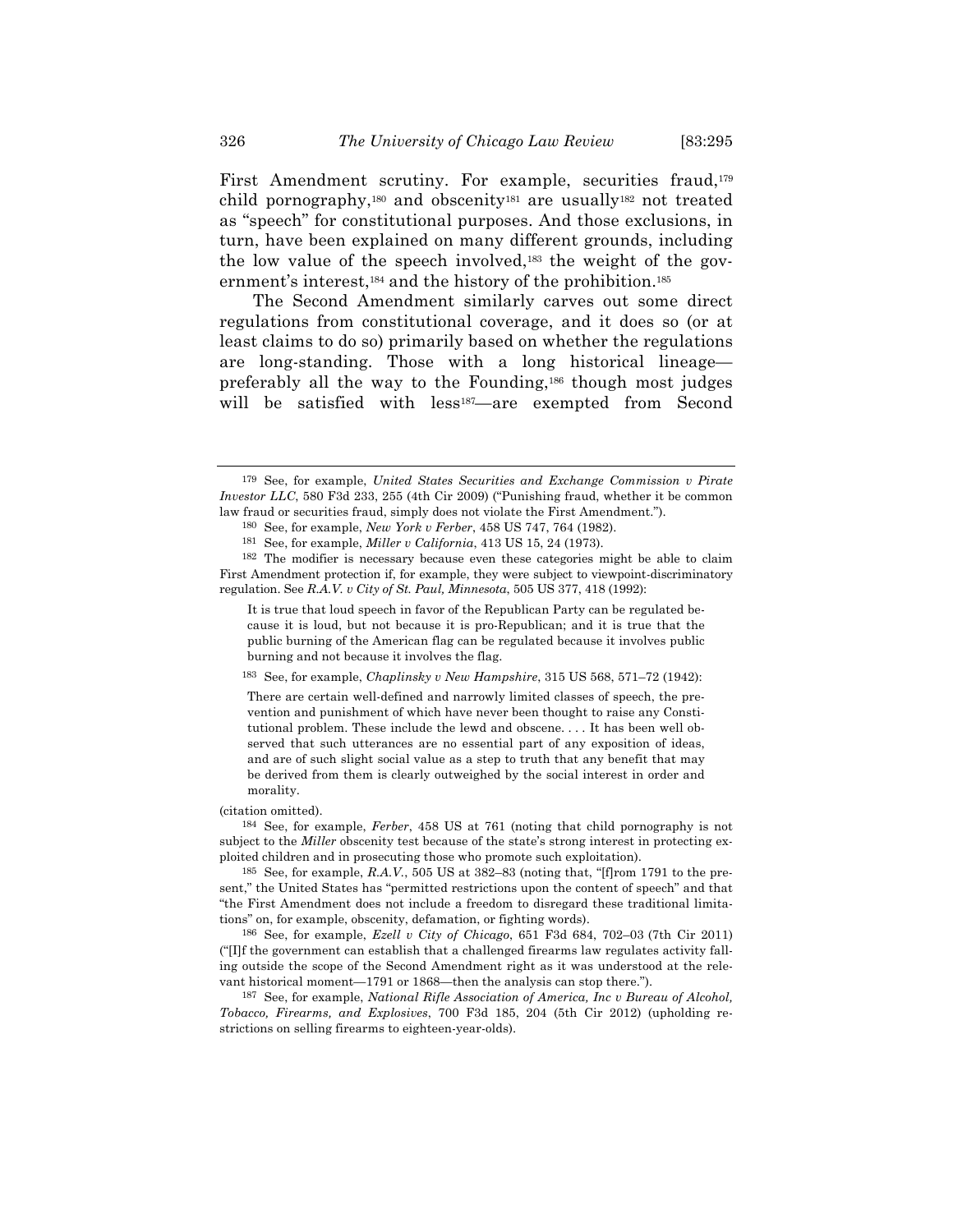Amendment scrutiny no matter how significant the burdens they place on regulated parties.

*Heller* itself is exemplary in this regard. After dispensing with the militia clause as "prefatory" and not a limit on the second, "operative" clause, the majority said that it would "start [ ] with a strong presumption that the Second Amendment right is exercised individually and belongs to all Americans."188 Later, however, the Court took a notable turn, concluding that some laws, people, purposes, and weapons fall completely outside the scope of the Second Amendment:

[N]othing in our opinion should be taken to cast doubt on longstanding prohibitions on the possession of firearms by felons and the mentally ill, or laws forbidding the carrying of firearms in sensitive places such as schools and government buildings, or laws imposing conditions and qualifications on the commercial sale of arms.189

So, despite what many gun-rights advocates urge as a clear textual command to protect all "people" and "arms" and "bearing," the opinion makes equally clear that some people ("felons and the mentally ill"190), some kinds of guns ("weapons not typically possessed by law-abiding citizens for lawful purposes"191), and some gun-related activities ("*any sort* of confrontation"192) are categorically excluded from the scope of the Amendment.

The majority suggested that these exceptions were embedded in the meaning of the text at the time it was ratified.193 But scholars and judges, even those sympathetic to *Heller*'s basic conclusion, have noted that there is scanty Founding-era support for *Heller*'s carveouts.194 The federal ban on possession by felons, for example, did not exist until 1938 and did not extend

<sup>188</sup> *Heller*, 554 US at 580–81.

<sup>189</sup> Id at 626–27.

<sup>190</sup> Id at 626. See also id at 644 (Stevens dissenting) ("[W]hen it finally drills down on the substantive meaning of the Second Amendment, the Court limits the protected class to 'law-abiding, responsible citizens.'").

<sup>191</sup> Id at 625. See also id at 627 ("[T]he sorts of weapons protected [by the Second Amendment] were those 'in common use at the time.'").

<sup>192</sup> *Heller*, 554 US at 595.

<sup>193</sup> Id at 634–35 ("Constitutional rights are enshrined with the scope they were understood to have when the people adopted them.").

<sup>194</sup> See, for example, Nelson Lund, *The Second Amendment,* Heller*, and Originalist Jurisprudence*, 56 UCLA L Rev 1343, 1357–58 (2009) (noting that there is an "absence of historical support" for Scalia's claim that supposedly long-standing prohibitions are consistent with the preexisting right to bear arms).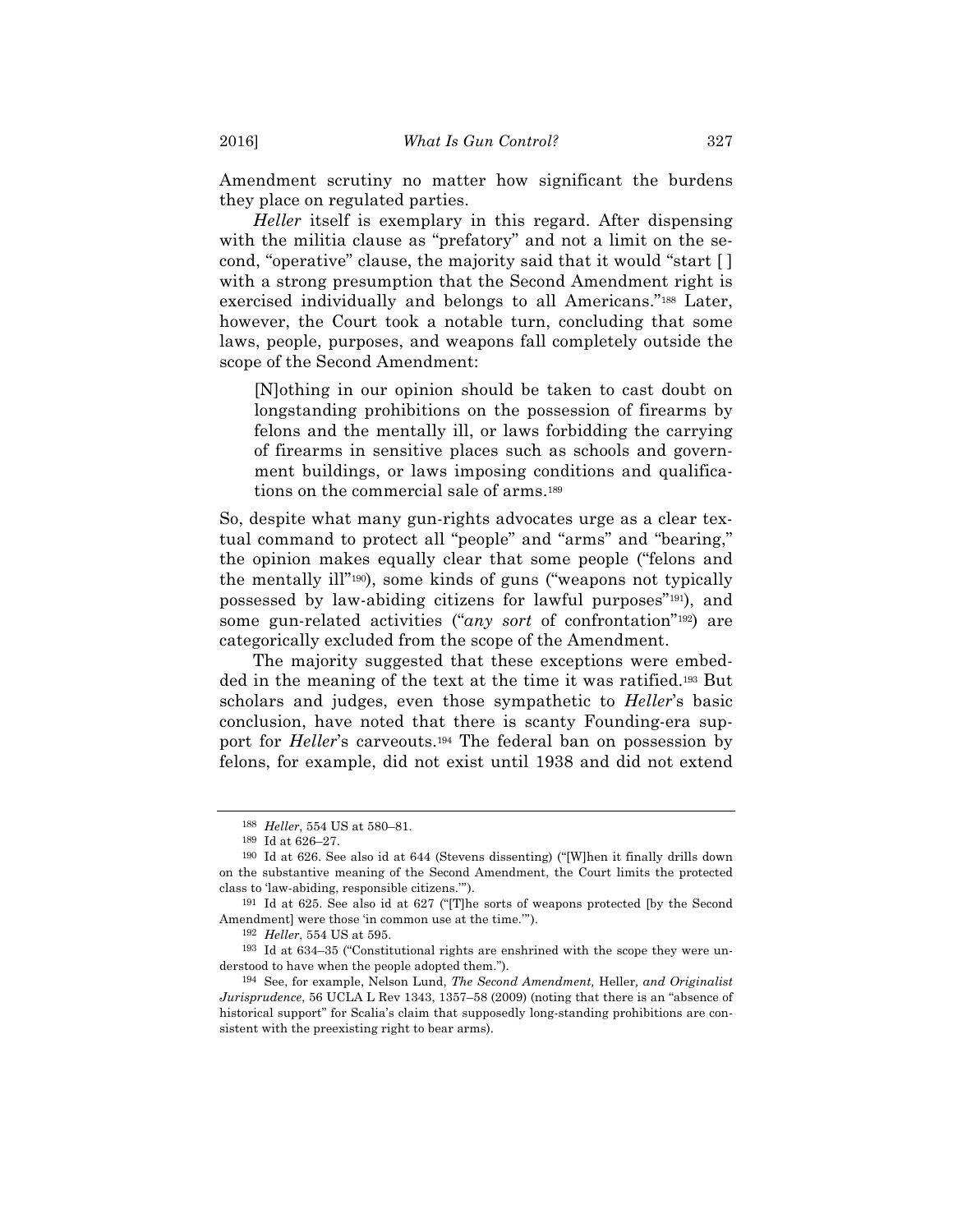to all felons until 1968.195 Prior to 1961, there were no specific federal prohibitions on carrying a loaded gun onto an airplane which is unquestionably a "sensitive place."<sup>196</sup> Unless courts construe Founding-era regulations at a higher level of abstraction,197 shorten the length of time for regulations to be considered long-standing, or both, few modern regulations will find indisputable support in Founding-era law.

Nevertheless, a history-based categorical approach to direct regulations has become an essential part of the post-*Heller* analysis. In the wake of *Heller*, most courts have adopted a twopart test for evaluating Second Amendment claims,198 the first part of which asks whether a particular claim falls within the Amendment's scope.199 That threshold inquiry into the Amendment's boundaries is grounded in history. Long-standing regulations are categorically excluded from the Second Amendment's scope, although courts continue to debate the length of time and the level of abstraction that are required for a regulation to be considered long-standing.200

Bans on concealed carry are a good example of this kind of analysis. *Heller* suggests that such regulations—which undoubtedly impose direct burdens on the keeping and bearing of arms are constitutional due to historical practice: "[T]he majority of the

198 See, for example, *United States v Greeno*, 679 F3d 510, 518 (6th Cir 2012); *Heller v District of Columbia*, 670 F3d 1244, 1252–53 (DC Cir 2011); *Ezell*, 651 F3d at 701–04; *United States v Chester*, 628 F3d 673, 680 (4th Cir 2010); *United States v Reese*, 627 F3d 792, 800–01 (10th Cir 2010); *Marzzarella*, 614 F3d at 89.

199 If that threshold question is answered in the affirmative, then the second part of the test asks whether the challenged regulation can be justified in light of the burden that it imposes on protected conduct—an inquiry that is largely guided by interest balancing, which is discussed below.

200 Compare *National Rifle Association*, 700 F3d at 206 (noting that "categorically restricting the presumptive Second Amendment rights of 18-to-20-year-olds does not violate the central concern of the Second Amendment" because such restrictions are analogous to regulations on firearms in the hands of the mentally ill and felons), with *National Rifle Association, Inc v Bureau of Alcohol, Tobacco, Firearms, and Explosives*, 714 F3d 334, 339 (5th Cir 2013) (Jones dissenting from denial of hearing en banc) (criticizing "[t]he panel's resort to generalized history" to uphold the regulation).

<sup>195</sup> See C. Kevin Marshall, *Why Can't Martha Stewart Have a Gun?*, 32 Harv J L & Pub Pol 695, 698–99, 735 (2009). See also Lund, 56 UCLA L Rev at 1357 n 33 (cited in note 194) ("Even limited bans on the possession of concealable weapons by violent felons were apparently not adopted until well into the twentieth century.").

<sup>196</sup> Act of Sept 5, 1961, Pub L No 87-197, 75 Stat 466.

<sup>197</sup> The Court has already engaged in this level-of-abstraction inquiry with regard to the weapons that are covered by the Second Amendment. A modern nine-millimeter handgun is materially different in operation, accuracy, and lethality than an eighteenthcentury musket, but confining the Second Amendment to only the latter, according to the Court, would "border[ ] on the frivolous." *Heller*, 554 US at 582.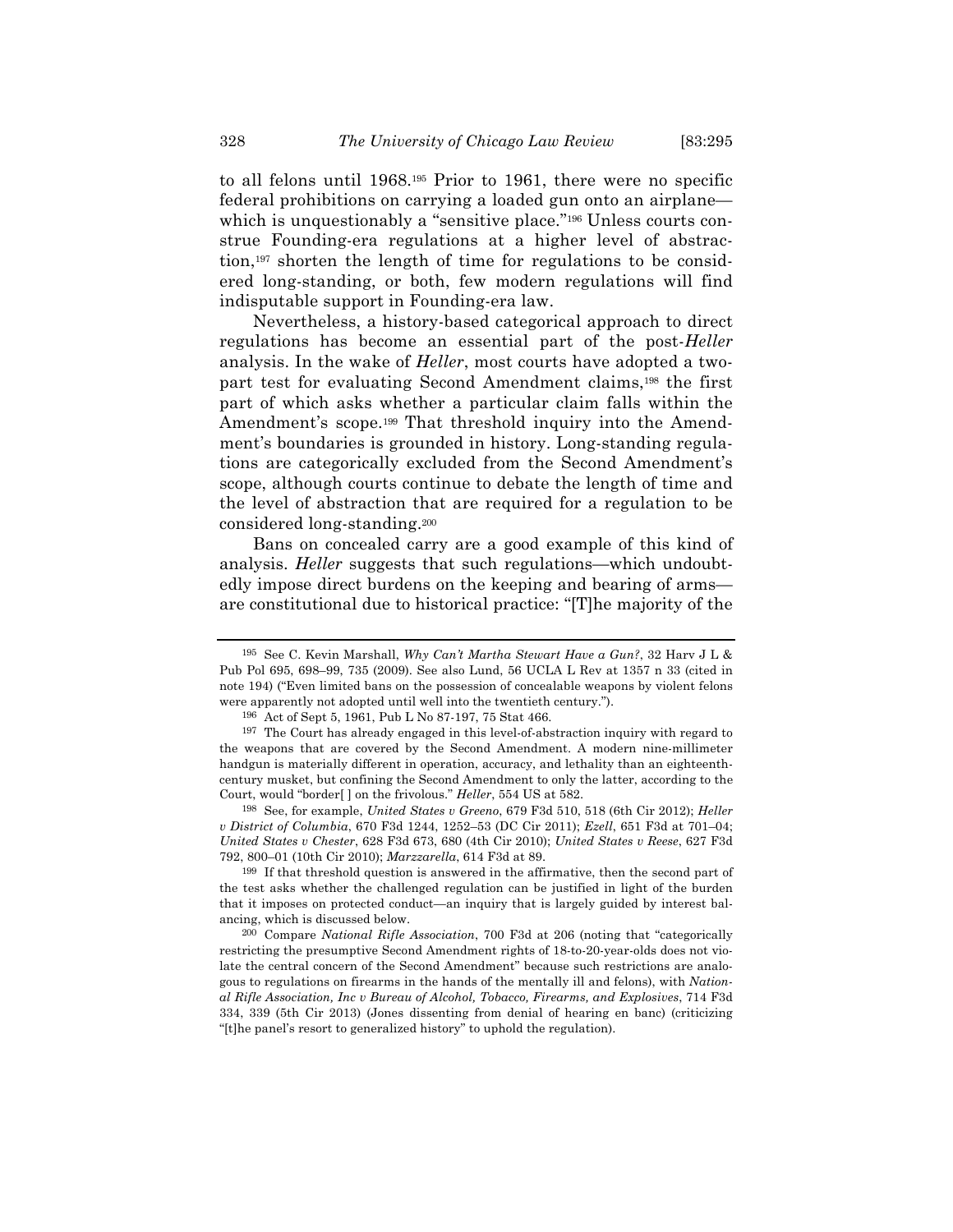19th-century courts to consider the question held that prohibitions on carrying concealed weapons were lawful under the Second Amendment or state analogues."201 Lower courts facing challenges to concealed-carry regulations have overwhelmingly agreed, holding that such prohibitions are so well entrenched that they are not subject to scrutiny of any kind. On this reading, concealed carrying simply does not constitute keeping or bearing arms for Second Amendment purposes.

Although *Heller* and the two-part test both emphasize history in exempting direct regulations from constitutional scrutiny, it seems likely that some form of prudentialism or interest balancing plays a role, even if only implicitly.202 Although the Court has recently tried to suggest otherwise, First Amendment jurisprudence has often employed interest balancing when defining the boundaries of free speech.203 Categories like child pornography, for example, are often said to fall outside the scope of the First Amendment in part because they are so harmful and worth so little.204 It is not hard to imagine that the same kind of reasoning lies behind intuitions and judicial decisions that exclude from Second Amendment coverage certain arms that have the potential to inflict indiscriminate carnage and that are "of such slight social value as a step to" self-defense that banning them need not satisfy even low levels of constitutional scrutiny.205

<sup>201</sup> *Heller*, 554 US at 626 (providing an example of the historically limited nature of the Second Amendment right).

<sup>202</sup> This, too, is a common practice in constitutional rights law. See generally Kathleen M. Sullivan, *Post-liberal Judging: The Roles of Categorization and Balancing*, 63 U Colo L Rev 293 (1992).

<sup>203</sup> See Melville B. Nimmer, *The Right to Speak From* Times *to* Time*: First Amendment Theory Applied to Libel and Misapplied to Privacy*, 56 Cal L Rev 935, 938–39 (1968) (describing the Court's practice of "ad hoc balancing" of competing interests in First Amendment jurisprudence). See also Genevieve Lakier, *The Invention of Low-Value Speech*, 128 Harv L Rev 2166, 2197–2211 (2015) (challenging the historical claims that the Court has recently made to support its exclusions of low-value speech).

<sup>204</sup> See, for example, *Ferber*, 458 US at 762 ("The value of permitting live performances and photographic reproductions of children engaged in lewd sexual conduct is exceedingly modest, if not *de minimis*."). In recent cases, the Court has characterized the First Amendment's exemptions as being grounded in history rather than in cost-benefit analysis. See, for example, *Stevens*, 559 US at 471. This seems, at the very least, to represent a substantial shift in the Court's jurisprudence. See Randy J. Kozel, *Second Thoughts about the First Amendment* \*3–4 (unpublished manuscript, Jan 2015), archived at http://perma.cc/BH24-SQ35.

<sup>205</sup> *Chaplinsky*, 315 US at 572 (noting that lewd and obscene utterances are "no essential part of any exposition of ideas, and are of such slight social value as a step to truth that any benefit that may be derived from them is clearly outweighed by the social interest in order and morality"). *Heller* suggests that the constitutionality of these bans is rooted in tradition. *Heller*, 554 US at 627 (concluding that *Miller*'s limitations are supported by the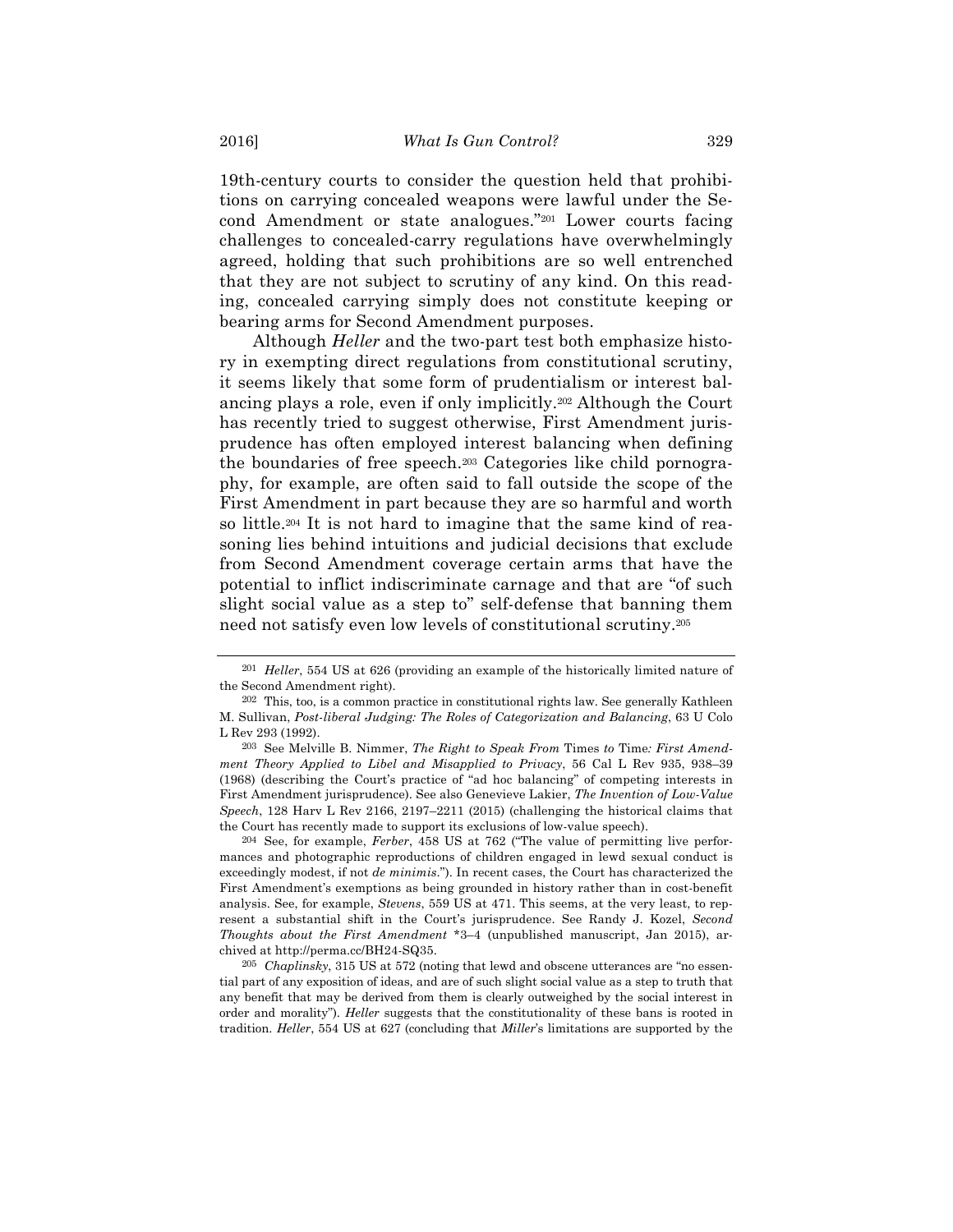However the courts come to construct the categories whether from historical lineage, analogical reasoning from historical precedent, or interest balancing—the point is that some direct burdens on the right to keep and bear arms do not even raise constitutional questions. Prohibitions on concealed carrying or possession by felons, for example, impose burdens that are both direct and, for the people they reach, quite significant. But Second Amendment challenges to those prohibitions founder at the threshold. Despite the directness or severity of the burdens they impose, such laws are exempt from constitutional scrutiny.

#### B. Incidental Burdens

As described above, Second Amendment doctrine has developed rules for determining the constitutional salience of direct burdens on the right to keep and bear arms. But as of yet, courts have identified few tools to determine when *incidental* burdens raise Second Amendment concerns. Supplying those tools is an increasingly unavoidable task. Prior to *Heller*, some gun owners and manufacturers challenged incidental burdens on Second Amendment grounds. These challenges largely failed.206 But after *Heller*, such claims cannot be so easily dismissed. And as a practical matter, they are likely to arise more often in jurisdictions where courts and legislatures have rolled back—for political or constitutional reasons—conventional forms of gun control. When direct regulations are stripped away, the underlying structure of incidental burdens becomes more relevant. When public carrying is decriminalized, for example, courts are more likely to face the question of when publicly carrying a firearm is a public nuisance or a disturbance of the peace.

Such questions are new to the Second Amendment but not to constitutional law. Religious exercise and free expression, for example, often encounter incidental legal burdens, raising the questions of when and how those burdens are subject to First

<sup>&</sup>quot;historical tradition of prohibiting the carrying of dangerous and unusual weapons") (quotation marks omitted).

<sup>206</sup> See, for example, *National Association for the Advancement of Colored People v AcuSport, Inc*, 271 F Supp 2d 435, 462 (EDNY 2003) ("There is no justification in the federal Constitution for private persons failing to exercise reasonable care in meeting their legal responsibility to help ensure a safe society."); *City of Gary, Indiana v Smith & Wesson Corp*, 801 NE2d 1222, 1235 (Ind 2003) (finding that state constitutional protection of the right to keep and bear arms did not bar a suit for nuisance).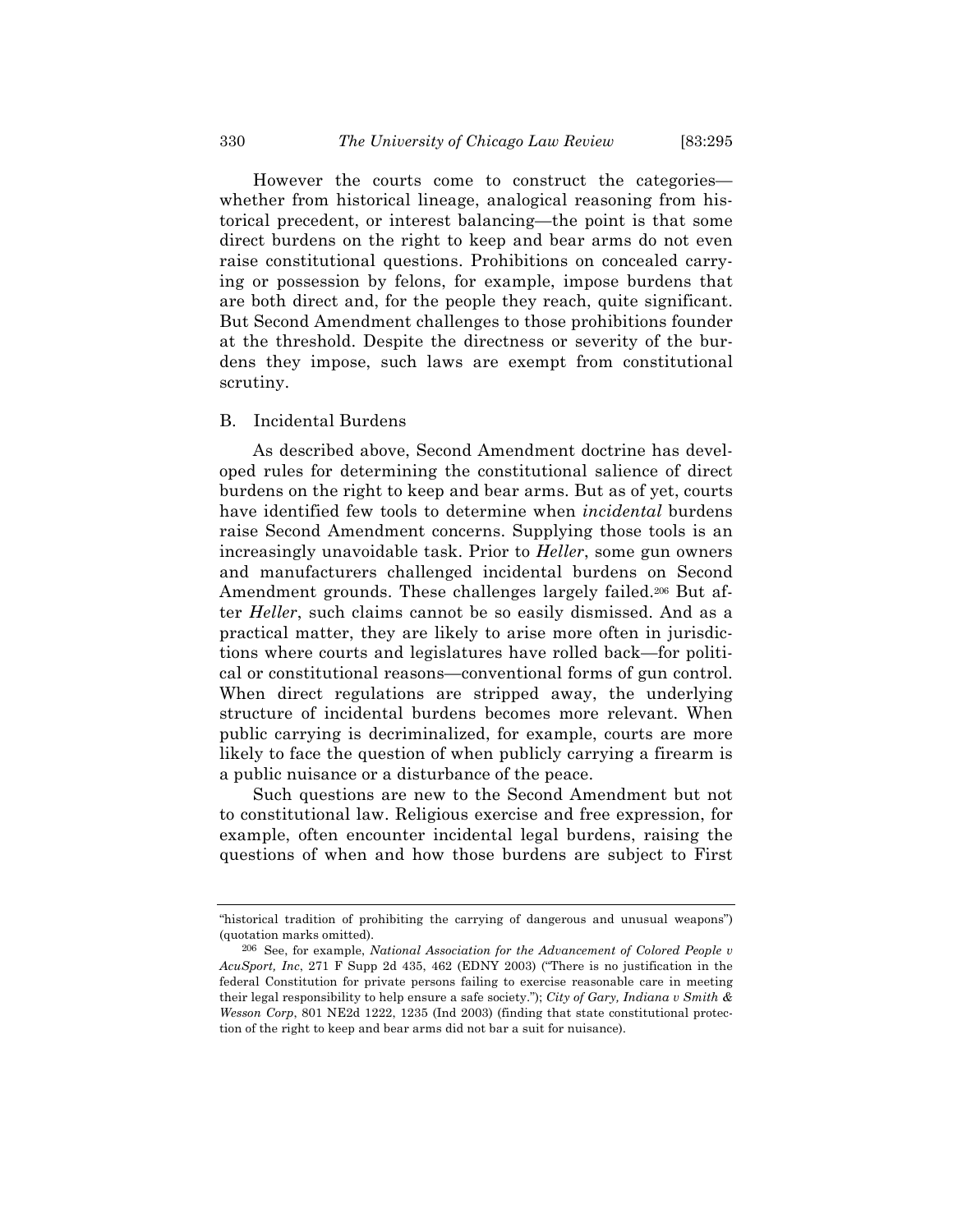Amendment scrutiny. The Supreme Court's efforts to mediate these encounters between constitutional and nonconstitutional law have created well-known and in some cases quite controversial doctrines, from *Smith*<sup>207</sup> to *Marsh v Alabama*.208

Fifth Amendment jurisprudence, especially the law of regulatory takings, also provides lessons on how incidental burdens can implicate constitutional rights. In takings doctrine, courts are required to determine when a regulation that is not specifically designed to take private property should nonetheless be treated as having done so. The Supreme Court has recognized that "[g]overnment hardly could go on" if every burden on property rights constituted a taking,209 but it has also noted that burdens can sometimes go "too far."210 To identify the situations in which constitutional rules must apply, the Court has combined bright-line rules and interest balancing, just as lower courts have done with regard to gun rights. Thus, for example, any permanent physical occupation of property constitutes a regulatory taking no matter how minor the cost,211 and any total deprivation of a property's value counts as a taking no matter how strong the government's interest.212 In addition to those brightline rules, courts also consider a regulation's cost, interference with "investment-backed expectations," and "character."<sup>213</sup>

We do not attempt here to synthesize the rules regarding religious exercise, freedom of expression, and takings into a transsubstantive approach for evaluating the constitutional salience of incidental burdens.214 Instead, our aim is to look to those rules for guidance on similar questions surrounding the keeping and bearing of arms.215 Drawing on lessons from other constitutional rights, we identify four main forms of argument that are relevant to the question whether a given incidental burden should be subject to heightened scrutiny. These modalities are

<sup>207</sup> *Smith*, 494 US at 874, 882–84 (demonstrating the tension between eligibility for state unemployment compensation and free exercise of religion).

<sup>208</sup> 326 US 501, 503–04 (1946) (addressing the tension between a state antitrespass statute and the free exercise of religion).

<sup>209</sup> *Pennsylvania Coal Co v Mahon*, 260 US 393, 413 (1922).

<sup>210</sup> Id at 415.

<sup>211</sup> See *Loretto v Teleprompter Manhattan CATV Corp*, 458 US 419, 426 (1982).

<sup>212</sup> See *Lucas v South Carolina Coastal Council*, 505 US 1003, 1015–16 (1992).

<sup>213</sup> *Penn Central Transportation Co v New York City*, 438 US 104, 124 (1978).

<sup>214</sup> For the leading effort along these lines, see generally Dorf, 109 Harv L Rev 1175 (cited in note 175).

<sup>215</sup> See generally Nelson Tebbe and Robert L. Tsai, *Constitutional Borrowing*, 108 Mich L Rev 459 (2010).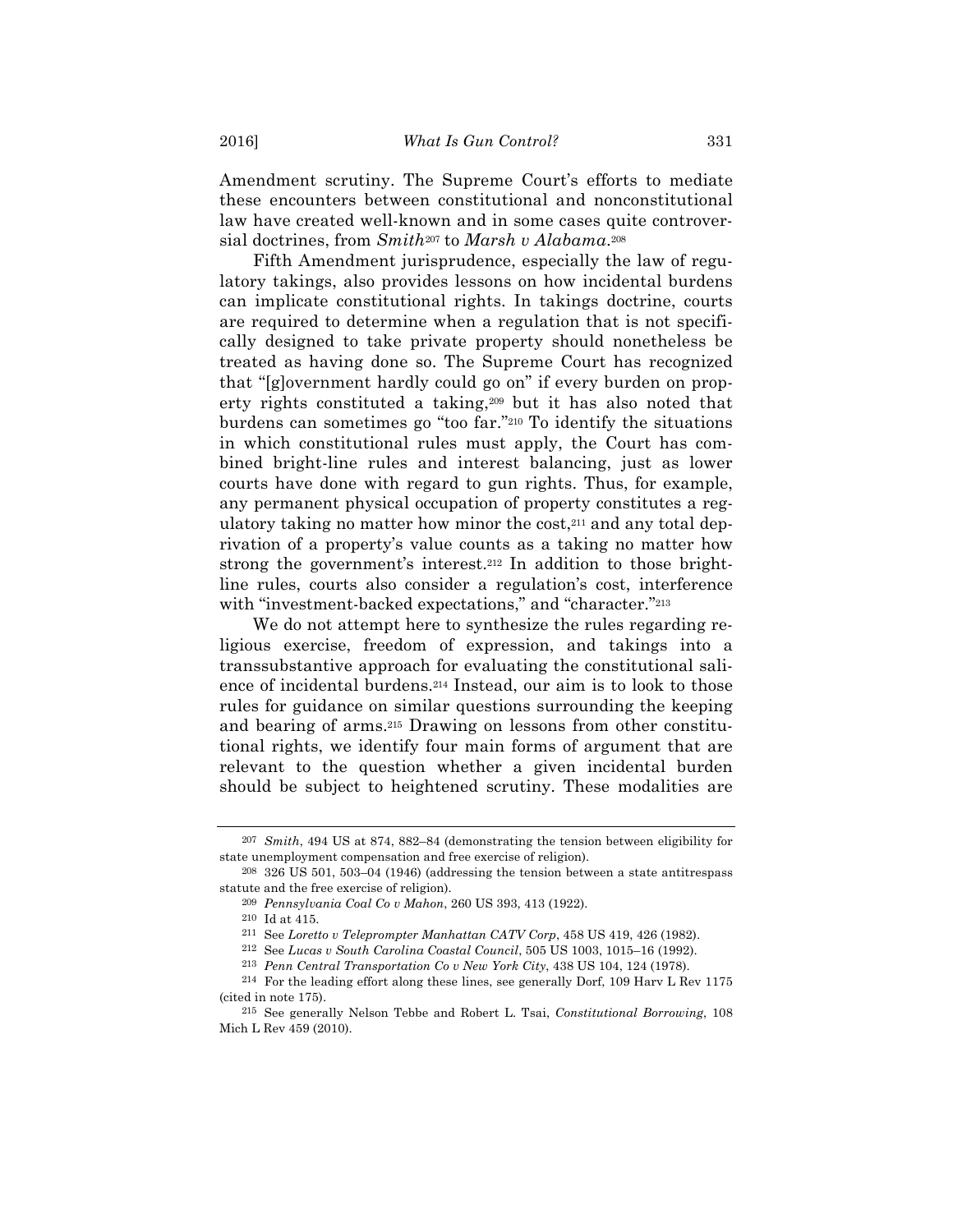tools with which judges, lawyers, and scholars can determine whether a particular burden raises constitutional concerns.

The first of these argumentative forms is history and tradition. As noted above, certain long-standing direct burdens on guns are exempt from constitutional scrutiny, and the same should be true for long-standing incidental burdens.<sup>216</sup> A reliance on tradition helps explain why, for example, the right to keep and bear arms is not violated by the equally fundamental and long-standing right to exclude an unwanted visitor from one's private property. The latter right is, as one court recently put it, part of the "canvas" on which the Second Amendment was painted.217

The second argument focuses on the consequences of the burden. Laws that impose *substantial* incidental burdens should be subject to scrutiny, but laws that impose *minor* incidental burdens should not. This is essentially the approach that Professor Michael Dorf advocates with regard to incidental burdens on the fundamental rights to free speech, free exercise, and equal protection,218 and it translates well to the context of guns.

The third approach also focuses on consequences but for the system as a whole rather than for the individual. Applying Second Amendment scrutiny to neutral laws like trespass, assault, and negligence raises serious structural questions about state action, federalism, and the proper role of courts. When adjudication threatens to disrupt these settled matters of institutional design, courts should be more hesitant to apply Second Amendment scrutiny.

The fourth consideration is the purpose or design of the regulation. Some burdens, though nominally incidental, operate like direct regulations and should be treated as such. Some regulations might be facially gun neutral but intended to deter gunrelated activities—the replacement of DC's safe-storage law with a substantively identical negligence standard is an example.219 Similarly, some gun-neutral legal rules—for example, those that are more punitive than compensatory—might serve public interests

<sup>216</sup> See notes 186–89, 200, and accompanying text.

<sup>217</sup> *GeorgiaCarry.Org, Inc v Georgia*, 687 F3d 1244, 1264 (11th Cir 2012).

<sup>218</sup> See Dorf, 109 Harv L Rev at 1223–33 (cited in note 175).

<sup>219</sup> DC Code § 7-2507.02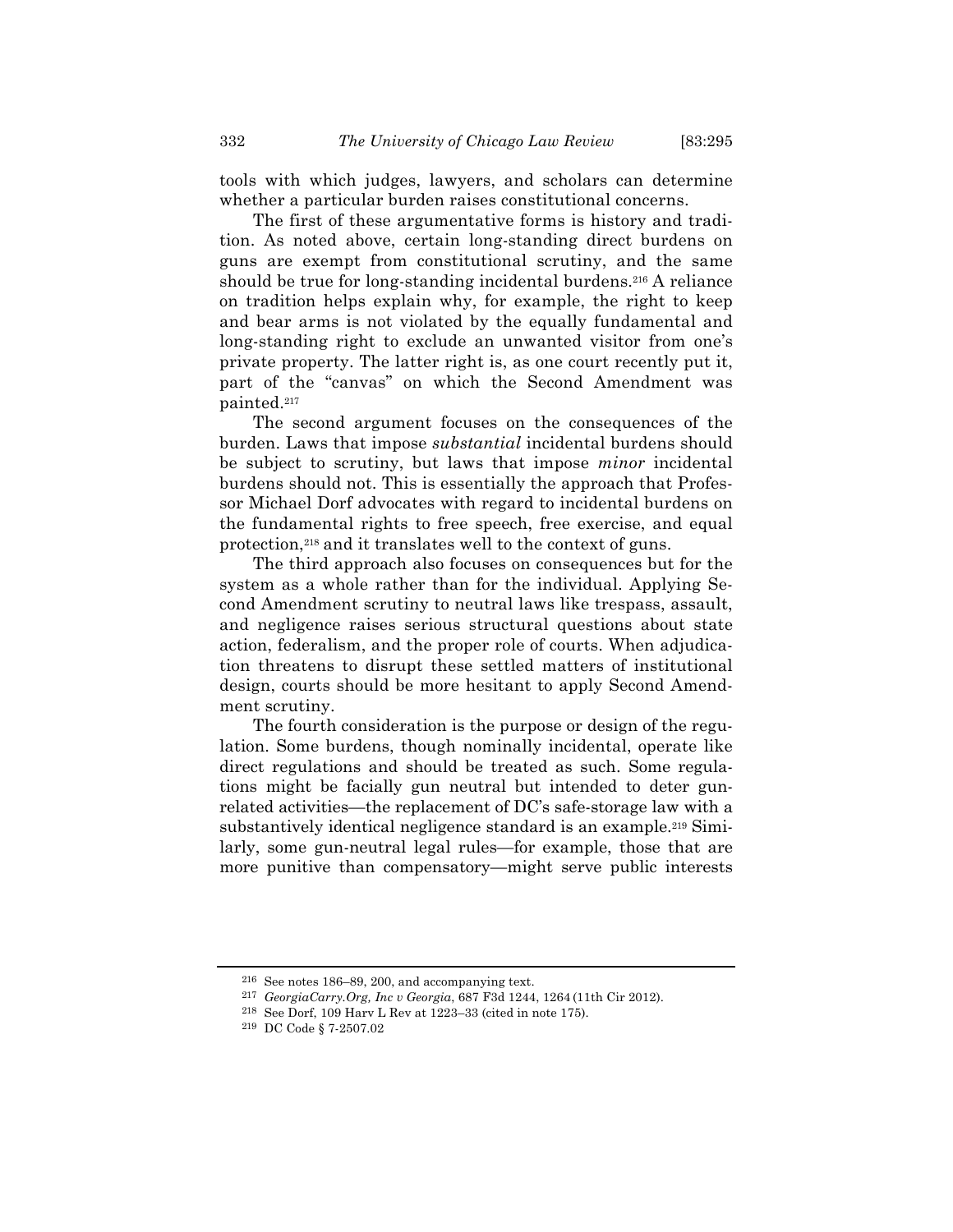rather than interests in private ordering or restorative justice.<sup>220</sup> Such regulatory torts are more likely to implicate the Constitution.

As in other areas of law, these factors interact in complicated ways. An incidental burden's provenance might well trump the significance of its impact on individuals, just as a direct burden's longevity can exempt it from constitutional scrutiny even if it amounts to a complete prohibition on gun possession (felon-inpossession statutes, for example). Through repeated application, some factors might calcify into rules. Just as a permanent physical invasion constitutes a per se regulatory taking, so too the abrogation of a necessity defense to a trespass action might constitute a per se Second Amendment violation. Nevertheless, the basic proposition bears repeating: the fact that an incidental burden warrants Second Amendment scrutiny says very little about whether the incidental burden actually violates the Second Amendment. These tools of analysis simply help a court assess whether the Second Amendment should even *apply* to the incidental burden under consideration.

1. Text, history, and long-standing incidental burdens.

In answering any constitutional question, the standard place to begin is with the text of the document.221 And, more often than not, the meaning of that text is created, informed, or demonstrated by history.222 Reliance on text and history is therefore among the most fundamental tools in constitutional analysis<sup>223</sup> and currently plays a particularly prominent role in Second

Constitutions are not designed for metaphysical or logical subtleties, for niceties of expression, for critical propriety, for elaborate shades of meaning, or for the exercise of philosophical acuteness or judicial research. . . . The people make them, the people adopt them, the people must be supposed to read them, with the help of common-sense, and cannot be presumed to admit in them any recondite meaning or any extraordinary gloss.

<sup>220</sup> See John C.P. Goldberg, *Twentieth-Century Tort Theory*, 91 Georgetown L J 513, 518–24 (2003).

<sup>221</sup> See, for example, *City of Boerne v Flores*, 521 US 507, 519 (1997) (stating that when interpreting the Constitution, "we begin with its text"). See also Joseph Story, 1 *Commentaries on the Constitution of the United States: With a Preliminary Review of the Constitutional Histories of the Colonies and States before the Adoption of the Constitution* § 451 at 345 (Little, Brown 5th ed 1891) (Melville M. Bigelow, ed):

<sup>222</sup> See Eugene Volokh, *Textualism and* District of Columbia v. Heller, 37 Harv J L & Pub Pol 729, 730 (2014) ("To the extent that you're going to be a textualist, you ought to be an originalist.").

<sup>223</sup> Professor Bobbitt treats text and history as distinct modalities. See Bobbitt, *Constitutional Fate: Theory of the Constitution* at 7–8 (cited in note 32). We certainly have no quarrel with that distinction as a conceptual matter, particularly for textual provisions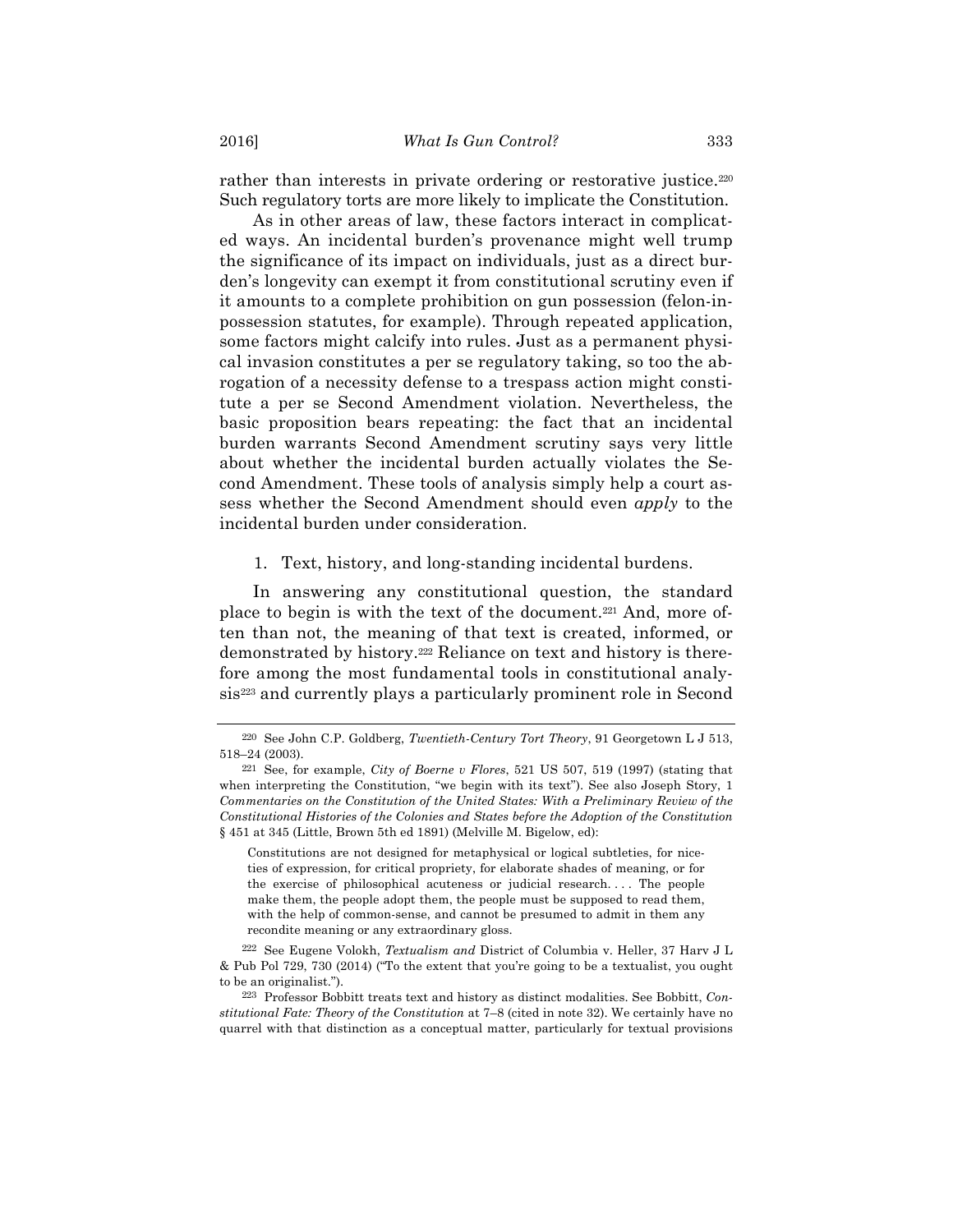Amendment doctrine.224 These same tools can provide some guidance—but rarely a clear answer225—as to the specific question whether incidental burdens should be subject to constitutional scrutiny.

The text of the Second Amendment says that the right to keep and bear arms shall not be infringed. Founding-era dictionaries, assuming that they are reliable<sup>226</sup> or even relevant,<sup>227</sup> define "infringe" as "to violate, intrude, or invade the property or privilege of another."228 The notion of "infringement" seems to assume some kind of boundary and can be thought of as binary: either a regulation infringes on a right or it does not. There are no partial infringements. Textually, "infringe" appears to mean something different than, for example, "abridge," which (again, assuming reliability and relevance) means "to contract, diminish, or cut short."229

Applying this textual analysis to incidental burdens on the keeping and bearing of arms seems straightforward: As with direct burdens, incidental burdens—either accepted by the Amendment's text or well established in history—should be exempt from constitutional scrutiny. In other words, the boundaries

227 See Jeffrey L. Kirchmeier and Samuel A. Thumma, *Scaling the Lexicon Fortress: The United States Supreme Court's Use of Dictionaries in the Twenty-First Century*, 94 Marq L Rev 77, 80 (2010) ("Unlike other points of reference for interpreting words and phrases—such as context, the stated or implied purpose of a phrase or enactment, drafts, legislative history, or other documents—dictionary definitions provide no context for the word or phrase being defined.").

228 D. Bellamy, et al, *A New Complete English Dictionary* at "infringe" (printed for Fuller 2d ed 1760).

229 Id at "abridge." See also US Const Amend I ("Congress shall make no law . . . abridging the freedom of speech."). The utility of this linguistic exercise is debatable. Some state Second Amendment analogues specify that the right to keep and bear arms "shall not be questioned." Pa Const Art I,  $\S 21$ . However, that appears to create either a nonjusticiable political question or an immunity from scrutiny that no constitution in a system with judicial review can tolerate.

whose language is relatively clear to the average person on the street. But in the particular context of the Second Amendment, text and history are almost impossible to separate. *Heller* itself is often described as the Court's most thoroughgoing originalist opinion, and yet the majority structures its entire opinion around the text of the Amendment. See Jamal Greene, *Selling Originalism*, 97 Georgetown L J 657, 659 (2009).

<sup>224</sup> See generally Miller, 122 Yale L J 852 (cited in note 30).

<sup>225</sup> See Dorf, 109 Harv L Rev at 1179 (cited in note 175).

<sup>226</sup> See Saul Cornell, *The People's Constitution vs. the Lawyer's Constitution: Popular Constitutionalism and the Original Debate over Originalism*, 23 Yale J L & Humanities 295, 298 (2011) (stating that early dictionaries "were idiosyncratic products of their authors, who often had ideological and political agendas"); Phillip A. Rubin, Note, *War of the Words: How Courts Can Use Dictionaries in Accordance with Textualist Principles*, 60 Duke L J 167, 192–93 (2010).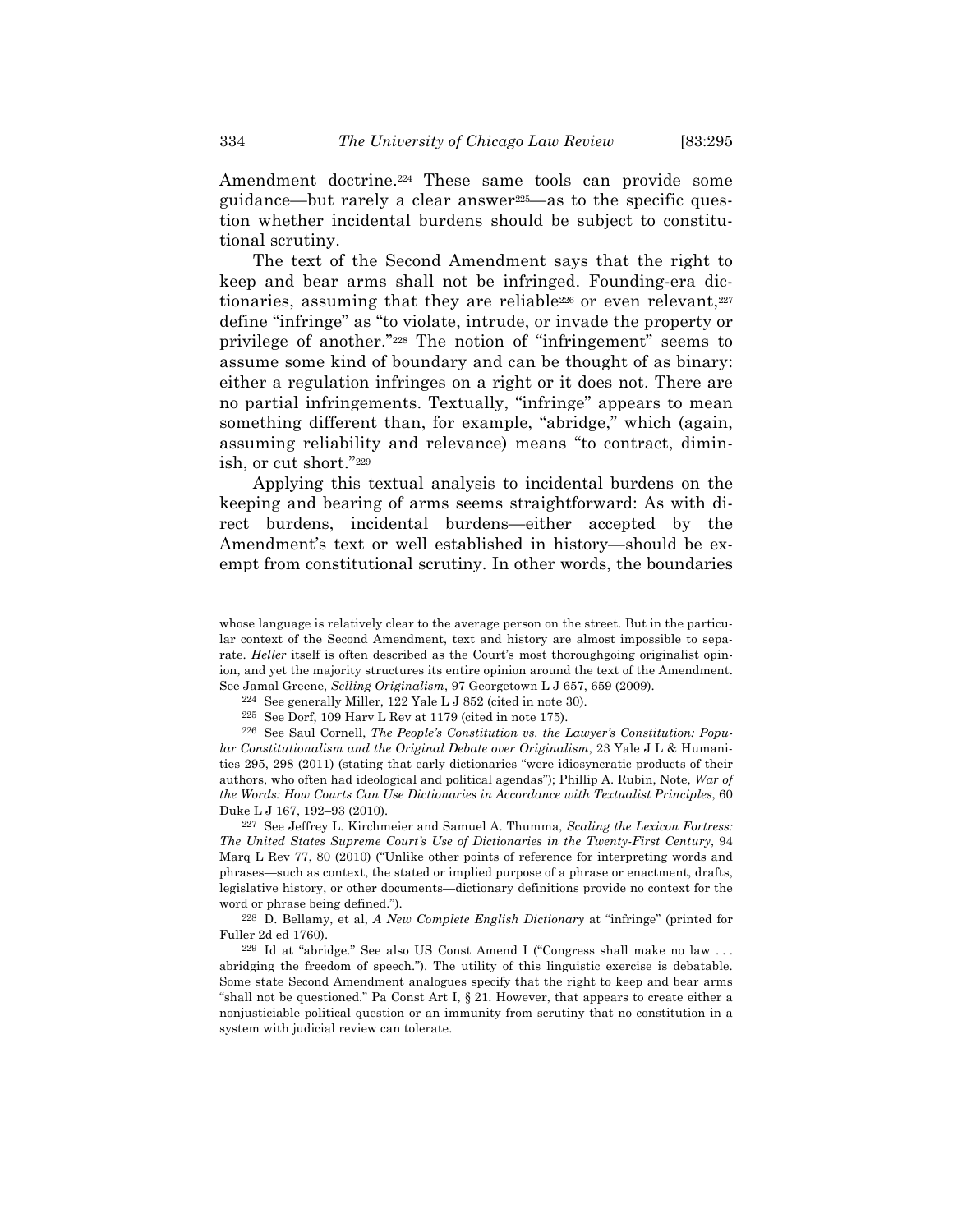of the Amendment's text conform to the features of the commonlaw and statutory norms that existed at the time of the Founding, or to other features that have arisen from long use over time. If liability for negligence with a weapon, taxes on ammunition, or storage requirements for weapons are historically indicated, then they cannot be "infringements," because there is no corresponding right. From an originalist perspective, one might say that these incidental burdens were embedded in the meaning of the text at the time that it was ratified, just as other constitutional rights are "enshrined with the scope they were understood to have when the people adopted them."230 This does not mean, however, that the precise contours of those burdens must be frozen in the late 1700s—it is perfectly coherent to say that the Second Amendment, as ratified, not only exempted negligence from coverage but also left to future courts (and perhaps even legislatures) the power to change the definition of negligence.231

Although the Second Amendment appears unique in the degree of importance that it places on text and history,232 many constitutional rights are defined at the margins by long-standing practice.233 For example, courts look to history to determine whether a given incidental burden raises constitutional problems.234 A key Fifth Amendment takings case, *Lucas v South Carolina Coastal Council*<sup>235</sup> (authored, like *Heller*, by Scalia), holds that even total deprivation of a property's value is not a regulatory taking if the common law would have defined the property usage as a nuisance.236 In that scenario, there is no property for the government to take. Though there are important differences, the structure of this analysis is worth emphasizing: even if a wellestablished background rule—an incidental burden, in other words—were to fully deprive a person of what he may consider his property, it would nonetheless be exempt from constitutional

<sup>230</sup> *Heller*, 554 US at 634–35.

<sup>231</sup> See Stephen E. Sachs, *Constitutional Backdrops*, 80 Geo Wash L Rev 1813, 1819–54 (2012); David A. Strauss, *Common Law Constitutional Interpretation*, 63 U Chi L Rev 877, 879 (1996) (describing, inter alia, "the rational traditionalism that is the most important part of common law constitutional interpretation").

<sup>232</sup> The Seventh Amendment is probably the closest competitor in this regard. See Miller, 122 Yale L J at 872 (cited in note 30).

<sup>233</sup> See *Washington v Glucksberg*, 521 US 702, 720–21 (1997) ("[T]he Due Process Clause specially protects those fundamental rights and liberties which are, objectively, deeply rooted in this Nation's history and tradition.") (quotation marks omitted).

<sup>234</sup> See Dorf, 109 Harv L Rev at 1186–87 (cited in note 175).

<sup>235</sup> 505 US 1003 (1992).

<sup>236</sup> Id at 1029.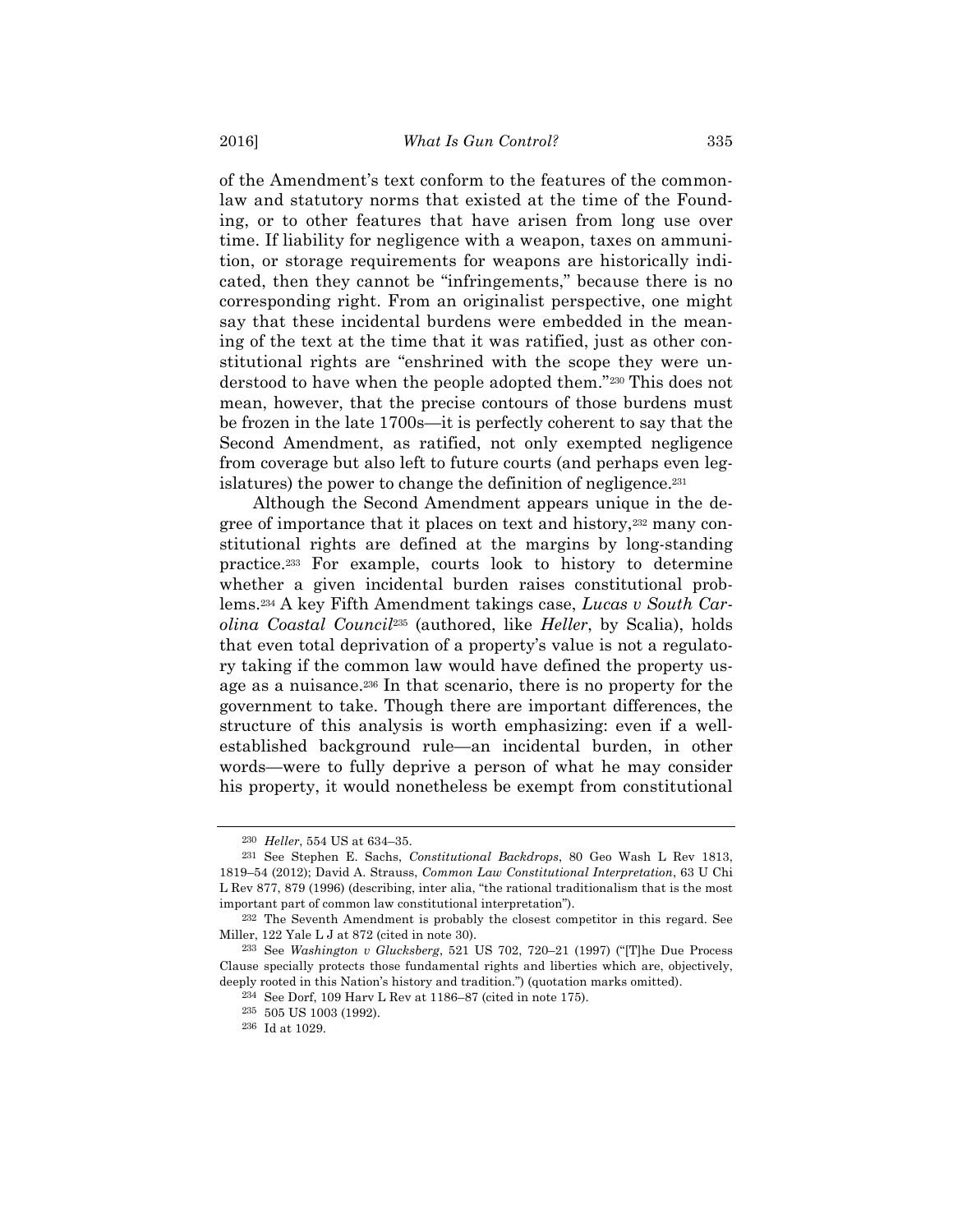scrutiny because the burden would not be a taking of property as the Constitution uses those terms.

The same is likely true in the Second Amendment context, in which the history and boundaries of the Second Amendment appear to be mutually constitutive. Sometimes the implications are straightforward enough. Rules against negligence, trespass, and nuisance are as traditional and long-standing as any legal prohibitions can be.237 Therefore, like analogous direct burdens, they should be strongly insulated from constitutional scrutiny and also insulated from facial challenges. Of course, in a given case, even these rules might impose such a burden<sup>238</sup> or be applied in such a fashion239 as to give rise to an as-applied challenge.

Consider a concrete illustration. In a recent case involving a Second Amendment challenge to the ability of churches to exclude armed parishioners, the Eleventh Circuit explained that "property law, tort law, and criminal law provide the canvas on which our Founding Fathers drafted the Second Amendment."240 The court held that "[a] clear grasp of this background illustrates that the pre-existing right codified in the Second Amendment does not include protection for a right to carry a firearm in a place of worship against the owner's wishes."241 This is a straightforward application of the principle that traditional incidental burdens—imposed through "property law, tort law, and criminal law"—are not subject to Second Amendment scrutiny.242

This is not to say that the question will always be straightforward or the answer easy to explain. Why are property and tort the canvas for the Second Amendment and not the other way around? Both are undoubtedly fundamental, as the Eleventh Circuit recognized,<sup>243</sup> and it is hard to say—at least given the logic of *Heller*—that one or the other is more deeply rooted in

243 See id.

<sup>237</sup> See Blackstone, 3 *Commentaries* at 163–68 (cited in note 60) (discussing trespass); id at 169–73 (discussing nuisance); William Blackstone, 1 *Commentaries on the Laws of England* 331–32 (Cavendish 2001) (Wayne Morrison, ed) (originally published 1765) (discussing a master's duty to answer for his servant's negligence).

<sup>238</sup> See Part II.B.2.

<sup>239</sup> See Part II.B.4.

<sup>240</sup> *GeorgiaCarry.Org*, 687 F3d at 1264.

<sup>241</sup> Id.

<sup>242</sup> Id. The court had no cause to consider whether a prosecution for running into a church with a firearm to defend individuals under attack would be unconstitutional. That kind of self-defense exception is as much built into the as-applied challenge as is a felon picking up a pistol in an emergency.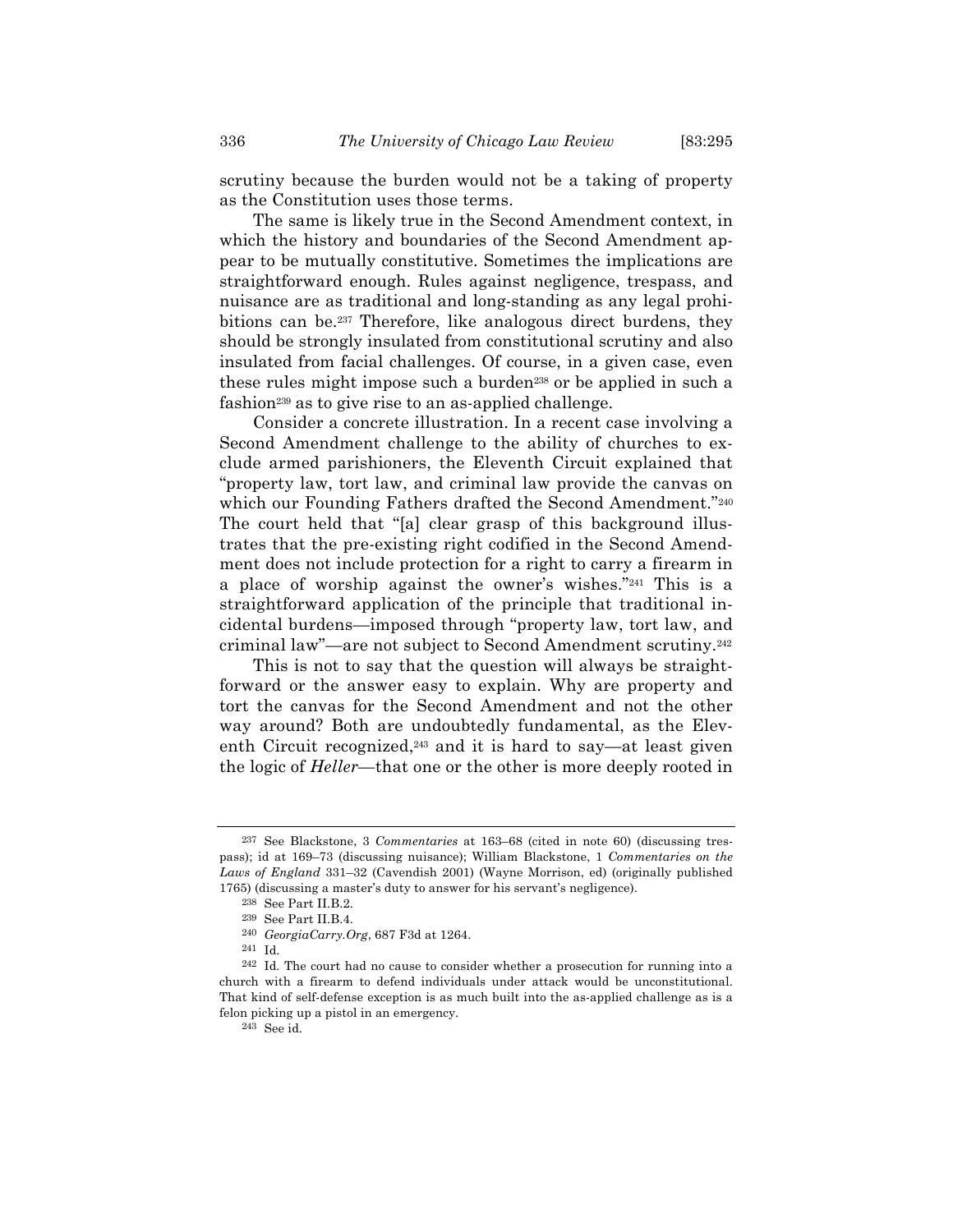the American constitutional system. A great deal turns on the framing issue, and it often goes unexplained.

One of the dissents in *Heller*, for example, pointed out that safety regulations in major colonial cities like Boston and Philadelphia prohibited people from storing gunpowder in their homes or from carrying loaded firearms into houses, stores, shops, stables, or barns.<sup>244</sup> This dissent held out these regulations as solid evidence that DC's safe-storage requirement should be upheld, or that it at least should be read to incorporate a self-defense exception.245 But the majority demurred, concluding that the historical regulations were isolated and minor in their severity ("akin to . . . speeding or jaywalking") and, in any event, that they "would [not] be enforced" against someone violating the statute in self-defense.246 What can explain the difference? Why is property law part of the canvas on which the Second Amendment was drafted, but the gunpowder regulations are not? Similarly, why was self-defense assumed to be part of the canvas for the colonial gunpowder restrictions but not for DC's safe-storage law?247

Consider, too, *Heller*'s treatment of the phrase "right of the people." As noted above, the majority suggests that the phrase includes "all Americans,"248 but "when it finally drills down on the substantive meaning of the Second Amendment, the Court limits the protected class to 'law-abiding, responsible citizens.'"249 *Heller*  is not unique in this regard. Justices, judges, scholars, lawyers, and politicians often transform the Amendment's phrase "the

<sup>244</sup> *Heller*, 554 US at 684–85 (Breyer dissenting). Whether gunpowder-storage regulations are incidental or direct burdens on the right to keep and bear arms is debatable, but the point is the same either way.

<sup>245</sup> Id at 692 (Breyer dissenting).

<sup>246</sup> Id at 633–34.

<sup>247</sup> See id at 692 (Breyer dissenting) ("I am puzzled by the majority's unwillingness to adopt a similar approach. It readily reads unspoken self-defense exceptions into every colonial law, but it refuses to accept the District's concession that this law has one.").

<sup>248</sup> *Heller*, 554 US at 581.

<sup>249</sup> Id at 644 (Stevens dissenting). See also id at 625 ("[T]he Second Amendment does not protect those weapons not typically possessed by law-abiding citizens for lawful purposes.").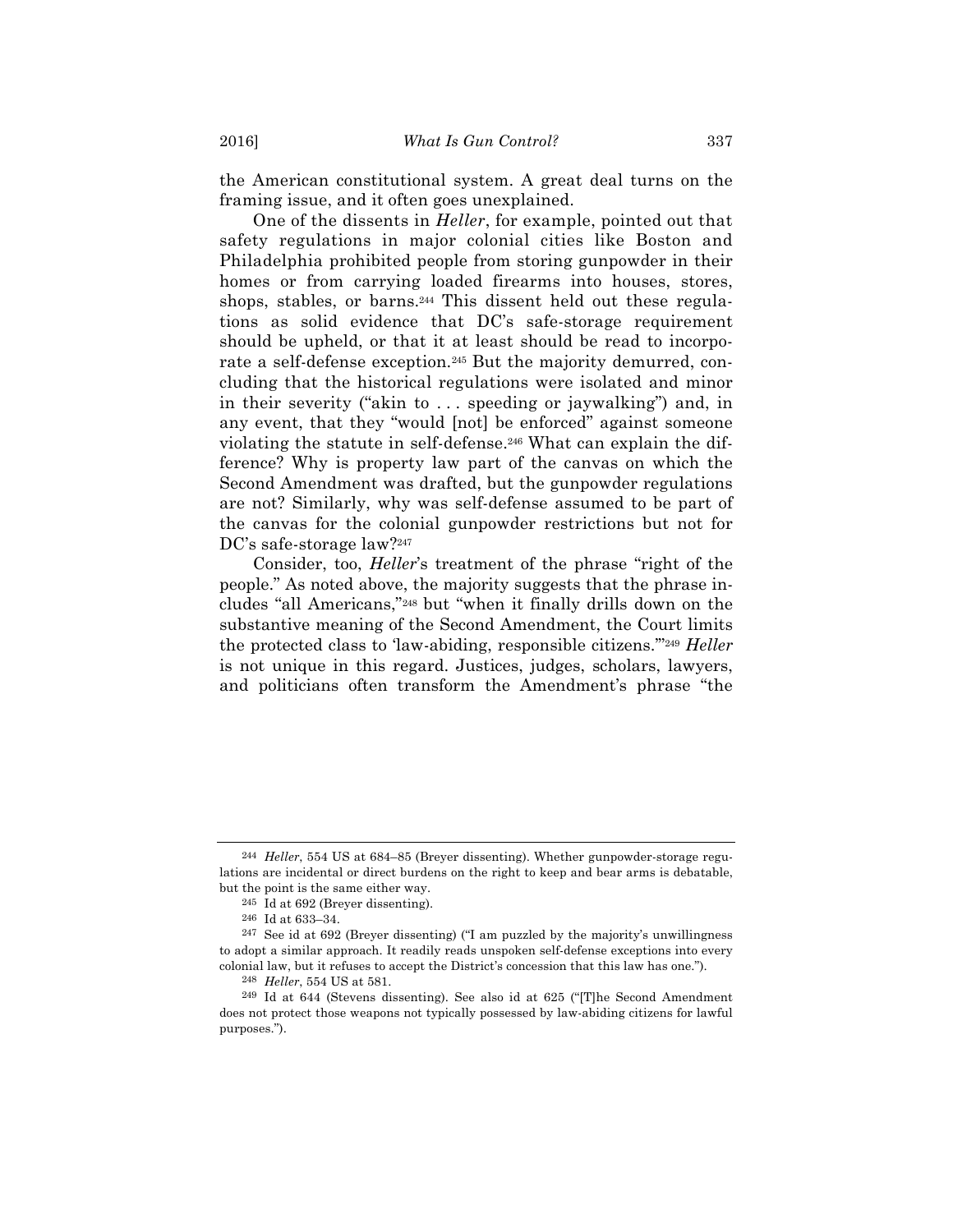people" into "law-abiding citizens,"250 just as they slip in the word "lawful" before "Arms."251

This raises a fundamental question: What is the law that one must abide by in order to fall within the scope of the Second Amendment? It seems unlikely that the answer is gun control law itself—after all, the point of a Second Amendment challenge is to say that such laws are not constitutionally lawful. Rather, it seems that "law-abiding citizens" are worthy of Second Amendment coverage because they abide by *other* laws regulations that do not target guns as such. Those who fail to abide by such laws are not law-abiding and are therefore not "the people" who fall within the Amendment's scope.

This means that these gun-neutral laws impose incidental burdens on the Second Amendment—indeed, they define the very scope of Second Amendment rights. Consider a person convicted of a non-gun-related felony like securities fraud. Federal law forbids him to own a firearm.252 The latter of these prohibitions is, on its face, a direct regulation of the right to keep and bear arms, *but not as it applies to him*. The logic of *Heller* is not that the latter regulation survives scrutiny because of his earlier conviction, but rather that no scrutiny applies because the felony conviction for securities fraud removes him from the ambit of constitutional coverage. The regulation's impact on the right to keep and bear arms is significant but incidental. One can do the same exercise for any class of people—for example, felons,253 the mentally ill,254 and undocumented immigrants (at least in one circuit)255—who are denied the right to keep and bear arms on the basis of a gun-neutral legal status.

<sup>250</sup> See, for example, Jake Miller, *Ted Cruz Talks Guns, Same-Sex Marriage, Obamacare with Jay Leno* (CBS News, Nov 9, 2013), archived at http://perma.cc/XQV3 -HDJW (quoting Senator Ted Cruz as arguing that Congress should increase the resources devoted to prosecuting violations rather than "try to take away the constitutional rights of law-abiding citizens").

<sup>251</sup> See, for example, *Norman v State*, 159 S3d 205, 214 (Fla App 2015) (discussing whether "the Legislature may [ ] impose some restrictions and conditions on either the method or manner that lawful arms may be carried outside the home").

<sup>252</sup> See Marshall, 32 Harv J L & Pub Pol at 695 (cited in note 195).

<sup>253</sup> See *Heller*, 554 US at 626.

<sup>254</sup> See id.

<sup>255</sup> See *United States v Portillo-Munoz*, 643 F3d 437, 442 (5th Cir 2011) (finding that an undocumented immigrant does not have Second Amendment rights). But see *Britt v State*, 681 SE2d 320, 322–23 (NC 2009) (upholding an as-applied challenge to a felon-inpossession statute brought under a state analogue to the Second Amendment).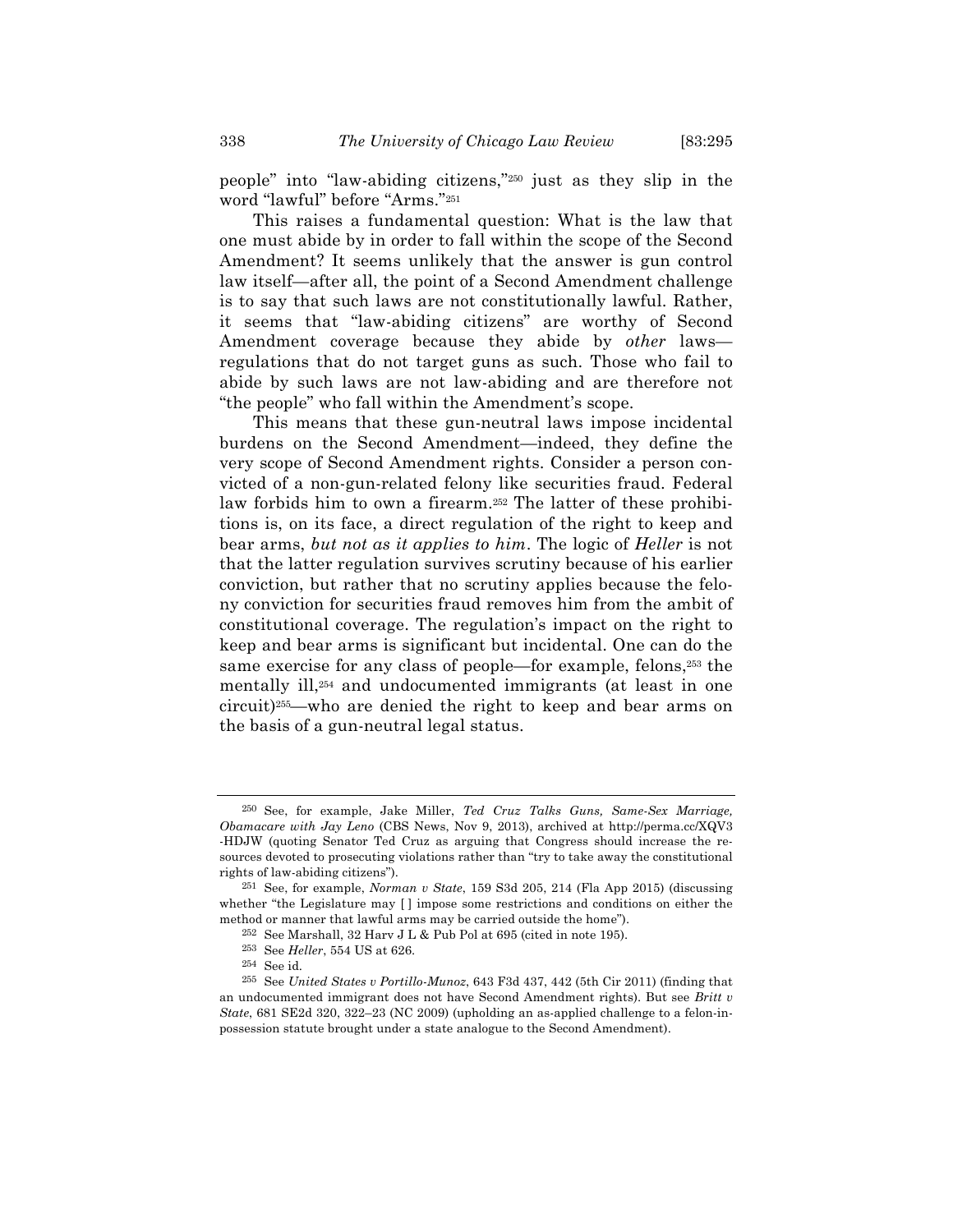In such cases, facially gun-neutral laws have a massive impact on the scope of the right to keep and bear arms256 and yet are *not* subject to constitutional scrutiny. In fact, they are the very reason that such scrutiny does not apply. This seems to run counter to the approach, described by Dorf and others, suggesting that incidental burdens on constitutional rights should be subject to heightened scrutiny when they impose significant burdens on protected conduct. How can law have such a fundamental practical impact on the Second Amendment's scope and yet be immune from Second Amendment scrutiny? How can neutral laws escape constitutional review when defining a right but not when burdening it?

The answer lies in part with normative and interpretive commitments regarding the value of tradition. Incidental burdens could be insulated from constitutional review precisely *because* they are traditional257 or perhaps because the Constitution's text or original meaning compels as much.258 Burkean judges might preserve incidental burdens because the burdens are likely to reflect shared wisdom or because of the costs of change—to avoid disrupting a long-standing web of incidental regulations, courts might simply determine (perhaps sub silentio) that those regulations or the activities they reach simply fall outside the text of the Second Amendment.

In addition to these general interpretive considerations, one must also account for the Second Amendment itself. As discussed in Part III, it is here that the necessity of Second Amendment theory becomes apparent, for there is no way to determine what counts as a "canvas" without some prior determination about perspective. That framing will inevitably be driven in large part by a normative vision of the Second Amendment. That the Amendment denies coverage to felons, for example, reflects a law-and-order approach to its purpose.259 And when courts parse this category of felons, separating some from the

<sup>256</sup> That scope becomes relevant only when a gun regulation—a ban on possession by felons, for example—is put into place, but it is not the ban itself that defines the scope.

<sup>257</sup> See generally Anthony T. Kronman, *Precedent and Tradition*, 99 Yale L J 1029 (1990).

<sup>258</sup> See Sachs, 80 Geo Wash L Rev at 1828–37 (cited in note 231).

<sup>259</sup> See Reva B. Siegel, *Dead or Alive: Originalism as Popular Constitutionalism in*  Heller, 122 Harv L Rev 191, 207–11 (2008).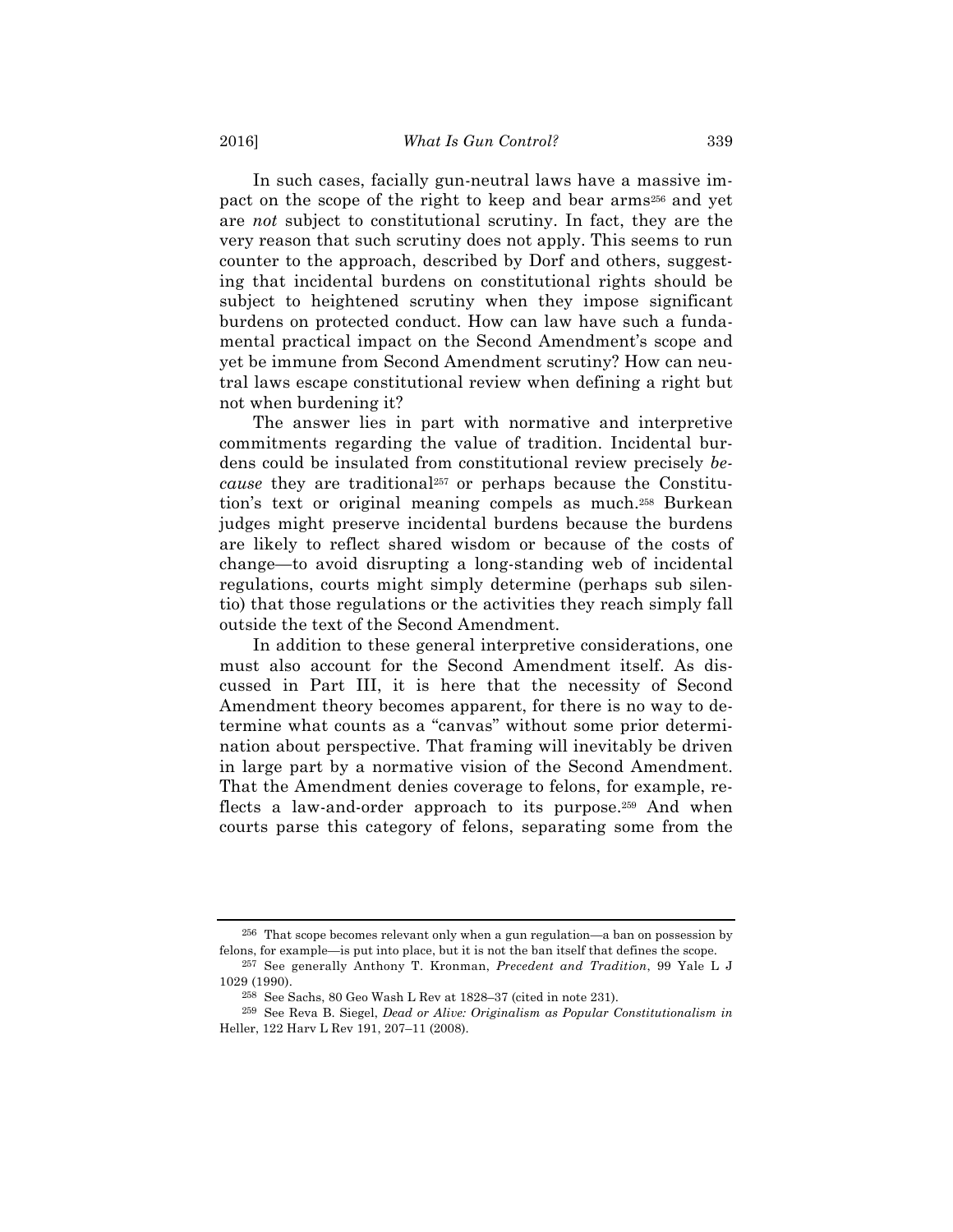overall felon carveout, they do so with an eye toward other Second Amendment values.260

# 2. Individual consequences of the burden: significance.

Another way to evaluate the constitutional salience of an incidental burden is by reference to the size of its imposition on the keeping and bearing of arms. Incidental burdens that are relatively insignificant should not be subject to constitutional scrutiny. Those that are significant burdens should be, though of course they might still survive that scrutiny.

In his insightful article about incidental burdens on fundamental rights, Dorf makes this significance inquiry the touchstone of analysis. The particular rights he studies are free exercise, free speech, and equal protection, and his conclusion with regard to all of them is that "laws having the incidental effect of substantially burdening fundamental rights to engage in primary conduct should be subject to heightened scrutiny."261 The same inquiry appears in other areas of constitutional rights law. A basic principle of regulatory takings law, for example, is that if a "regulation goes too far it will be recognized as a taking."262 The size of a regulation's economic impact is one of the most important factors in determining whether it has gone too far.263

With regard to guns, then, one might determine whether an incidental burden goes too far by reference to the impact it has on the activity of keeping and bearing arms. As in takings law, this inquiry can in turn be guided by a variety of factors, including the level of generality at which one defines the activity that is burdened, the amount of activity the incidental burden prohibits, and the theory explaining why the activity is constitutionally protected in the first place.

As Judge Jeffrey Sutton put it, "Level of generality is destiny in interpretive disputes."264 Whether an incidental burden appears significant or trivial depends on how narrowly or broadly

<sup>260</sup> See, for example, *United States v Moore*, 666 F3d 313, 320 (4th Cir 2012); *United States v Barton*, 633 F3d 168, 174 (3d Cir 2011).

<sup>261</sup> Dorf, 109 Harv L Rev at 1179 (cited in note 175).

<sup>262</sup> *Pennsylvania Coal*, 260 US at 415.

<sup>263</sup> *Penn Central*, 438 US at 124 ("The economic impact of the regulation on the claimant and, particularly, the extent to which the regulation has interfered with distinct investment-backed expectations are, of course, relevant considerations [in determining whether there is a taking for the purposes of the Fifth Amendment].").

<sup>264</sup> *Thomas More Law Center v Obama*, 651 F3d 529, 560 (6th Cir 2011) (Sutton concurring).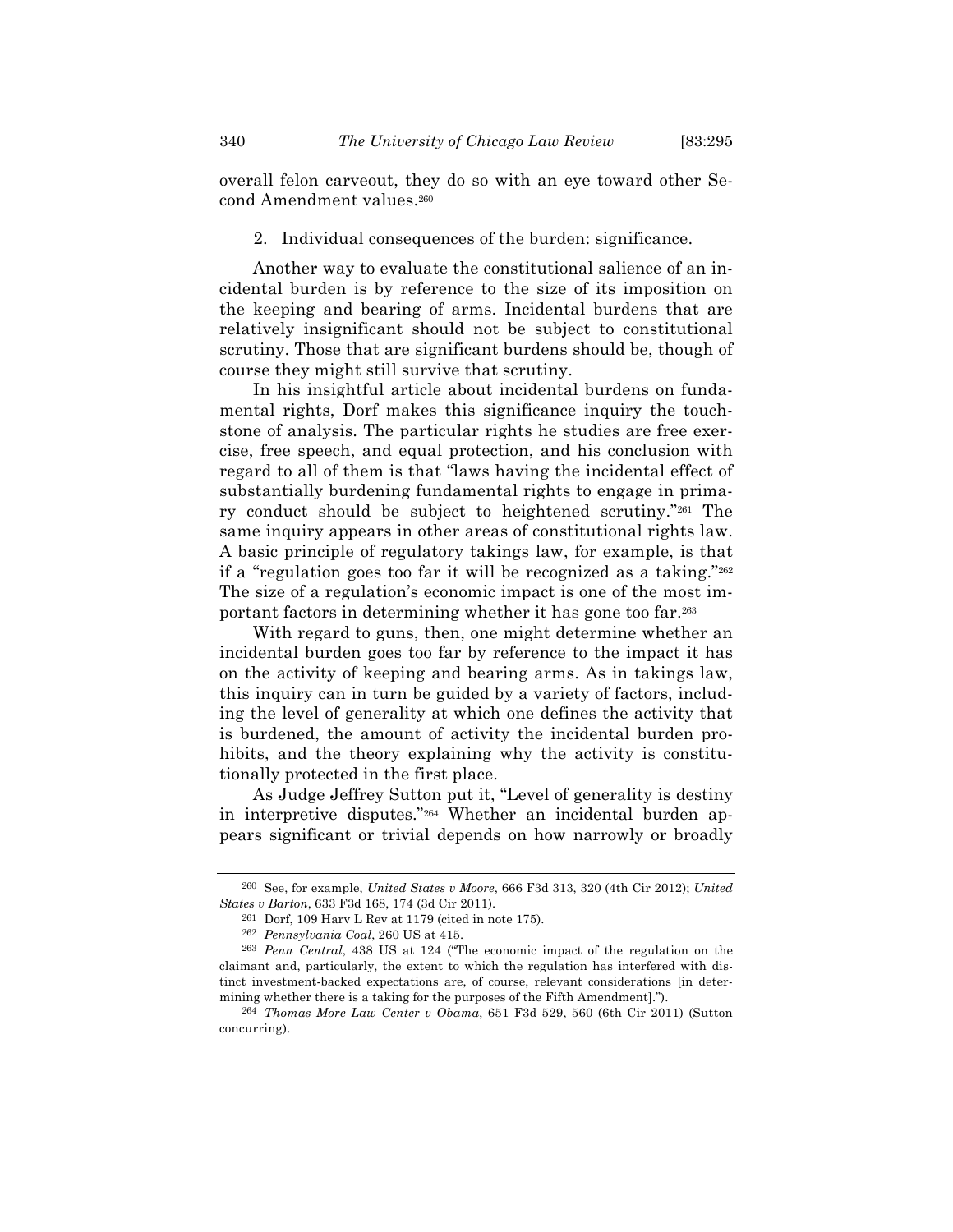one defines the activity that is being burdened. In the takings arena, courts have struggled to decide the metric that one should use to measure whether a "total" taking has occurred whether, for example, to consider a regulation that affects subterranean mineral rights as a parcel separate from the surface.265 This is often described as the denominator problem.

With regard to guns, the denominator problem is analogous and equally fraught. When does a regulation (whether direct or indirect) constitute a ban, and when is it simply a regulation of one *aspect* of gun ownership? If, for example, a municipal zoning code or local nuisance law were to effectively forbid people from shooting guns on their private property, courts would have to determine whether this state of affairs were a ban on the bearing of arms at home or merely a regulation of one stick in the bundle of rights.266

Ultimately, the most fundamental challenge is not methodological so much as it is normative. Without a clear theory of the Second Amendment's values, there is simply no way to characterize or measure the significance of a burden. For example, a government regulation that completely deprives a property of economic value is treated as a taking.267 But this rule makes sense only because economic value is widely accepted as a relevant characteristic of property protected by the Takings Clause—it is, in that context, the *value* that the law seeks to protect. Second Amendment theory has not yet defined analogous values with sufficient specificity. As discussed in more detail below,268 the self-defense right established in *Heller* is capable of multiple substantive interpretations, each of which has different implications for what burdens are considered constitutionally salient.

<sup>265</sup> *Pennsylvania Coal*, 260 US at 412–13.

<sup>266</sup> See *Friedman v City of Highland Park, Illinois*, 784 F3d 406, 410 (7th Cir 2015) (considering, inter alia, "whether law-abiding citizens retain adequate means of self-defense").

<sup>267</sup> *Lucas*, 505 US at 1019.

<sup>268</sup> See Part III.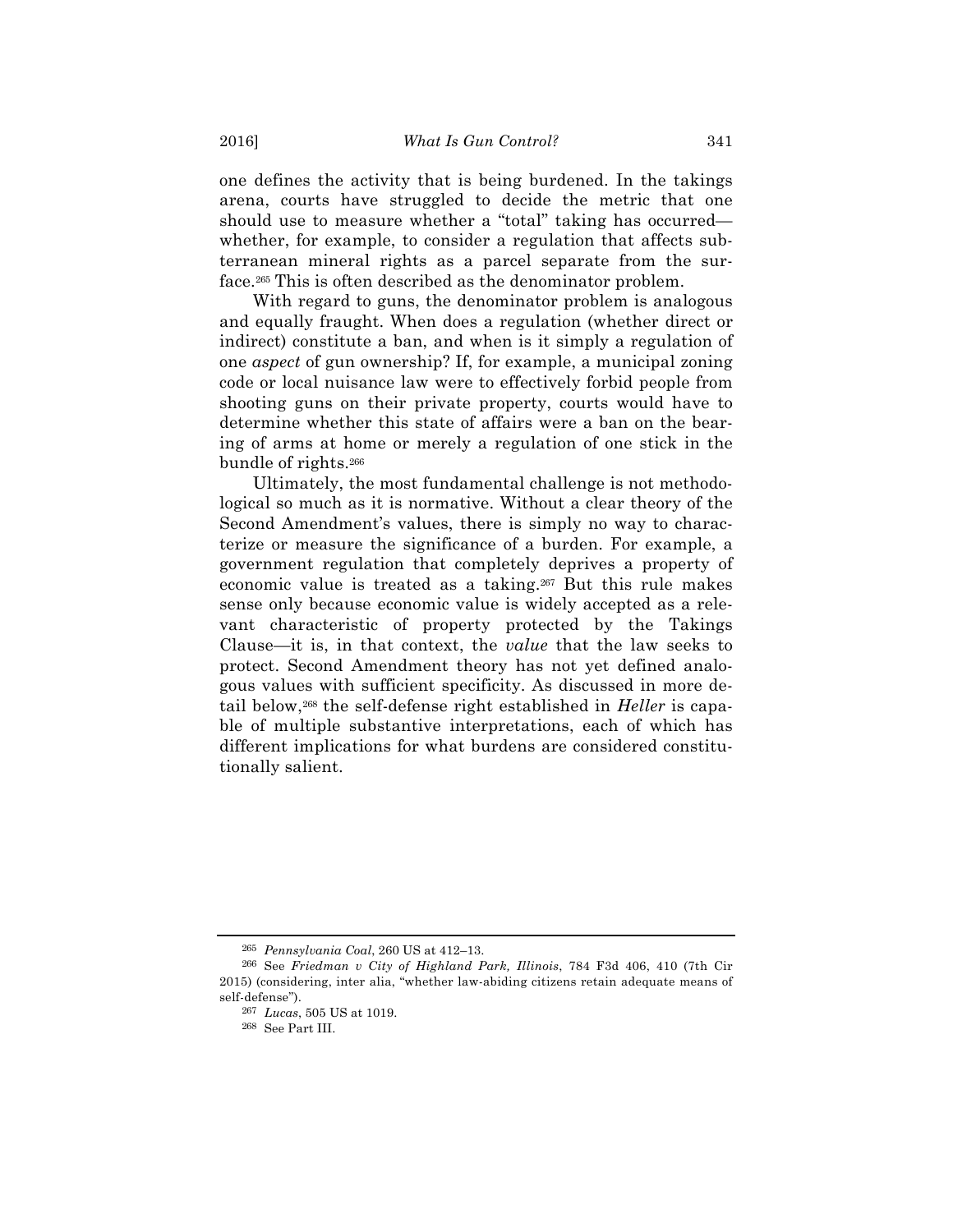3. Structural consequences of the burden: the impact of scrutiny on the system.

A second consequentialist factor addresses the impact of a burden on "structural" values<sup>269</sup> rather than on the interests of individual rights holders. Under this approach, judges should avoid constitutional scrutiny when it threatens to upset settled institutional arrangements, such as the division between public and private regulation, the distinctive role of courts, or federalism.

State-action doctrine provides that, with limited exceptions,270 constitutional provisions only apply against the government.271 One function of this doctrine is to preserve a private sphere in which individuals can govern themselves as they see fit. Without some kind of limitation on the reach of constitutional rights—and we presume not that the state-action requirement is the ideal limitation but only that it serves this purpose—all forms of private ordering would be subject to constitutional restrictions, perhaps reducing the scope of individual liberty.272

Though it technically applies to almost all constitutional claims, the state-action requirement is particularly relevant to incidental burdens imposed by private causes of action rooted in the common law. Typically, if one private party brings a trespass action against another, the defendant cannot raise a free speech or equal protection defense.273 But sometimes the judicial enforcement of private rights *is* treated as state action. In *Shelley*,

<sup>269</sup> Philip Bobbitt, *Constitutional Fate*, 58 Tex L Rev 695, 721 (1980) ("Structural arguments are inferences from the existence of constitutional structures and the relationships that the Constitution ordains among the structures of government.").

<sup>270</sup> The Thirteenth Amendment is perhaps the most prominent example. See, for example, *Jones v Alfred H. Mayer Co*, 392 US 409, 438 (1968); *Civil Rights Cases*, 109 US 3, 20 (1883).

<sup>271</sup> As to whether the Second Amendment has a state-action requirement, some gunrights activists seem to disagree. See *The NRA Should Hold Its Fire* (Bloomberg, Aug 14, 2005), archived at http://perma.cc/VH3E-GQ9U; Marquez, *Employers Fire Back* (cited in note 132).

<sup>272</sup> See Lillian BeVier and John Harrison, *The State Action Principle and Its Critics*, 96 Va L Rev 1767, 1822 (2010).

<sup>273</sup> Courts have carved out exceptions to the state-action requirement when a private party is entangled with, performing the functions of, or otherwise behaving like the government. Assuming these exceptions apply in Second Amendment cases, their reach is quite limited. See, for example, *Brentwood Academy v Tennessee Secondary School Athletic Association*, 531 US 288, 291 (2001) (holding that a nonprofit athletic association's regulatory activity was state action because of the "pervasive entwinement of state school officials in the structure of the association"); *Nixon v Condon*, 286 US 73, 84–85 (1932).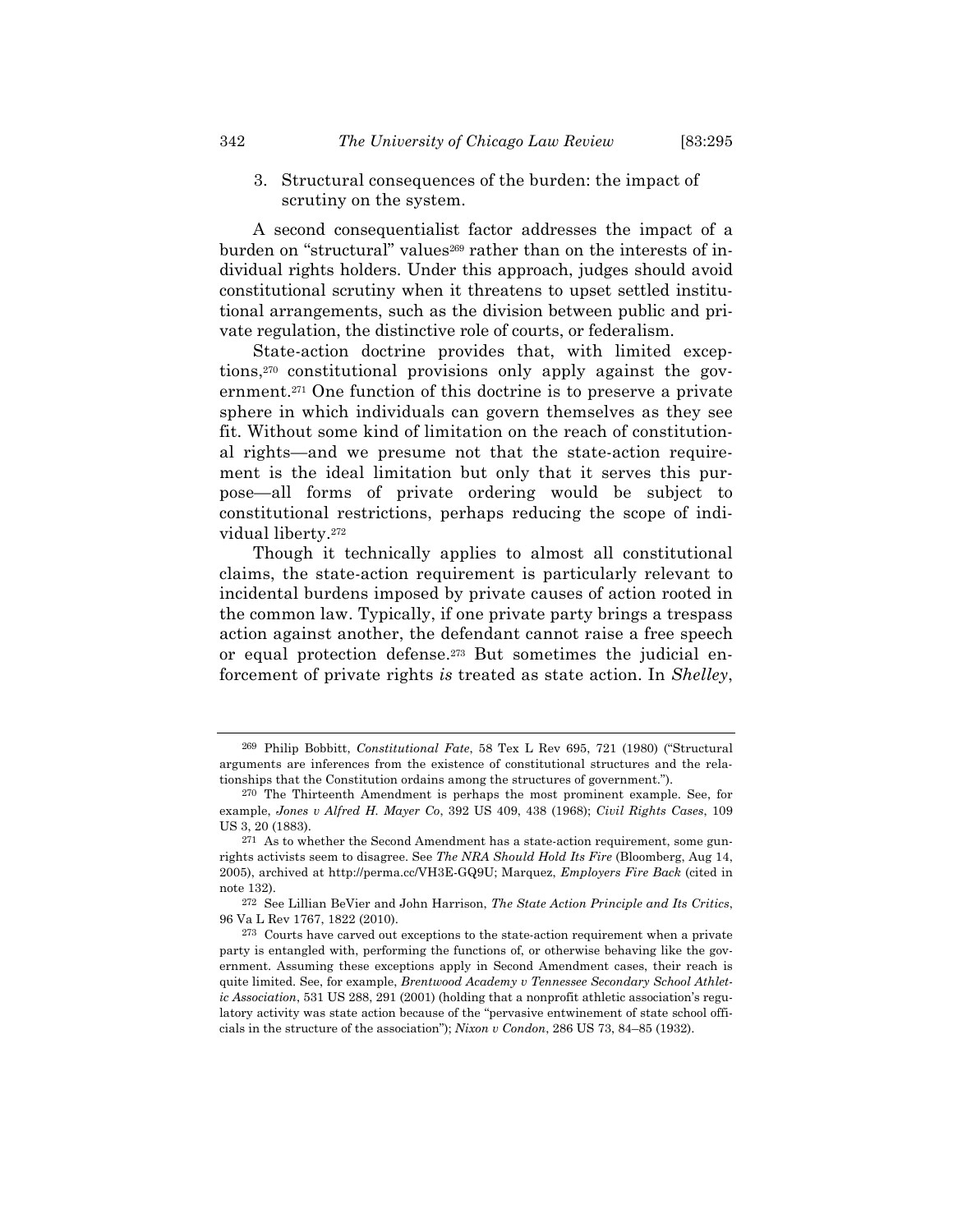for instance, the Court found that the Equal Protection Clause bars judicial enforcement of racially restrictive covenants.274

In free speech law, some of the most important and recognizable cases involve civil liability. In *New York Times Co v Sullivan*,275 for example, the Court quickly disposed of the argument (endorsed by Alabama's Supreme Court) that libel judgments are not subject to the First Amendment:

Although this is a civil lawsuit between private parties, the Alabama courts have applied a state rule of law which petitioners claim to impose invalid restrictions on their constitutional freedoms of speech and press. It matters not that that law has been applied in a civil action and that it is common law only, though supplemented by statute. The test is not the form in which state power has been applied but, whatever the form, whether such power has in fact been exercised.276

Since *New York Times*, the Court has repeatedly applied First Amendment scrutiny to civil lawsuits between private parties.<sup>277</sup> Indeed, the *New York Times* Court suggested that civil suits may present a *greater* threat to First Amendment interests than criminal prosecutions do, because civil suits lack procedural safeguards such as grand jury indictments and proof beyond a reasonable doubt.278

Exploring the foundations of state-action doctrine is far beyond the scope of this Article. For present purposes, we assume that some incidental burdens on gun-related activities meet the state-action threshold: certainly those imposed by gun-neutral statutes and regulations, and—as with free speech—some civil rules as well. But courts should nonetheless be cautious about applying the Second Amendment in disputes between private parties to preserve sufficient space for private ordering and choice. Businesses and HOAs, for example, might argue that they should not be subjected to constitutional litigation every time they want to exclude guns and that gun owners who wish

<sup>274</sup> *Shelley*, 334 US at 20. Though never overruled, *Shelley*'s impact has been muted, and even those who celebrate the result sometimes question its rightness. See Mark D. Rosen, *Was* Shelley v. Kraemer *Incorrectly Decided? Some New Answers*, 95 Cal L Rev 451, 457–69 (2007); Herbert Wechsler, *Toward Neutral Principles of Constitutional Law*, 73 Harv L Rev 1, 29–31 (1959).

<sup>275</sup> 376 US 254 (1964).

<sup>276</sup> Id at 265 (citation omitted).

<sup>277</sup> See, for example, *Snyder v Phelps*, 131 S Ct 1207, 1215–19 (2011); *Time, Inc v Hill*, 385 US 374, 387–89 (1967).

<sup>278</sup> *New York Times*, 376 US at 277–78.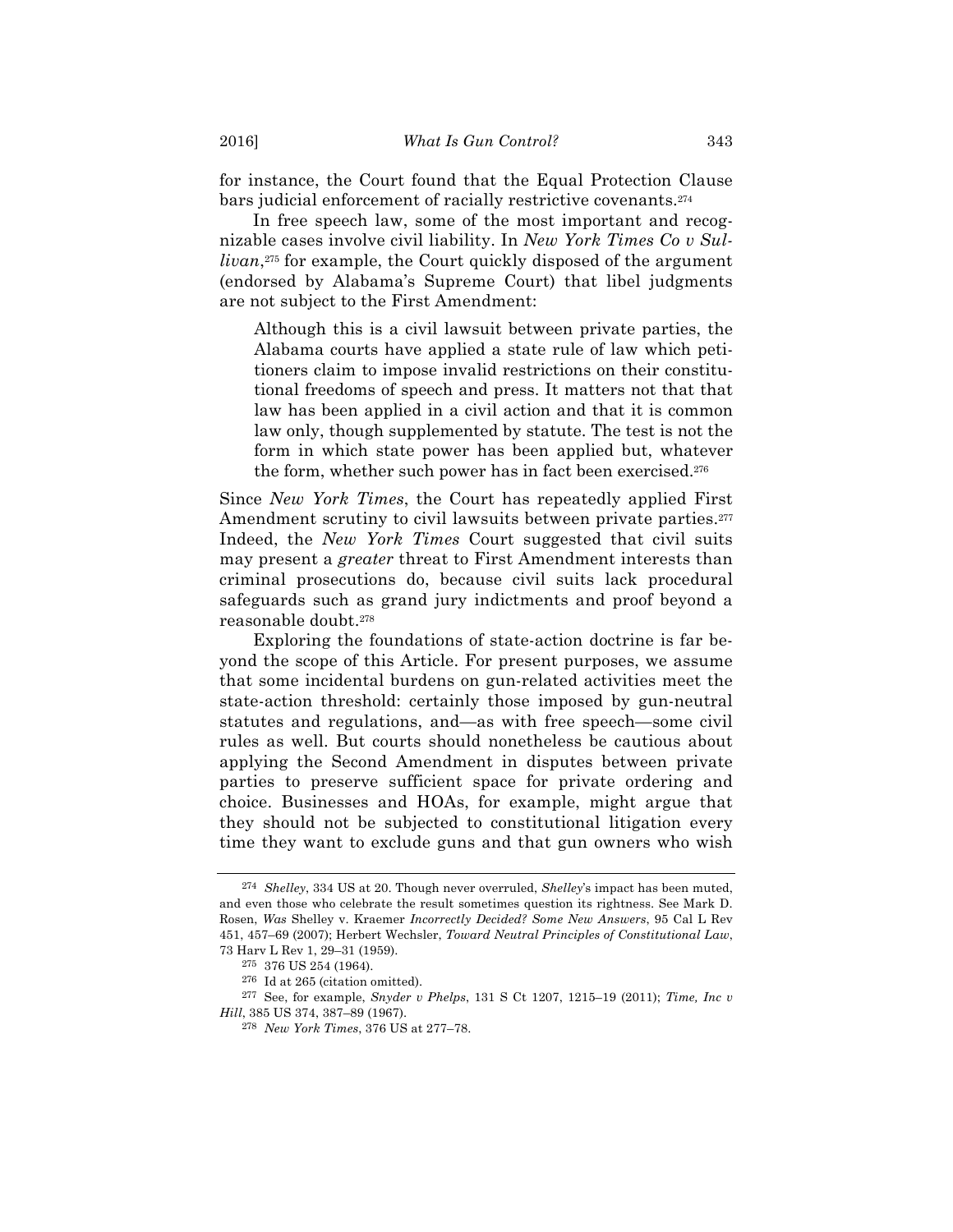to carry guns in public can simply choose to visit other establishments.279 Again, these are arguments not about levels of scrutiny (the safety interests of an HOA versus the interests of traveling visitors) but rather about the burdens imposed by recognizing a constitutional claim in the first instance.

The division between state and private actions is not the only structural issue that is relevant to the prudence of constitutional scrutiny of incidental burdens. Courts might also consider the resource demands on their dockets. As Professor Marin Levy has shown, the Supreme Court does sometimes invoke "floodgates" concerns when defining the contours of substantive rights.280 Such concerns seem especially pertinent in the context of incidental burdens. Indeed, nearly all regulations impose *some* incidental burdens on protected conduct, and subjecting them all to constitutional scrutiny would be overwhelming.281 The threat is not so much that the challenges will succeed but rather that they will generate costs and uncertainty. If every assault case involving a gun were subject to a Second Amendment defense, courts would be clogged with constitutional claims that would, even if weak, require attention. Much of the regulatory state would grind to a halt if every law concerning lead, copper, or labor were scrutinized to see what effect it has on keeping and bearing arms, whether or not it was actually aimed at firearms in the first place.282 Applying scrutiny generates costs; denying protection is costlier in this regard than denying coverage.

In addition to the burdens it would place on the judiciary, subjecting neutral laws of general applicability to heightened scrutiny could potentially interfere with the other branches of government. As the Court remarked when it refused to apply heightened scrutiny to laws with racially unequal impacts, "[a] rule that a statute designed to serve neutral ends is nevertheless invalid . . . if in practice it benefits or burdens one race more than another . . . would raise serious questions about, and

<sup>279</sup> Whether a private party may claim a Second Amendment right to designate *who* may be armed on its property is a related issue. See Blocher, 64 Stan L Rev at 41–44 (cited in note 113).

<sup>280</sup> Marin K. Levy, *Judging the Flood of Litigation*, 80 U Chi L Rev 1007, 1008– 10 (2013).

<sup>281</sup> See Dorf, 109 Harv L Rev at 1199 (cited in note 175).

<sup>282</sup> See Philip J. Cook, Jens Ludwig, and Adam M. Samaha, *Gun Control after* Heller*: Threats and Sideshows from a Social Welfare Perspective*, 56 UCLA L Rev 1041, 1084 (2009) (comparing regulatory-cost concerns arising after *Heller* to the Court's repeated refusal to grant media operations the "constitutional immunity from labor or antitrust laws that are applicable to other businesses").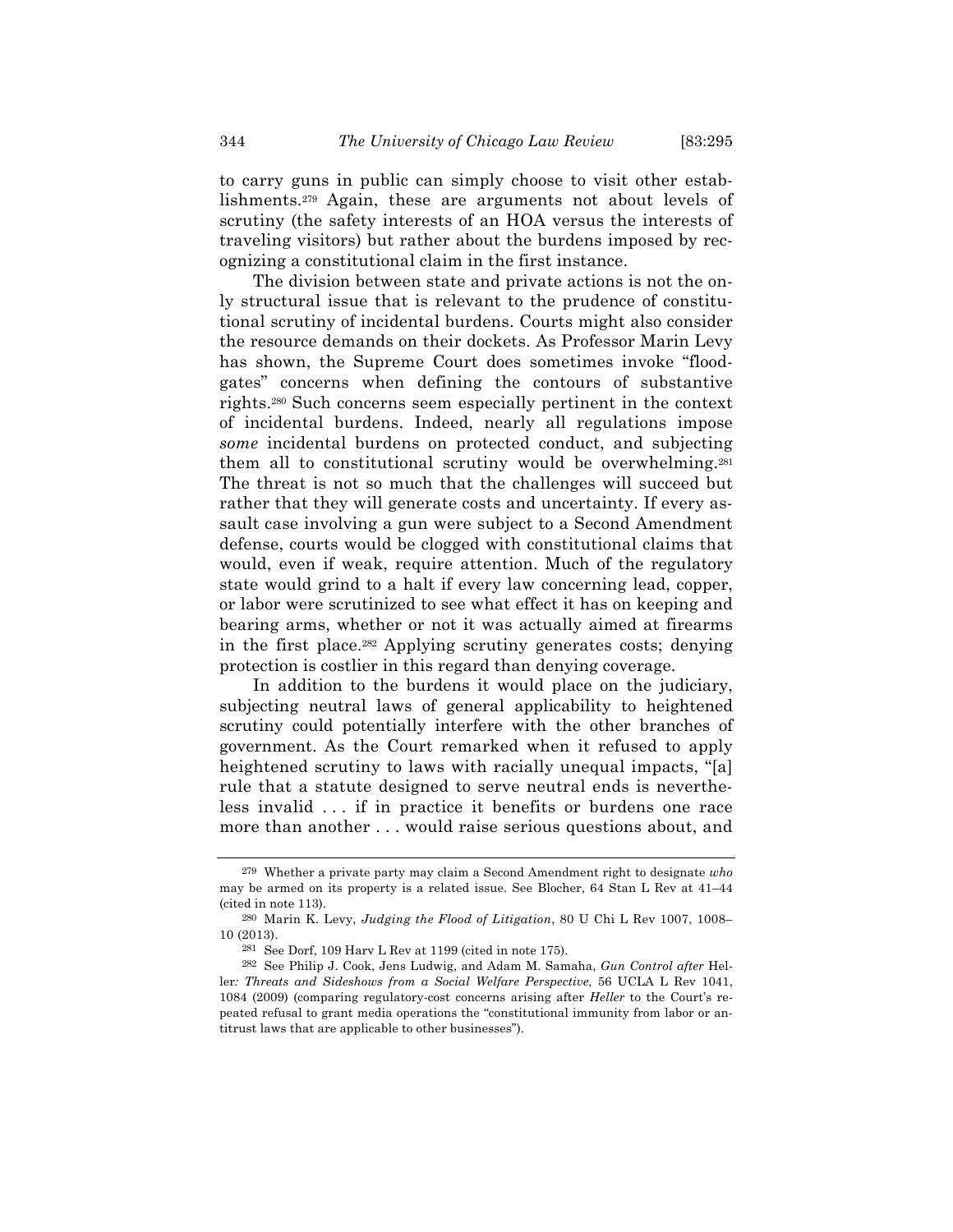perhaps invalidate, a whole range of tax, welfare, public service, regulatory, and licensing statutes."283 These costs would be further compounded by federalism concerns, since many of the most significant incidental burdens on firearms are imposed by traditional subjects of state law such as tort and property.

Advocates of broad gun rights might argue that these structural concerns are subordinate to the most important structural principle: the Supremacy Clause.284 But with regard to incidental burdens, the relevant and difficult question is not whether the Second Amendment should trump other laws but whether it is implicated at all. Nothing in Article VI answers that critical question.

4. Character of the burden: purpose and design.

A fourth way to consider whether the Second Amendment should apply to an incidental burden on guns is by asking whether the law imposing the burden operates like gun control. When a supposedly incidental burden is in fact directed at protected conduct, it is more properly a subject of constitutional scrutiny, if not necessarily of constitutional invalidation.

This inquiry is not quite as circular as it might sound. Courts and scholars must often address whether common-law claims should be treated as a kind of public regulation for the purposes of state-action doctrine. Sometimes their answer has been yes, as in *New York Times* and *Shelley*. Similarly, the imposition of damages by a jury might appear to be simple restorative justice between parties, but in *BMW of North America, Inc v Gore*,285 the Court held, inter alia, that the deterrence function of a punitive award transformed private justice into government regulation that was subject to due process requirements.286

Drawing from these cases, some characteristics of an incidental burden might make it appear more akin to regulation than to private ordering. If an incidental burden were imposed solely to deter otherwise-innocuous gun-related activities or to

<sup>283</sup> *Washington v Davis*, 426 US 229, 248 (1976). In this Article, we do not discuss the wisdom of affirmative legislative protections such as the Religious Freedom Restoration Act or the disparate impact provisions of Title VII of the Civil Rights Act of 1964. See generally Richard W. Garnett, *The Political (and Other) Safeguards of Religious Freedom*, 32 Cardozo L Rev 1815 (2011) (defending political protections for religious accommodations).

<sup>284</sup> US Const Art VI, cl 2.

<sup>285</sup> 517 US 559 (1996).

<sup>286</sup> Id at 574.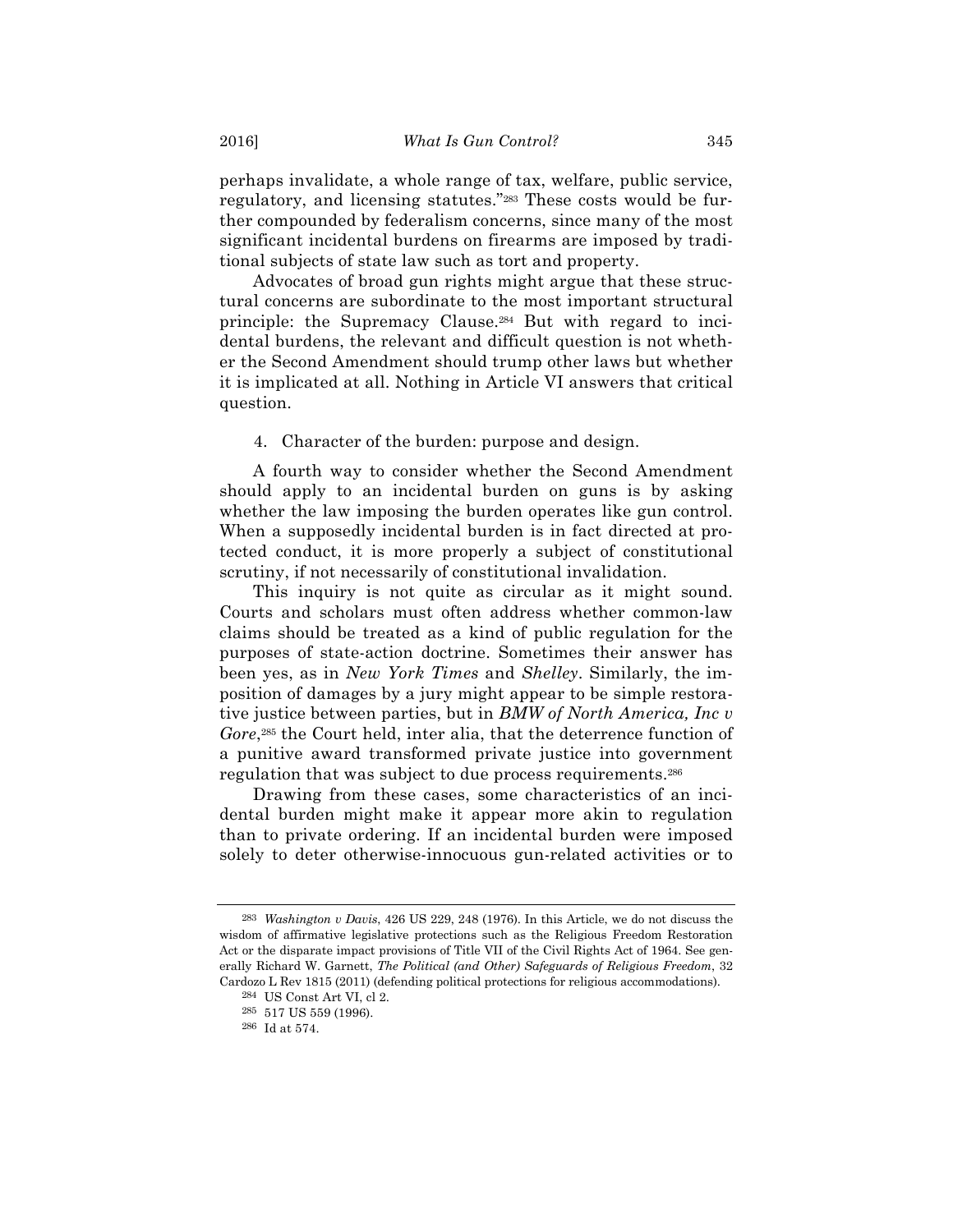punish gun owners specifically rather than to compensate victims, then the character of the regulation might warrant constitutional scrutiny. Consider, for example, a facially neutral noise ordinance tailored to affect the only gun range in a municipality. Similarly, permitting punitive damages only for reckless use of a firearm, but not for reckless use of a vehicle, could justify the application of constitutional scrutiny. This is not to say, of course, that the former law would be unconstitutional—only that it might have to satisfy Second Amendment rules.

Showing that a given law has the purpose of restricting guns as such is not necessarily as straightforward as, for example, finding viewpoint discrimination in speech regulations. Some scholars attribute some gun regulations to hatred of guns287 or even to "bigotry."288 But it seems likely that most gun control supporters are concerned not with guns themselves but instead with the negative consequences of their misuse. In that sense, even direct gun control is akin not to content or viewpoint discrimination—which can trigger First Amendment scrutiny even when targeting otherwise-unprotected activities<sup>289</sup>—but rather to regulations targeting secondary effects.290 Reducing the lethality of confrontations and making negligent actors compensate those whom they injure are content-neutral in this sense. They are focused on harms, not on guns.

In the end, the question whether incidental burdens should be subject to constitutional scrutiny simply cannot be answered using the usual tools of doctrinal analysis. As Schauer notes with regard to free speech, "the location of the boundaries themselves—the threshold determination of what is a First Amendment case and

<sup>287</sup> See, for example, Nicholas J. Johnson, *A Second Amendment Moment: The Constitutional Politics of Gun Control*, 71 Brooklyn L Rev 715, 795 (2005) ("Some people viscerally hate guns, see no utility in them and think it is insane to talk about balancing factors like the benefits of defensive gun use and the political value of an armed citizenry.").

<sup>288</sup> David B. Kopel, *The First Amendment Guide to the Second Amendment*, 81 Tenn L Rev 417, 462 (2014).

<sup>289</sup> See *R.A.V.*, 505 US at 418:

It is true that loud speech in favor of the Republican Party can be regulated because it is loud, but not because it is pro-Republican; and it is true that the public burning of the American flag can be regulated because it involves public burning and not because it involves the flag.

For an analysis of content-neutral restrictions, see generally Geoffrey R. Stone, *Content-Neutral Restrictions*, 54 U Chi L Rev 46 (1987).

<sup>290</sup> See *City of Los Angeles v Alameda Books, Inc*, 535 US 425, 432, 442 (2002) (rejecting a First Amendment challenge to the zoning of adult businesses on the basis that the zoning targeted "secondary effects" rather than protected-speech activity).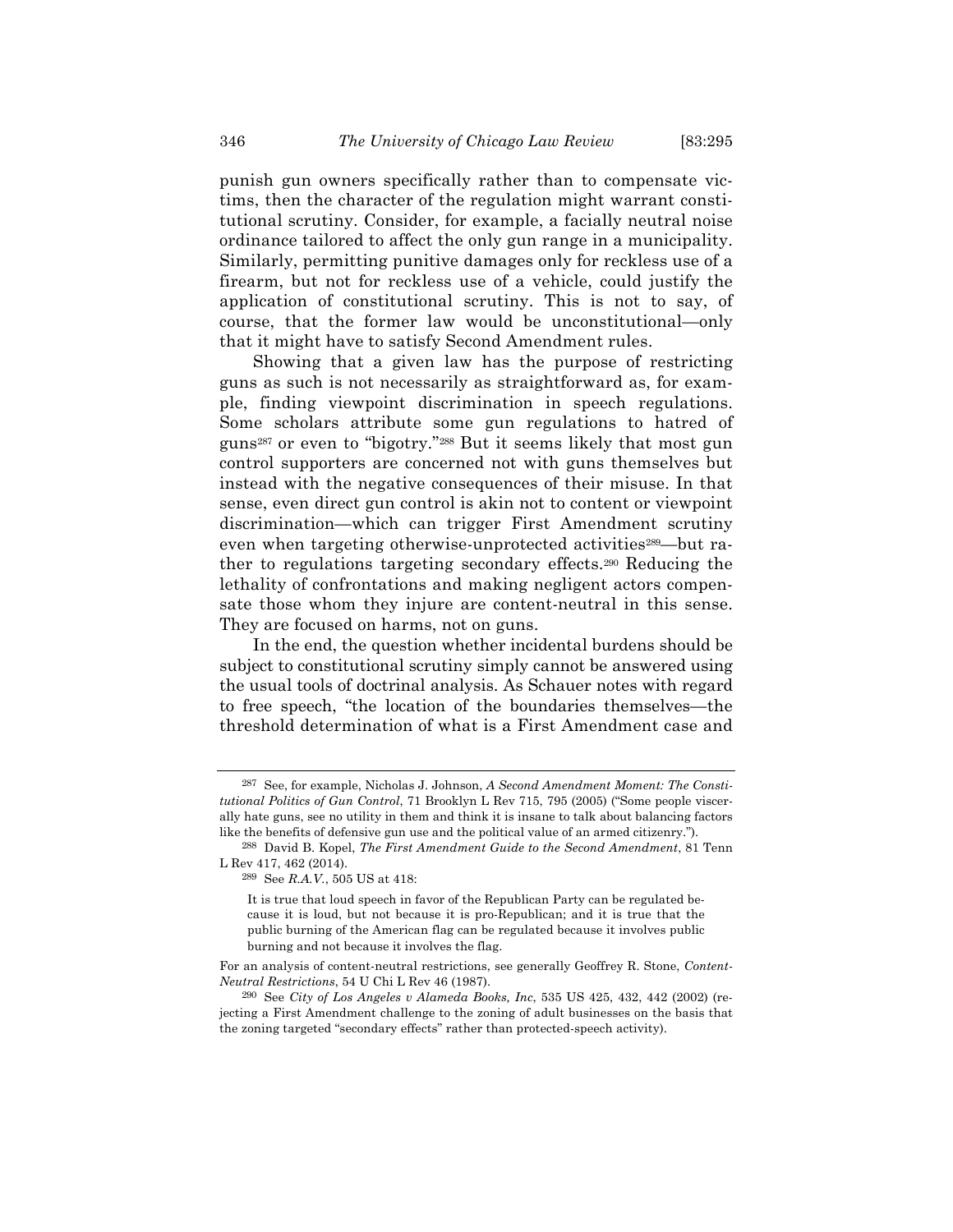what is not—is less a doctrinal matter than a political, economic, social, and cultural one."291 We have done our best to exhaust the internal tools, but at some point this kind of external analysis becomes inevitable. And it, in turn, requires some account thicker than we now have—of what the Second Amendment is for. The following Part addresses that need.

## III. A SECOND GENERATION OF SECOND AMENDMENT THEORY

We have identified a set of legal tools that can be used to determine whether a Second Amendment claim is cognizable. But the tools are just that; they must be employed with some purpose in mind. In the context of the Second Amendment, that means having a theory of what the right is all about. Whether particular tort or property rules are enshrined in the text and history of the Second Amendment depends on what principles and values underlie the Amendment itself. What kinds of burdens are significant varies depending on whether one sees the Second Amendment as concerned with self-defense against crime or against the government.

Again, these are *boundary* questions—issues of coverage rather than of protection. The point is not simply that Second Amendment ideology shapes people's ideas of permissible gun control. Rather, one's theory of the Second Amendment also determines what one sees as gun control in the first place. Whether a negligence action for failure to safely store a firearm is a background norm that the Second Amendment does not cover, or a regulation that it does, depends on what you think the Amendment is all about.

The answer to this underlying question cannot be found in *Heller* or *McDonald*. In somewhat-simplified and oftenmisunderstood terms, those cases hold that the Amendment protects an "individual" right to keep and bear arms, whose "core" and "central component" is "self-defense."292 Critics and supporters alike have read these cases as ending the doctrinal debate over what the Second Amendment is really about.293 But although the Court has taken some arguments off the table—for example,

<sup>291</sup> Schauer, 117 Harv L Rev at 1765 (cited in note 1).

<sup>292</sup> *Heller*, 554 US at 599, 630 (emphasis omitted). See also *McDonald*, 561 US at 767.

<sup>293</sup> See, for example, Randy E. Barnett, *News Flash: The Constitution Means What It Says* (Wall St J, June 27, 2008), archived at http://perma.cc/S5DL-FPHA.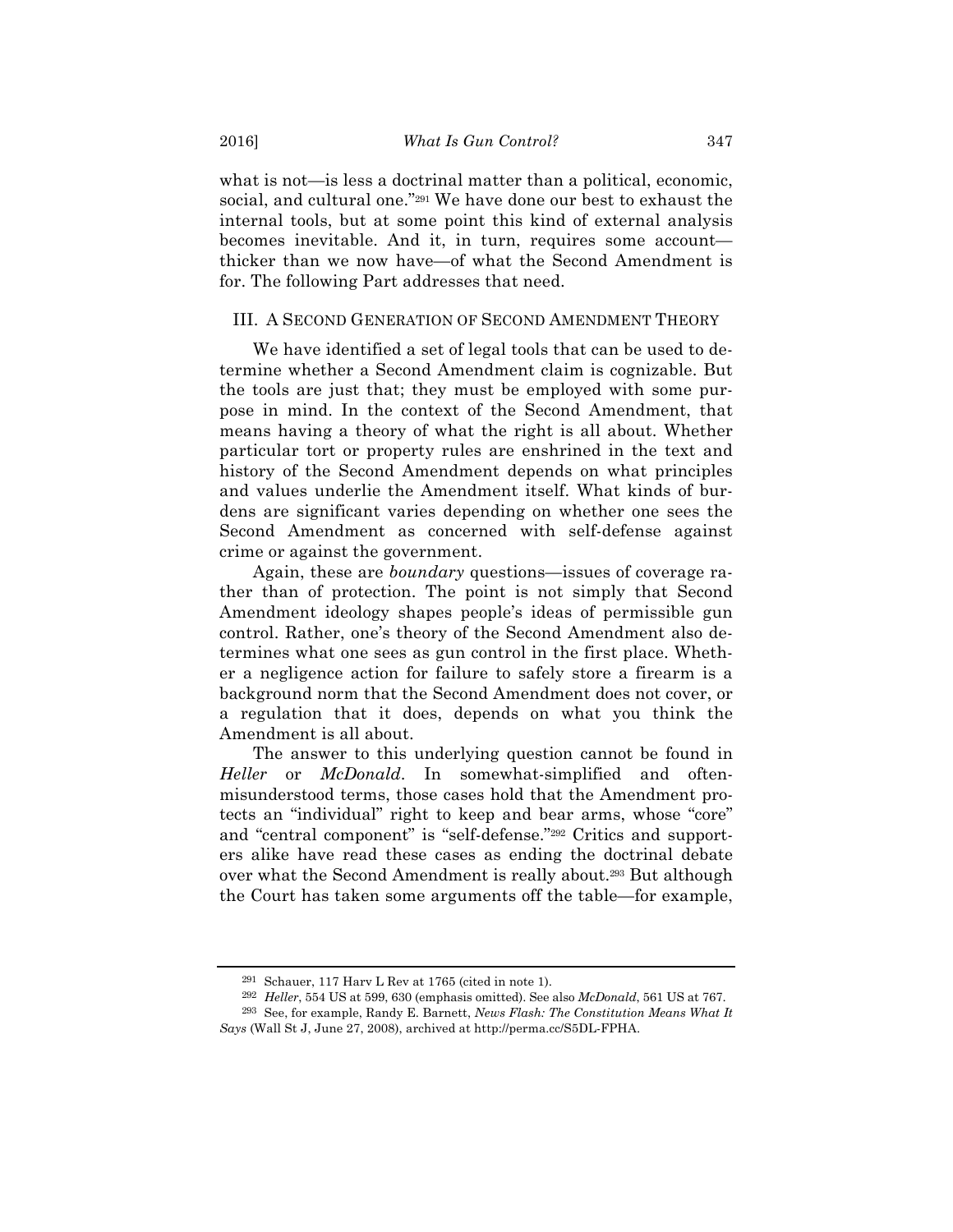those that are premised solely on militia service294—it has also generated demand for a new generation of Second Amendment theory. At least three different accounts seem plausible, all of which are consistent with a self-defense core.

Although we believe that determining the Second Amendment's boundaries requires some account of its purpose or value, we do not suppose that the judges answering these questions will necessarily adopt a comprehensive theory of the Second Amendment. Most judges are likely to continue deciding Second Amendment cases with a healthy dose of pragmatism and intuition. Our goal is to try to discern some pattern to these decisions, relate them to existing and future questions, and explain the whole in a more transparent and integrated way. Whether the resulting categories are called approaches, theories, values, or principles is of no real significance.

Nor do we suppose that a single account of the Second Amendment will command unanimous support, any more than agreement has emerged regarding a theory of free speech or equal protection. But skepticism about theoretical consensus is no reason to leave the theory unarticulated or unexamined. Our goal here is modest: to articulate three plausible Second Amendment values and to briefly identify their weaknesses and strengths.

#### A. Autonomy

As with free speech, the right to keep and bear arms could have some kind of intrinsic value—one that is rooted in an individual right to personal autonomy.295 This view resonates with the strongly libertarian flavor of much gun-rights rhetoric.

A person who subscribes to this autonomy view of the Second Amendment is primarily concerned with the liberty of selfreliance, not with instrumental ends like preventing tyranny or even promoting personal safety. This person will not be satisfied with the proposition that gun control would make him safer (even assuming that he believes such a thing), just as it would be unsatisfying for him to say that another person's speech can

<sup>294</sup> *Heller*, 554 US at 593 ("[The right to keep and bear arms] was clearly an individual right, having nothing whatever to do with service in a militia.").

<sup>295</sup> See Green, 84 Notre Dame L Rev at 154 (cited in note 37); Robert Weisberg, Book Review, *The Utilitarian and Deontological Entanglement of Debating Guns, Crime, and Punishment in America*, 71 U Chi L Rev 333, 337 (2004) (identifying the "association of the gun with a form of individual autonomy").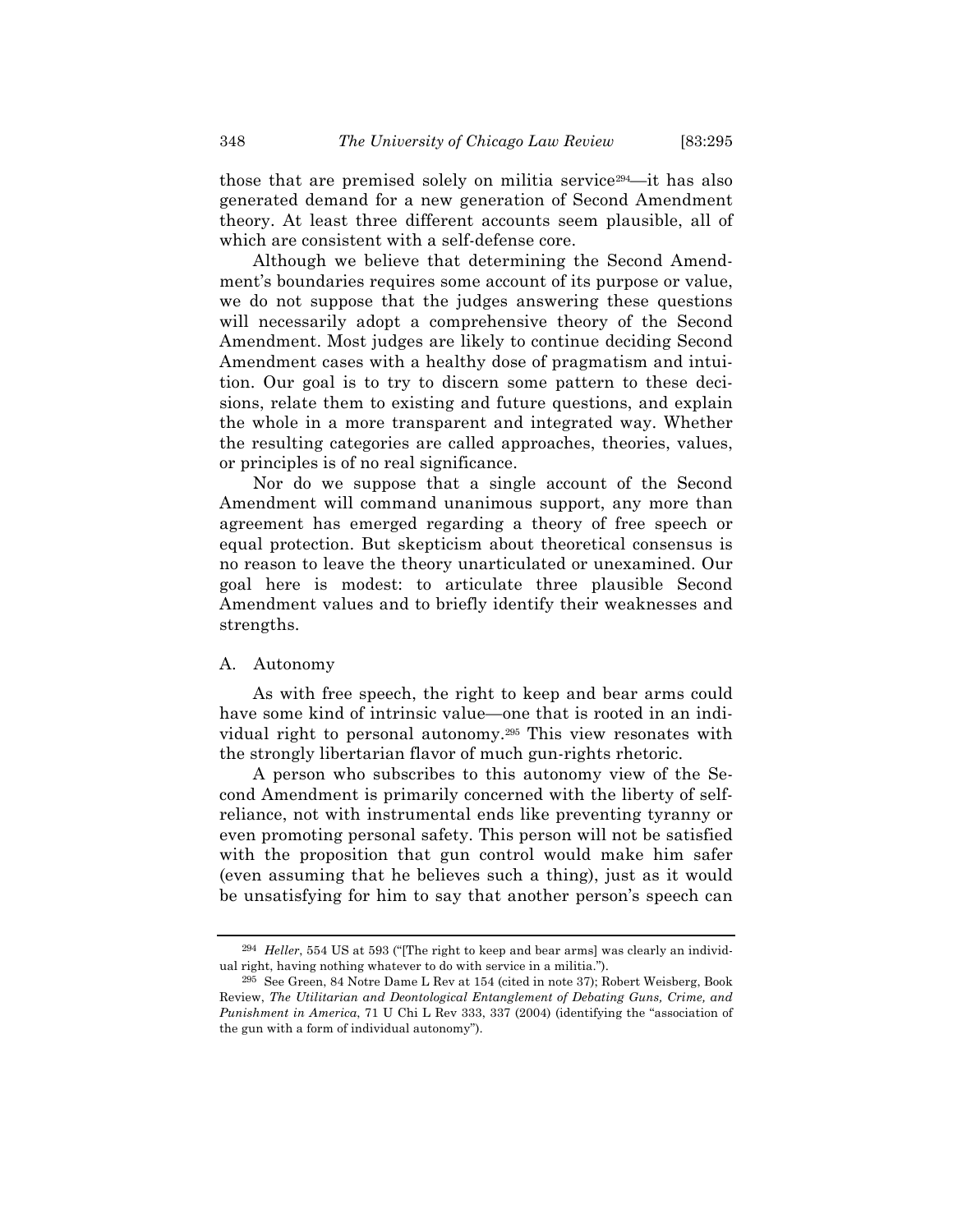be silenced so long as his ideas are expressed or that a person's vote can be taken so long as his political positions are represented. Weaker forms of this autonomy rationale make suspect incidental common-law rules like a duty to retreat<sup>296</sup> or a duty to submit to an unlawful arrest.<sup>297</sup> The strongest form of the autonomy theory is completely unconcerned with any collateral effect created by the possession of a firearm. In this strong version, a blind person has as much of a right to a firearm as a sighted person.298

With regard to incidental burdens on gun rights, the hardest questions for the autonomy theory are also the most inevitable: what to do when one individual's choice conflicts with another individual's right—as, for example, when a store owner seeks to exclude a gun carrier. On the one hand, the gun owner's autonomous right to keep and bear arms is threatened, which suggests that the Second Amendment might be put into play to defend it. On the other hand, doing so would threaten the store owner's autonomous right to determine whether guns on his property further or threaten his self-defense interests, irrespective of any data showing that the store owner may be safer by allowing the gun owners to enter the store.299 This is not a tension that can be resolved from within the Second Amendment it requires recourse to broader considerations of ethics and political theory.

One of the central complications with an autonomy view of the Second Amendment is that—like autonomy approaches to the First Amendment—it may be overexpansive. If people can assert Second Amendment claims against incidental burdens based simply on the fact that they consider gun ownership to be important to their identities, then extending constitutional coverage seems more like the granting of an unfair subsidy. This was one of the concerns underlying *Smith*. In that case, the petitioner argued that the use of peyote was part of his religious practice and that denying him unemployment benefits based on

<sup>296</sup> See, for example, *State v Johnson*, 152 NW2d 529, 532 (Minn 1967) (identifying one element of self-defense as "the duty of the slayer to retreat or avoid the danger if reasonably possible"). See also Darrell A.H. Miller, *Retail Rebellion and the Second Amendment*, 86 Ind L J 939, 942 n 24 (2011) (noting that law-enforcement officers generally do not have a duty to retreat).

<sup>297</sup> See Miller, 86 Ind L J at 941–42 (cited in note 296).

<sup>298</sup> See William Kremer, *Guide Dogs and Guns: America's Blind Gunmen* (BBC, Aug 13, 2014), archived at http://perma.cc/Z57H-D5AX.

<sup>299</sup> See Blocher, 64 Stan L Rev at 42 (cited in note 113).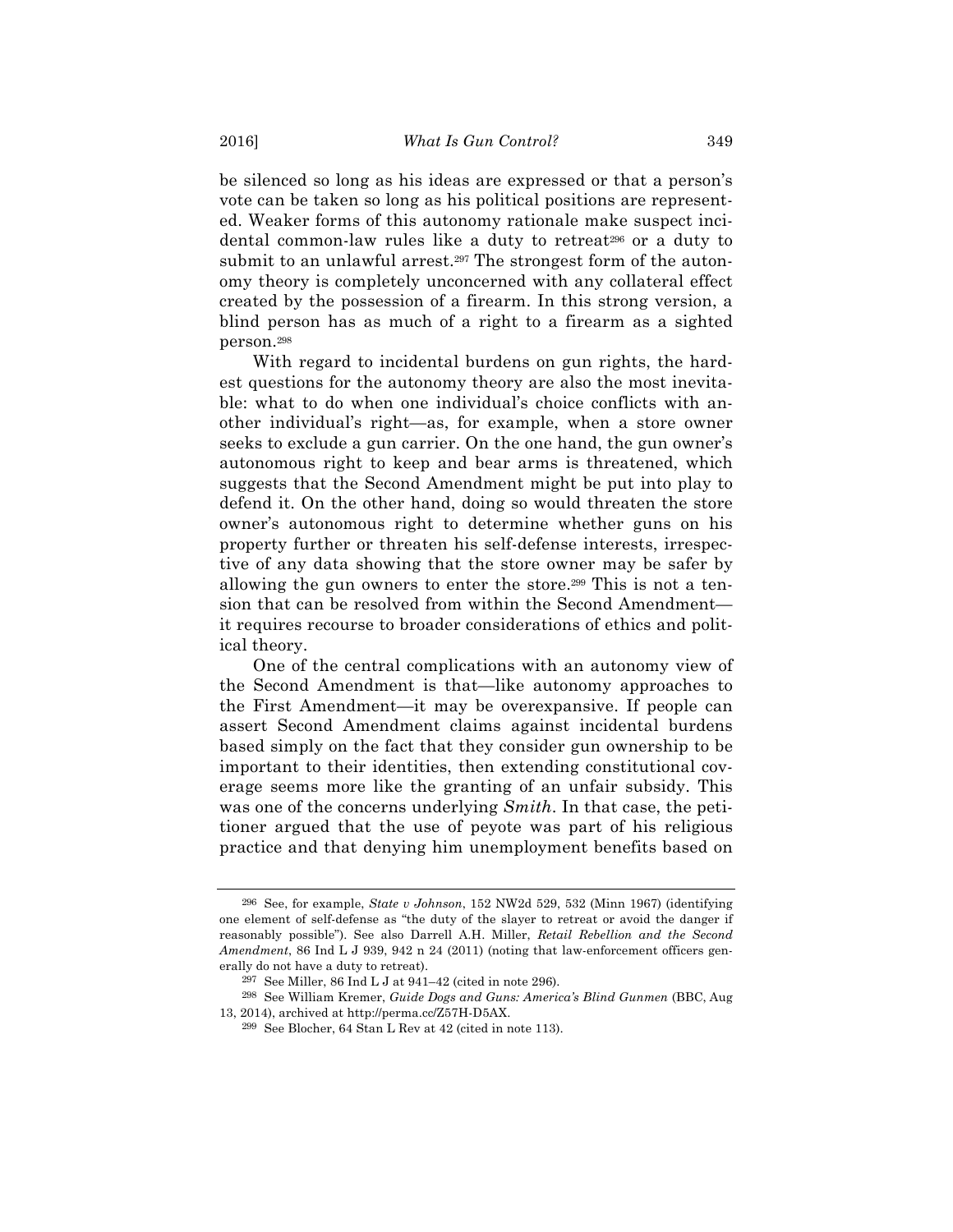his drug use therefore violated the Free Exercise Clause.<sup>300</sup> The Court disagreed: "To permit this would be to make the professed doctrines of religious belief superior to the law of the land, and in effect to permit every citizen to become a law unto himself."301 The majority concluded that "neutral law[s] of general applicability" should be subject to only rational basis review, even when they have the impact of regulating religiously motivated activity.<sup>302</sup>

The analogy to gun rights is not hard to see. If the Second Amendment immunized individuals from generally applicable laws like trespass, nuisance, and assault based on their autonomy interests, then it would essentially permit each person's "belief" about armed self-defense to be "superior to the law of the land, and in effect to permit every citizen to become a law unto himself."<sup>303</sup> But it cannot be the case that a person's sincere fear gives him the right to keep whatever arms make him feel secure and to bear them whenever he feels insecure. That is not how self-defense law works,<sup>304</sup> and it would be surprising if it became part of a constitutional right predicated on self-defense.

#### B. Democracy

A second way to understand the Second Amendment is as a bulwark of democracy, guaranteeing the means of self-defense against a potentially tyrannical government. Though the popular view (and legal concept) of self-defense tends to focus on its relationship to personal safety against other private citizens, some gun-rights advocates instead focus—even after *Heller*—on the role of guns in preventing government tyranny.305 This approach

<sup>300</sup> *Smith*, 494 US at 874–75.

<sup>301</sup> Id at 879, citing *Reynolds v United States*, 98 US (8 Otto) 145, 166–67 (1878). See also Gerard V. Bradley, *Beguiled: Free Exercise Exemptions and the Siren Song of Liberalism*, 20 Hofstra L Rev 245, 248 (1991) (arguing that "*Smith* rightly jettisoned the conduct exemption because it is manifestly contrary to the plain meaning of the Free Exercise Clause").

<sup>302</sup> *Smith*, 494 US at 879, 885–89.

<sup>303</sup> Id at 879.

<sup>304</sup> See, for example, *United States v Acosta-Sierra*, 690 F3d 1111, 1119–20 (9th Cir 2012) (noting that a victim's apprehension of immediate bodily injury must be determined by an "objective standard of reasonableness").

<sup>305</sup> See, for example, Joshua Horwitz and Casey Anderson, *Taking Gun Rights Seriously: The Insurrectionist Idea and Its Consequences*, 1 Albany Govt L Rev 496, 497 (2008):

Distrust of—and outright hostility toward—government power has become a cornerstone of gun rights advocacy, and leading gun rights organizations routinely urge their members to prepare to resist their government with force of arms. Recent public opinion research shows that many gun owners have accepted this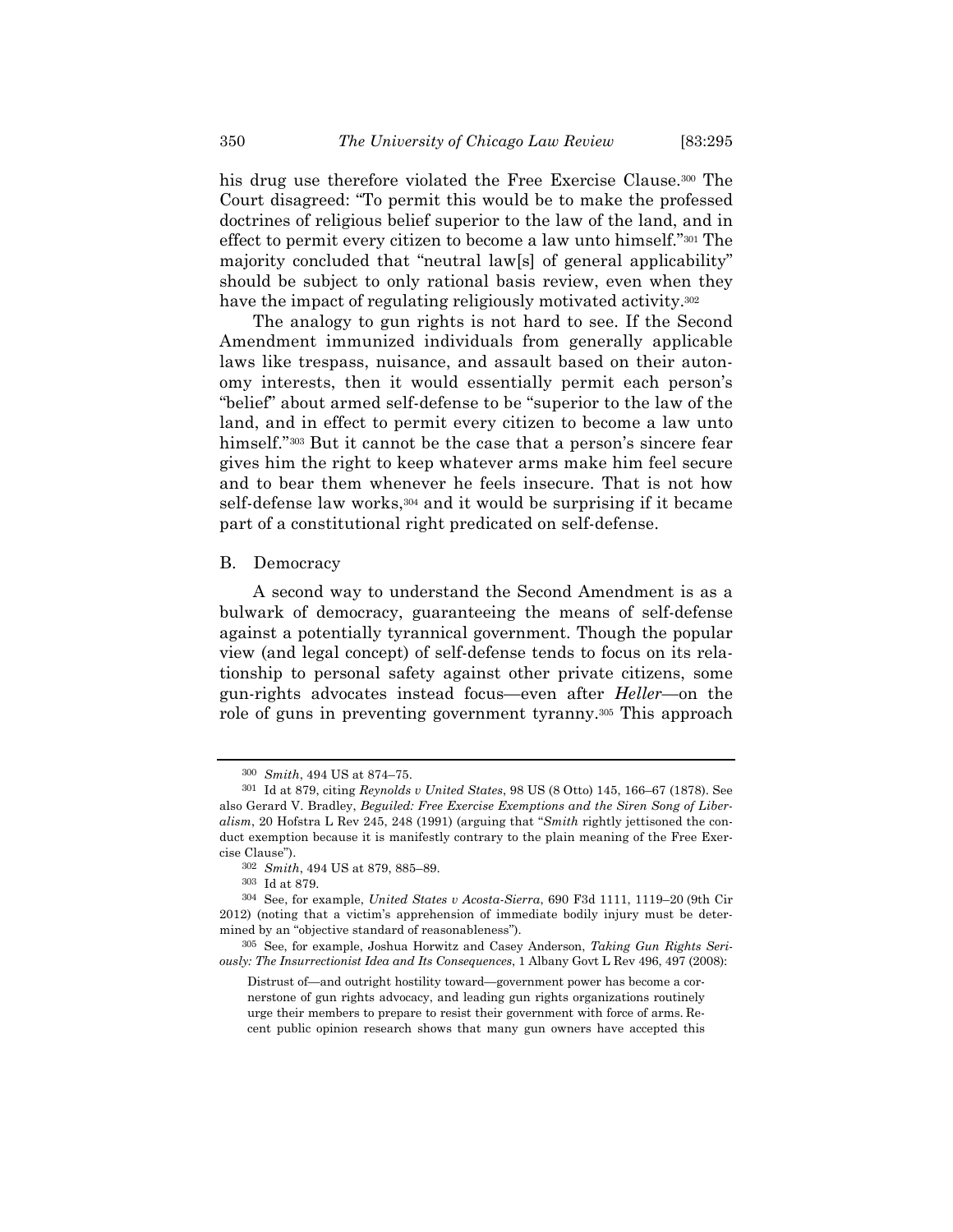is roughly analogous to free speech theories that are based on the role of speech in preserving or constituting democracy.

This view, too, has important implications for what kinds of gun regulations are cognizable. Rather than personal safety or autonomy, the underlying value in the democracy theory of the Second Amendment is the prevention of governmental tyranny—rules that threaten this checking value are most likely to be seen as problematic. With regard to incidental burdens in particular, believers in the antityranny, self-defense-againstgovernment view of the Second Amendment are likely to be particularly sensitive to the state-action requirement—when the government is acting, they might say, the danger of tyranny is ever present.

Even assuming that the state-action requirement is satisfied, however, hard questions remain about whether to subject incidental burdens to constitutional review. For a believer in the antityranny view, structural concerns—especially those that focus on the role of limited federal power—are primary. But it is not immediately obvious which way those concerns should point.

On the one hand, any obvious state action—a statute or regulation, for example—may raise fears of tyranny, notwithstanding the incidental nature of the burden imposed. Some supporters of broad gun rights argue that the Amendment itself was enacted in large part *because* of incidental burdens on gun carrying. It is common, for example, to argue that supposedly neutral regulations of general applicability like the English game laws and rules against affray and disturbing the peace were used to eviscerate the freedom of people to keep and bear arms. If that is so, then the very purpose of the right might have been to protect against such incidental burdens.

In other cases, however, subjecting incidental burdens especially those arising from private rights of action—to constitutional scrutiny can mean interjecting the government (courts, specifically) into most cases of private ordering. If, for example, trespass actions by homeowners against gun carriers can give rise to Second Amendment claims, then judges will be in the position of exercising government authority against private parties. That

message . . . and see resistance to government as a compelling reason for owning a gun and opposing efforts to regulate the private ownership of firearms. (citation omitted).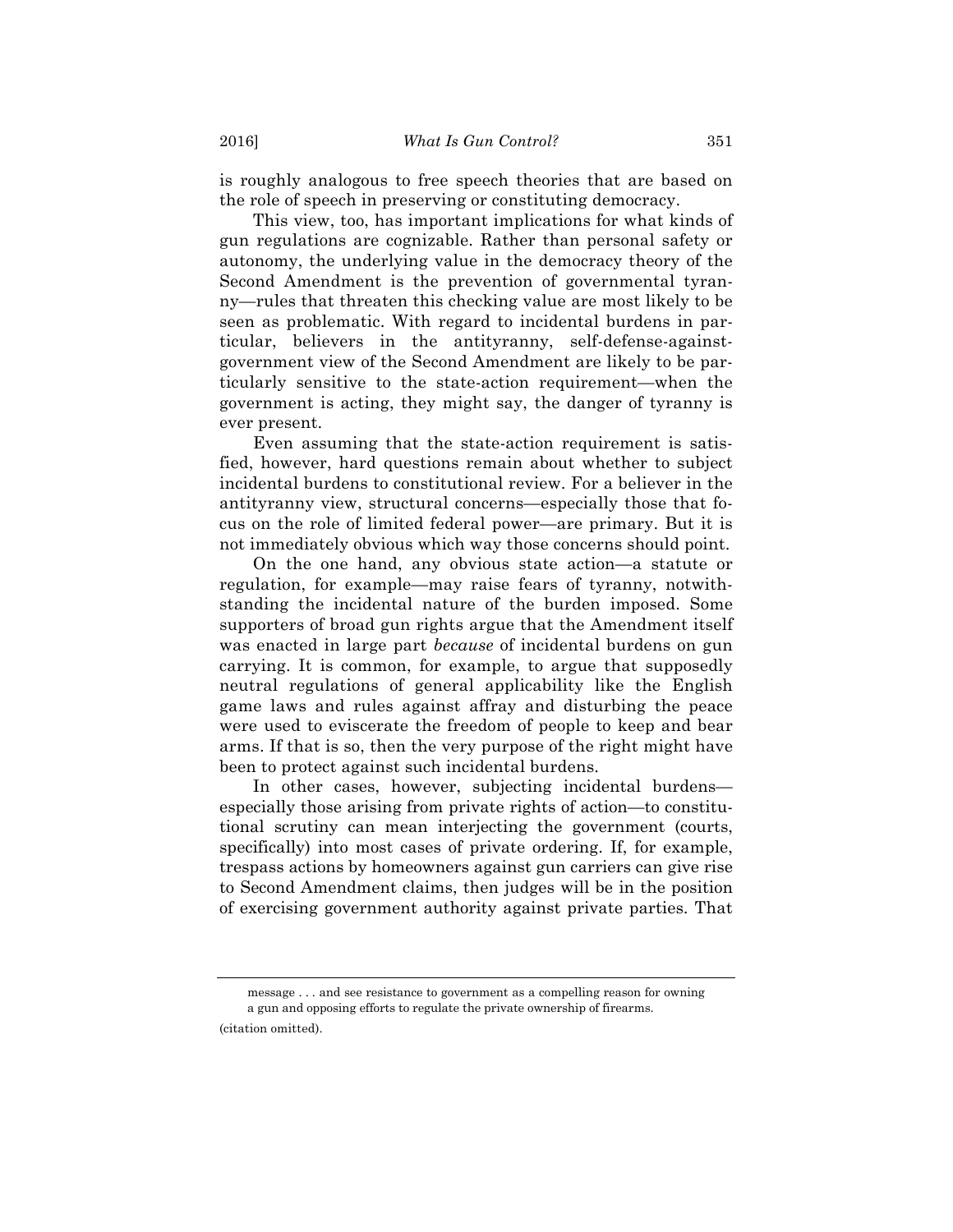can raise fears of tyranny just as surely as direct government regulation will.

# C. Personal Safety

Perhaps the best-known theory of free speech is the marketplace of ideas metaphor attributed to Justice Oliver Wendell Holmes: that "the best test of truth is the power of the thought to get itself accepted in the competition of the market."306 Speech must be free to enable this competition, which is more likely than state-imposed orthodoxy to lead to truth, knowledge, and other good results. As Justice Louis Brandeis put it in his own statement of the marketplace rationale, "[F]reedom to think as you will and to speak as you think are means indispensable to the discovery and spread of political truth."307

An analogous theory—which could be called the "marketplace of violence," though its persuasiveness does not depend on the strength of the analogy—seems to motivate a great deal of thinking about guns and gun control. On this theory, the state does not possess a monopoly on violence.308 The individual possesses an inalienable right to threaten violence through the keeping and bearing of arms, which contributes to personal safety in roughly the same way that speech contributes to truth. Some acts of violence—like some ideas—will be undesirable, but they will be deterred or stopped by desirable acts of violence, such as those involving justified self-defense. As with speech, desirable exercises of the right (those that advance self-defense or truth) will win out over undesirable activities (those that

<sup>306</sup> *Abrams v United States*, 250 US 616, 630 (1919) (Holmes dissenting). See also John Milton, *Areopagitica: A Speech for the Liberty of Unlicensed Printing* 45 (MacMillan 1959) (H.B. Cotterill, ed) (originally published 1644) ("Let her and falsehood grapple; who ever knew Truth put to the worse in a free and open encounter?").

<sup>307</sup> *Whitney v California*, 274 US 357, 375 (1927) (Brandeis concurring).

<sup>308</sup> See Donald W. Dowd, *The Relevance of the Second Amendment to Gun Control Legislation*, 58 Mont L Rev 79, 99 (1997) (arguing that modern law assumes "that the responsibility for keeping peace has passed from the individual to the state and that the use of force to keep the peace is effectively a state monopoly," and further arguing that "[t]his modern view differs markedly from eighteenth century views"); George P. Fletcher, *Domination in the Theory of Justification and Excuse*, 57 U Pitt L Rev 553, 570 (1996) ("Individuals do not cede a total monopoly of force to the state. They reserve the right when danger is imminent and otherwise unavoidable to secure their own safety against aggression."); David C. Williams, *Constitutional Tales of Violence: Populists, Outgroups, and the Multicultural Landscape of the Second Amendment*, 74 Tulane L Rev 387, 459 (1999) (characterizing a common belief among progun minority groups and women that "[t]he state must have no monopoly of violence, either because it threatens hate violence itself or because it tolerates such violence by private parties").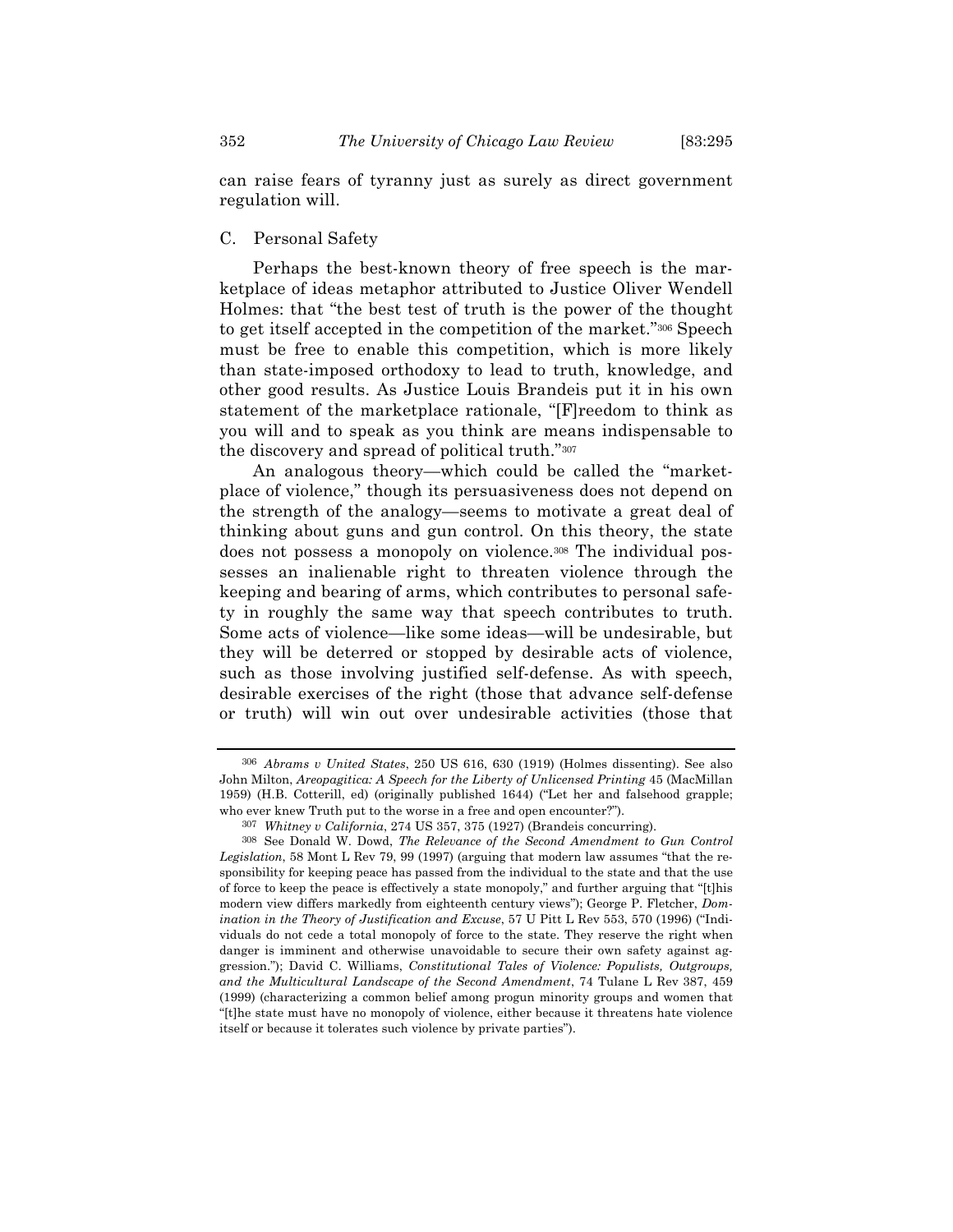promote safety threats or falsehoods).309 In both instances, the marketplace metaphor rests on a confident and optimistic vision of the world. Indeed, there is a striking similarity between Brandeis's conclusion that (with important limitations) when falsehood arises "the remedy to be applied is more speech"310 and the NRA's argument that "[t]he only thing that stops a bad guy with a gun is a good guy with a gun."<sup>311</sup>

As with the marketplace of ideas, there might be at least three grounds for opposing government efforts to regulate the marketplace of violence: epistemic distrust, inequality, and fear of corruption. Epistemic objections are true marketplace arguments: the government is simply *incapable* of generating optimal safety through gun regulation, and the invisible hand of the market will provide better (that is, safer) results.<sup>312</sup> Equality objections are inflected with autonomy rationales: even if the government could design a regime for optimal safety, it is inequitable for the government to elevate the self-defense interests of, say, armored car drivers over school bus drivers. Finally, corruption arguments are inflected with democracy rationales: the government should not be able to regulate firearms, because it will always do so in a way that protects insiders.

In the context of the Second Amendment, market theories operate similarly with regard to personal safety. For epistemic market advocates, laws that regulate guns in the name of personal safety should be subject to heightened scrutiny precisely because personal safety is best achieved through broad gun ownership.313 For equality advocates, the government must show why burdens on eighteen-year-olds are justified compared to burdens on twenty-one-year-olds, or how regulating knives differently from pistols does not impermissibly harm those who prefer to protect themselves with blades rather than with bullets. For objections based on corruption, the government's desire

<sup>309</sup> See, for example, Miller, 86 NYU L Rev at 946 (cited in note 126).

<sup>310</sup> *Whitney*, 274 US at 377 (Brandeis concurring) ("If there be time to expose through discussion the falsehood and fallacies, to avert the evil by the processes of education, the remedy to be applied is more speech, not enforced silence.").

<sup>311</sup> Eric Lichtblau and Motoko Rich, *N.R.A. Envisions 'a Good Guy with a Gun' in Every School* (NY Times, Dec 21, 2012), archived at http://perma.cc/XXE2-NKWF (quoting NRA Executive Vice President LaPierre).

<sup>312</sup> See generally, for example, John R. Lott Jr, *More Guns, Less Crime: Understanding Crime and Gun-Control Laws* (Chicago 1998).

<sup>313</sup> See Green, 84 Notre Dame L Rev at 146 (cited in note 37) (identifying one theory of the Second Amendment as "constitutionaliz[ing] the empirical judgment that private arms possession promotes public safety").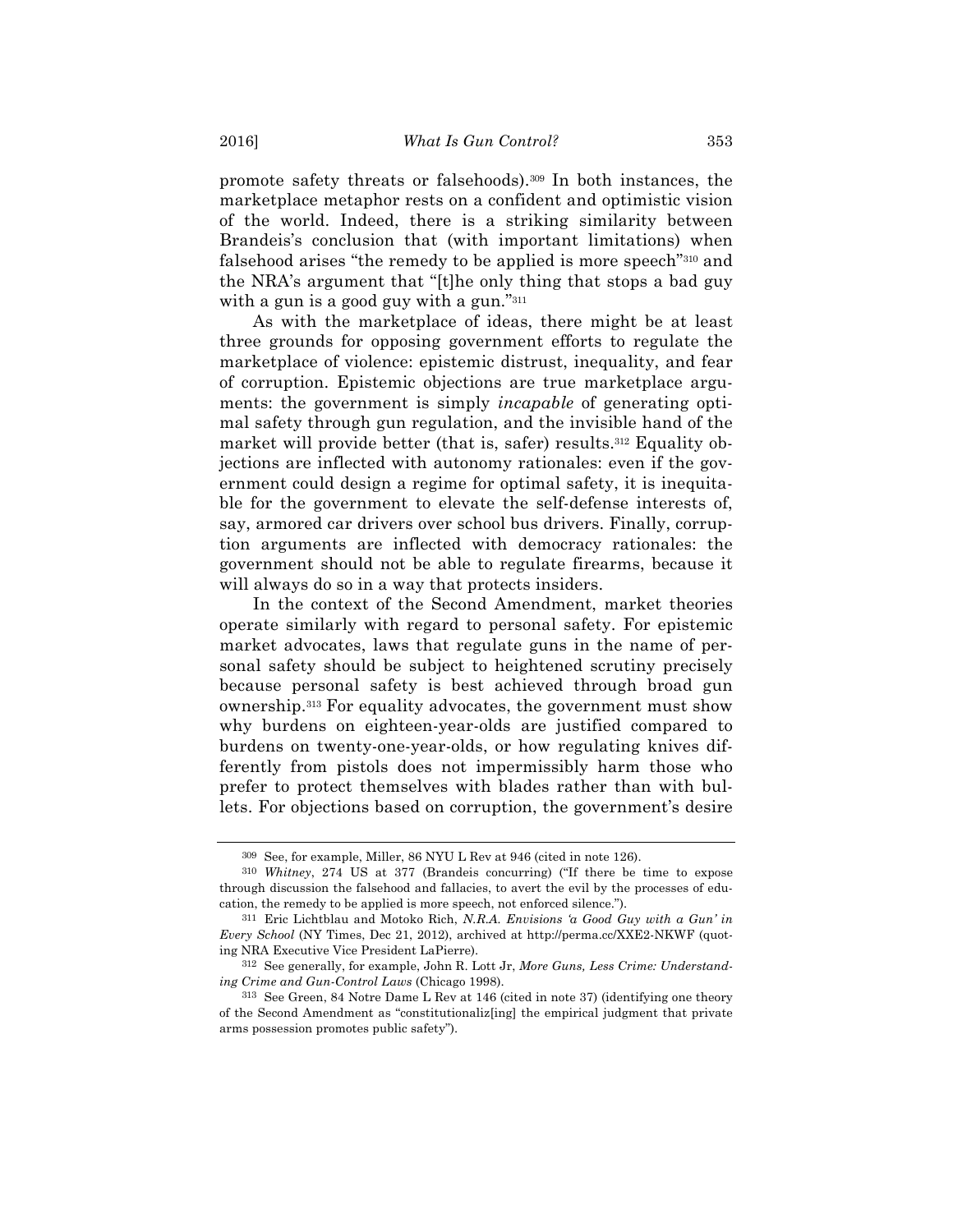to empower its own agents—say, the police or the National Guard—over others is a cause for constitutional concern.

Although the marketplace-of-violence model is descriptively and rhetorically powerful, there are important distinctions between the application of marketplace logic in the contexts of speech and guns. Those distinctions might render one or the other more normatively desirable or analytically useful. Many people undoubtedly perceive the stakes to be higher—or at least more immediate—in the context of guns and personal violence than speech.314 Even justified acts of self-defense generally are seen as a regrettable necessity, not as the same kind of unalloyed benefit as a "good" idea. Moreover, the actual competition between ideas imposes relatively few costs and may even be a benefit (the lifeblood of public discourse, after all, is exactly this kind of competition). By contrast, the competition between guns—even from the perspective of those who believe in strong gun rights—is more of a necessary evil than a positive good. Indeed, from one perspective, the marketplace of violence could be nothing less than a failure of one of the central purposes of the state—preventing prisoner's dilemmas by claiming a monopoly on the legitimate use of violence.315

*Heller* and *McDonald* represent a bookend to the first generation of Second Amendment theorizing, which focused on whether the Amendment is limited to militias. But they also set the stage for another round of theoretical debate. The task now is to flesh out, as scholars have done for generations with the First Amendment, what the new Second Amendment right is really about. As we have tried to show here, the scope of permissible gun regulation—whether or not it is labeled as such depends on the answer.

# **CONCLUSION**

Justice Owen Roberts famously provided a draftsman's model of judicial review: all a judge must do is lay the Constitution

<sup>314</sup> Of course, some might argue to the contrary that free speech is the single most important value in a well-functioning democracy.

<sup>315</sup> See Green, 84 Notre Dame L Rev at 152 (cited in note 37). Professor Michael Steven Green argues that the more-guns theory leads to an arms race—a classic prisoner's dilemma—and that "a primary purpose of a government's authority is overcoming prisoner's dilemmas." Id. See also Max Weber, *Politics as a Vocation*, in David Owen and Tracy B. Strong, eds, *The Vocation Lectures* 32, 33 (Hackett 2004) (Rodney Livingstone, trans) ("[T]he state is the form of human community that [ ] lays claim to the monopoly of legitimate physical violence.") (emphasis omitted).